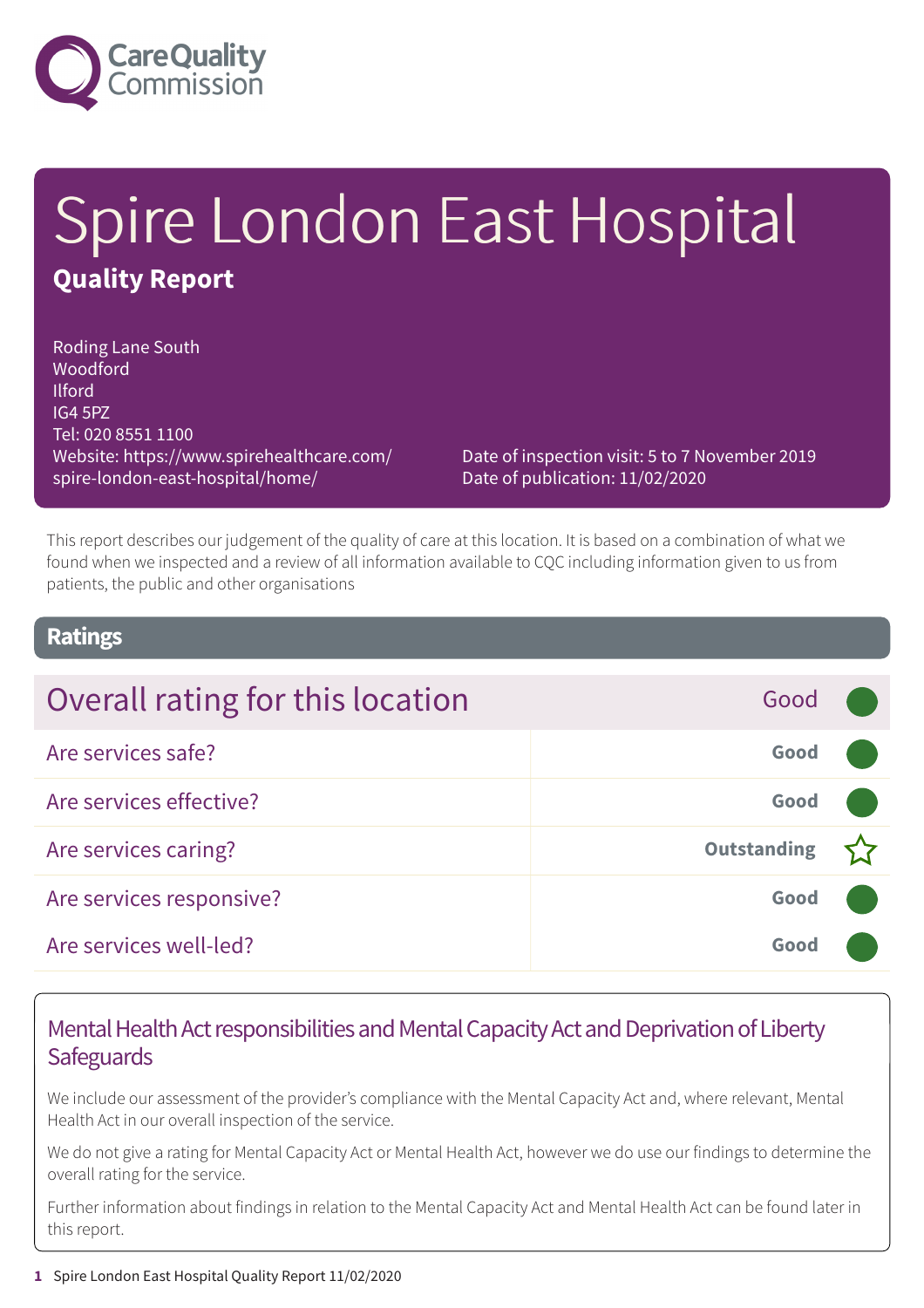### **Overall summary**

Spire London East Hospital is operated by Spire Healthcare Group plc. The hospital has 27 inpatient beds and 16 day case rooms called 'pods'. Facilities include four operating theatres, an endoscopy suite, a three-bed level one extended recovery unit, pharmacy and x-ray, outpatient and diagnostic facilities.

The hospital provides surgery and outpatients, physiotherapy, diagnostics and imaging services. It also provides some limited outpatients medical appointments for adults, children and young people. We inspected the surgery, outpatients and diagnostic imaging services.

We inspected this service using our comprehensive inspection methodology. We carried out the inspection on 5-7 November 2019. This was an announced visit.

To get to the heart of patients' experiences of care and treatment, we ask the same five questions of all services: are they safe, effective, caring, responsive to people's needs, and well-led? Where we have a legal duty to do so we rate services' performance against each key question as outstanding, good, requires improvement or inadequate.

Throughout the inspection, we took account of what people told us and how the provider understood and complied with the Mental Capacity Act 2005.

Where our findings on outpatients apply to other services, we do not repeat the information but cross-refer to the outpatients service level.

#### **Services we rate**

Our rating of this hospital/service improved. We rated it as **Good** overall.

- The hospital provided mandatory training in key skills to all staff and made sure everyone completed it.
- Staff understood how to protect patients from abuse and the service worked well with other agencies to do so. Staff had training on how to recognise and report abuse, and they knew how to apply it.
- The hospital infection risks well. Staff used equipment and control measures to protect patients, themselves and others from infection. They kept equipment and the premises visibly clean.
- We observed the clinical and reception areas were clean and tidy. The service used stickers and cleaning schedules to identify when areas had been last cleaned.
- The hospital had a dedicated infection prevention and control (IPC) lead that monitored compliance with IPC practices, supported by link practitioners in theatres, wards and paediatrics. The IPC Lead nurse managed the annual audit of infection prevention and control practices across surgical wards and theatres, which was used to inform an annual IPC report.
- We observed good hand hygiene practices in place across surgical wards. All staff (including non-clinical) received training in Aseptic non-touch technique (ANTT) for prevention of the spread of infection.
- Since the last inspection the hospital has reviewed practice in this area and improved the processes in line with best practice. This included new decontamination equipment and refurbishment of the endoscopy areas, which reduced the risk of contamination, ensuring there was a sterile processing technician team available throughout the endoscopy list.
- The design, maintenance and use of facilities, premises and equipment kept people safe. Staff managed clinical waste well.
- In surgery, staff completed and updated risk assessments for each patient and took action to remove or minimise risks. Staff identified and quickly acted upon patients at risk of deterioration. Staff used the national early warning scores (NEWS 2) system to assess and monitor risk of deterioration in patients.
- Patient risk was discussed each day in the morning huddles and twice daily nursing handovers. The morning huddle provided an overview of activity (including any alterations to theatre lists) and key risks each day, and included attendance from surgery staff, as well as the heads of department. Notes from each morning huddle were typed up and shared with staff by email.
- In surgery, the hospital used the World Health Organisation (WHO) Surgical Safety Checklist to minimise the risk of incidents during surgery. We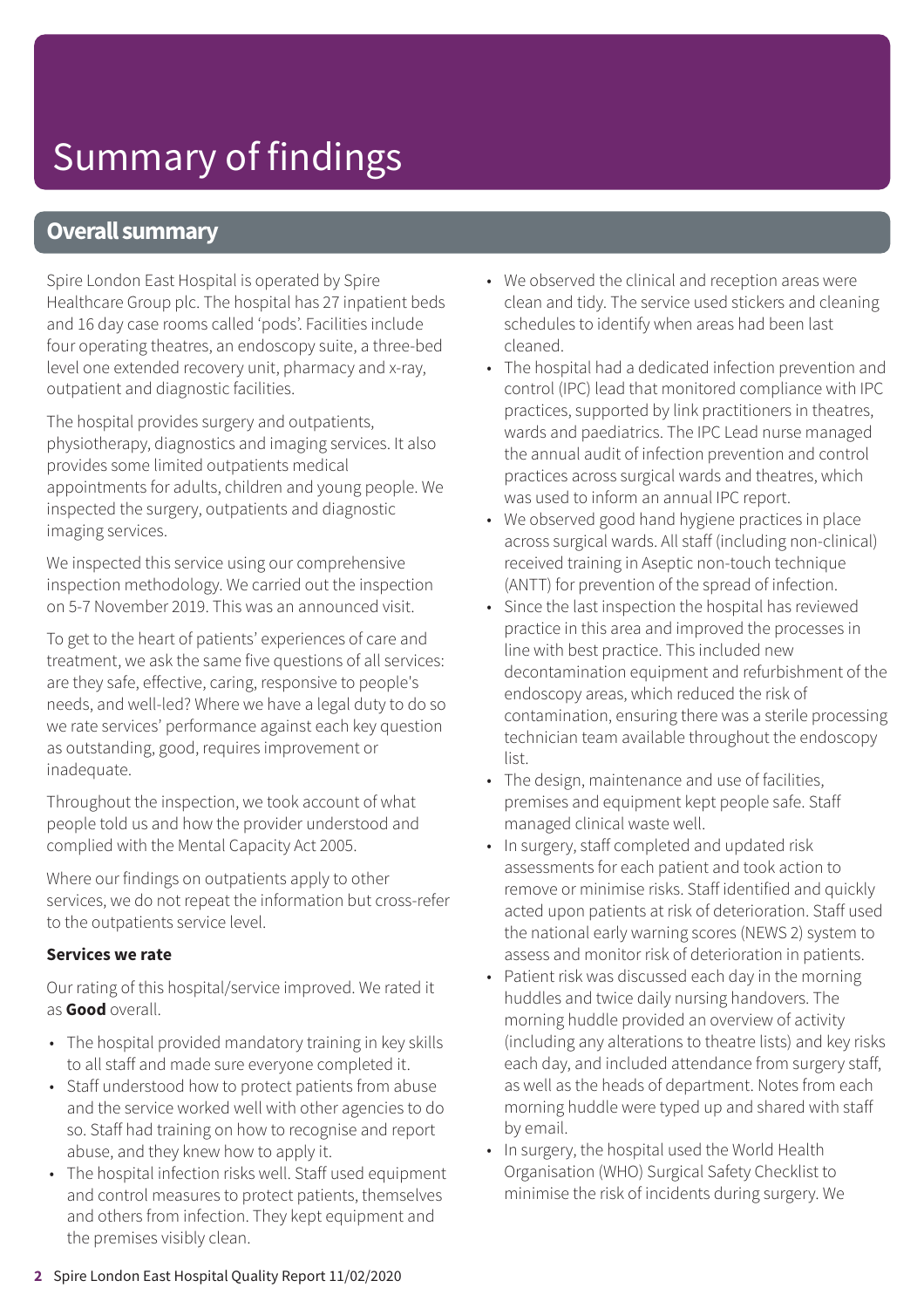observed multiple examples of the WHO checklist in use on inspections. In all cases they followed a standardised, accurate approach that were well led and had good staff engagement.

- Staff kept detailed records of patients' care and treatment. Records were clear, up-to-date and easily available to all staff providing care.
- The service used systems and processes to safely prescribe, administer, record and store medicines.
- The service managed patient safety incidents well. Staff recognised incidents and near misses and reported them appropriately. Managers investigated incidents and shared lessons learned with the whole team and the wider service. When things went wrong, staff apologised and gave patients honest information and suitable support. Managers ensured that actions from patient safety alerts were implemented and monitored.
- The service used monitoring results well to improve safety. Staff collected safety information and shared it with staff, patients and visitors.
- The service had enough nursing staff with the right qualifications, skills, training and experience to keep patients safe from avoidable harm and to provide the right care and treatment. Managers regularly reviewed staffing levels and skill mix, and gave agency staff a full induction.
- There was sufficient access to medical staffing on the ward, and out of hours consultant support if needed
- Staff assessed patients' needs and planned and delivered patient care in line with evidence-based, guidance, standards and best practice.
- Staff gave patients enough food and drink to meet their needs and improve their health. They used special feeding and hydration techniques when necessary.
- In surgery, staff made sure patients had support with nutrition and hydration to meet their needs. Any patients that had specific dietary needs would be identified at pre-assessment for surgery, and catering staff could then prepare accordingly.
- In surgery, staff assessed and monitored patients regularly to see if they were in pain and gave pain relief in a timely way. They supported those unable to

communicate using suitable assessment tools and gave pain relief to ease pain. The hospital had a senior lead nurse with responsibility for pain management care for surgery patients.

- Staff monitored the effectiveness of care and treatment. They used the findings to make improvements and achieved good outcomes for patients. The service had been accredited under relevant clinical accreditation schemes.
- The service made sure staff were competent for their roles. Managers appraised staff's work performance and held supervision meetings with them to provide support and development.
- The service had a practice development lead nurse (PDN) in post with responsibility for monitoring mandatory training, ensuring staff competencies, and supporting staff development. The PDN ran regular training sessions for ward staff, often in collaboration with consultants on specific topics. Staff told us they were positive about the support and involvement of the PDN.
- Staff of different disciplines worked together as a team to benefit patients. Doctors, nurses and other healthcare professionals worked together as a team to benefit patients. They supported each other to provide good care.
- The hospital had policies in place for the process to obtain informed consent, and for the management of patients under MCA and DoLS.
- At the time of the last inspection, we found some consent forms were unsigned so could not clearly show confirmation of consent. On this inspection we found staff clearly recorded consent to surgery to treatment in the patients' records as necessary.
- Staff treated patients with compassion and kindness, respected their privacy and dignity, and took account of their individual needs.
- During the inspection we saw staff on the surgery ward treating patients with dignity, kindness, compassion, courtesy, and respect. Staff explained their roles and any care they delivered to patients during their interactions. Care that we observed was patient centred.
- Patients and family members spoke very positively about the care they received, and how they were treated by the staff on the wards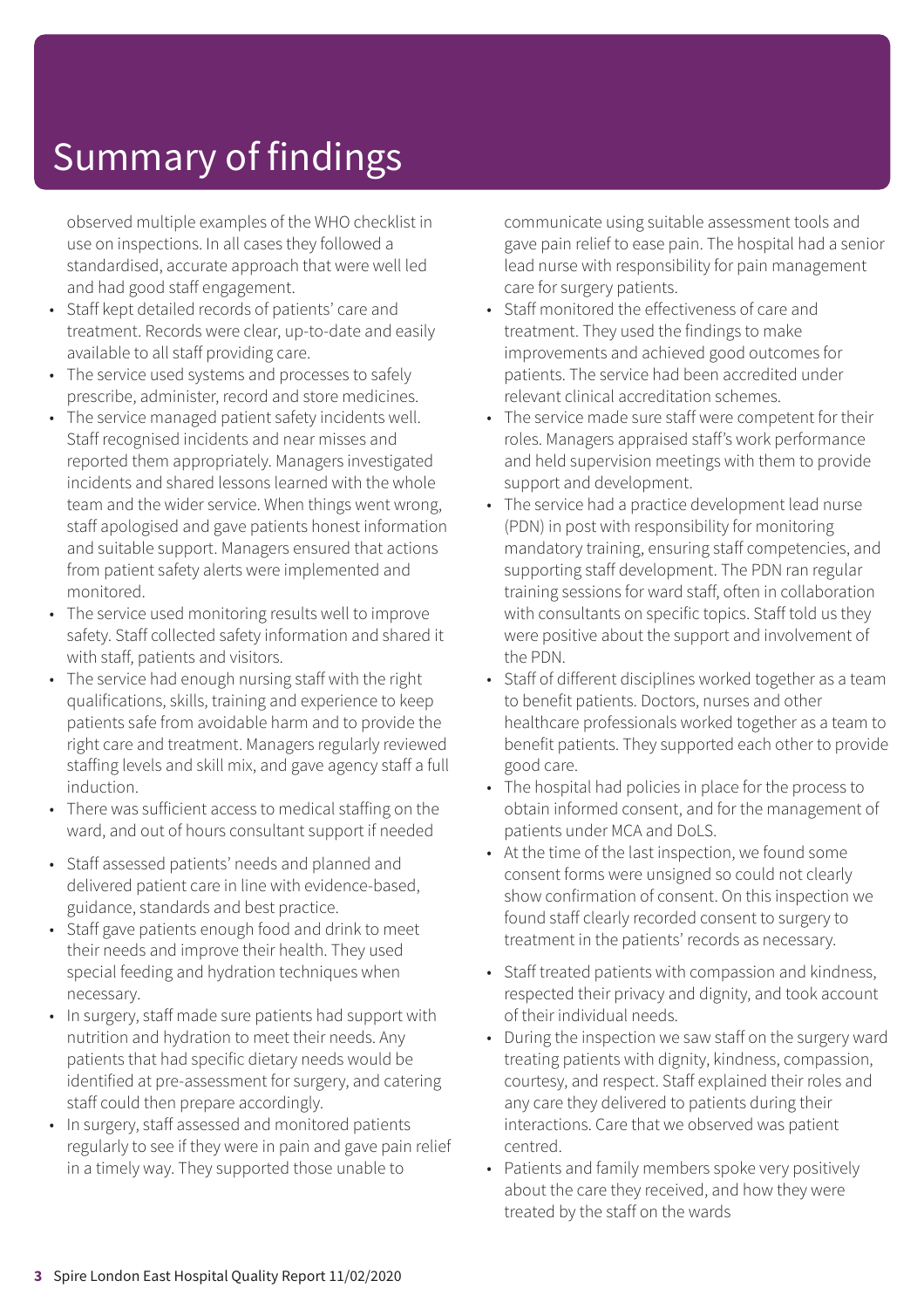- Parents could accompany their child to the anaesthetics area before the patient proceeded to theatres. This was meant to alleviate some of the anxiety prior to surgery for both the child and their family.
- Staff understood the impact that patients' care, treatment and condition had on wellbeing. Staff stressed the importance of treating patients as individuals and this was reflected in the interactions we observed.
- Surgery wards had access to a patient concierge, who could provide patient centred and individual support as needed. Staff were able to provide numerous examples of input from the patient concierge that improved the experience of patients using the service.
- Staff provided reassurance and support for patients throughout their care. Staff demonstrated a calm and reassuring attitude to put patients at ease. We observed staff taking time to explain their treatment to patients and asking them if they had any questions about their care. The hospital also had dignity champions appointed across the hospital to provide enhanced person-centred care.
- Staff supported patients, families and carers to understand their condition and make decisions about their care and treatment.
- Family members of patients were positive about the care the patients received and stated that staff members were professional and welcoming.
- It was easy for people to give feedback and raise concerns about care received. The service treated concerns and complaints seriously, investigated them and shared lessons learned with all staff.
- The service planned and provided care in a way that met the needs of local people and the communities served. It also worked with others in the wider system and local organisations to plan care.
- Surgery wards provided food that catered to dietary requirements and cultural preferences. Patients told us they were happy with the quality of the food that they received.
- Staff were aware of how to access translation if patients or families were unable to communicate in English.
- People could access the service when they needed it and received the right care promptly. The service admitted, treated and discharged patients in line with national standards.
- In surgery, the recovery area had a designated recovery bed for young people, so that they were segregated from older patients. The paediatric recovery space had been decorated to accommodate young patients.
- In surgery, there were adequate discharge arrangements in place with patients provided with contact details of who should be contacted should any problems occur. Patients stated that they would contact the ward if they had any concerns, and some patients who had done so stated they received a quick reply from their consultants.
- It was easy for people to give feedback and raise concerns about care received. The service treated concerns and complaints seriously, investigated them and shared lessons learned with all staff.
- Managers at all levels in the service had the right skills and abilities to run a service providing high-quality sustainable care.
- Staff we spoke with stated that the senior leadership team was visible on the wards and were approachable to all staff, operating an "open door" policy. Staff we spoke with told us that there was a no blame culture, and that they felt valued and respected.
- The Hospital had a clear vision and strategic goals, which was aligned to the national corporate clinical strategy. The paediatric services delivered at the hospital had also introduced strategic goals for their service, which were currently in development.
- Staff were proud of the work they carried out. Staff stated they enjoyed working at the service and were enthusiastic about the care and services they provided for patients.
- There was a robust corporate governance framework in place which oversaw service delivery and quality of care.
- The hospital had a regular patient experience committee which discussed feedback from patient and how to improve the patient journey. The hospital also had input from patient ambassadors, who were patients that had used the service in the past and now provided feedback and advice to hospital leadership.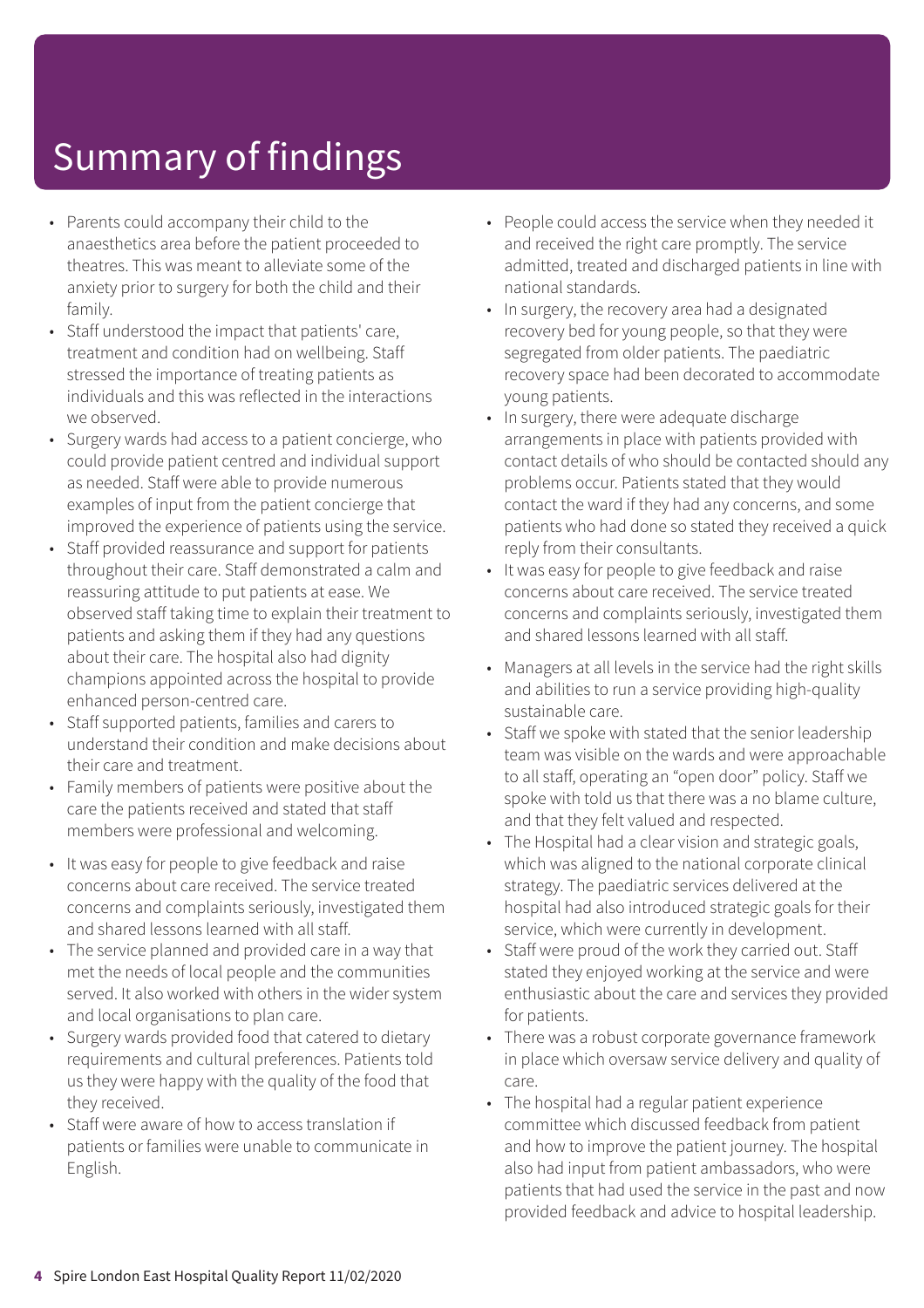• The service was committed to improving services by learning from when things went well or wrong, promoting training, research and innovation.

#### However:

- The hospital did not have a dedicated dietitian, input from a provider level dietician was available to provide advice and support if needed.
- In surgery, there had been two 'never events' reported at the hospital from June 2018 to July 2019, both relating to incorrect site surgery. Never events are serious incidents that are entirely preventable as guidance, or safety recommendations providing strong

systemic protective barriers, are available at a national level, and should have been implemented by all healthcare providers. The service had taken appropriate action to address the issues highlighted by these events.

Following this inspection, we told the provider that it should make some improvements, even though a regulation had not been breached, to help the service improve. These are detailed at the end of the report.

#### **Nigel Acheson**

Deputy Chief Inspector of Hospitals (London)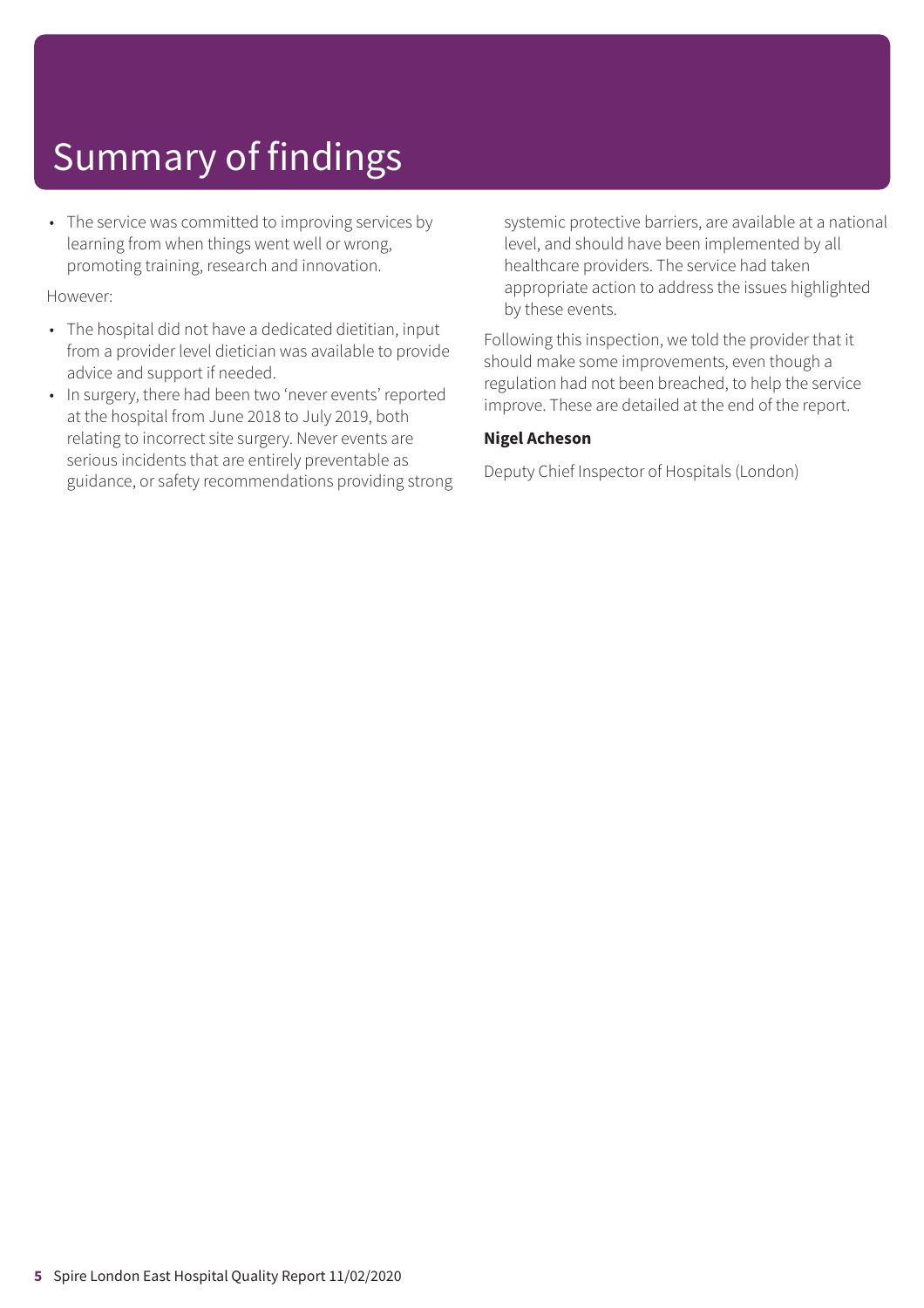### **Ourjudgementsabouteachofthemainservices**

| <b>Service</b>                      |      | <b>Rating</b> | <b>Summary of each main service</b>                                                                                                  |  |  |
|-------------------------------------|------|---------------|--------------------------------------------------------------------------------------------------------------------------------------|--|--|
| <b>Surgery</b>                      | Good |               | We rated this service as good because it was safe,<br>effective, responsive and well-led. The service was<br>outstanding for caring. |  |  |
| <b>Outpatients</b>                  | Good |               | We rated this service as good because it was safe,<br>effective, caring, responsive and well-led.                                    |  |  |
| <b>Diagnostic</b><br><b>imaging</b> | Good |               | We rated this service as good because it was safe,<br>effective, caring, responsive and well-led.                                    |  |  |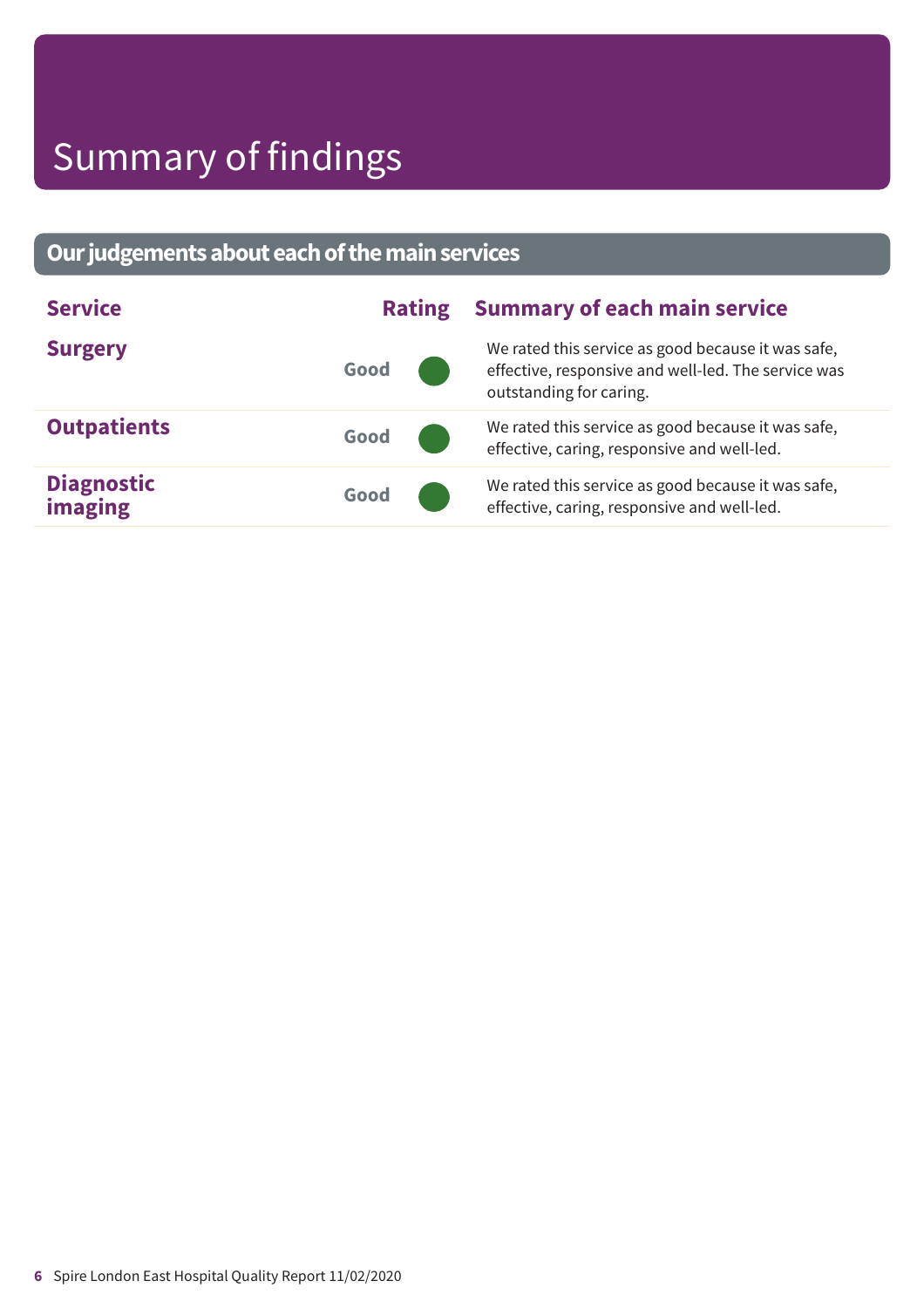| <b>Contents</b>                                            |      |
|------------------------------------------------------------|------|
| Summary of this inspection                                 | Page |
| Background to Spire London East Hospital                   | 9    |
| Our inspection team                                        | 9    |
| Information about Spire London East Hospital               | 9    |
| The five questions we ask about services and what we found | 11   |
| Detailed findings from this inspection                     |      |
| Overview of ratings                                        | 17   |
| Outstanding practice                                       | 58   |
| Areas for improvement                                      | 58   |
|                                                            |      |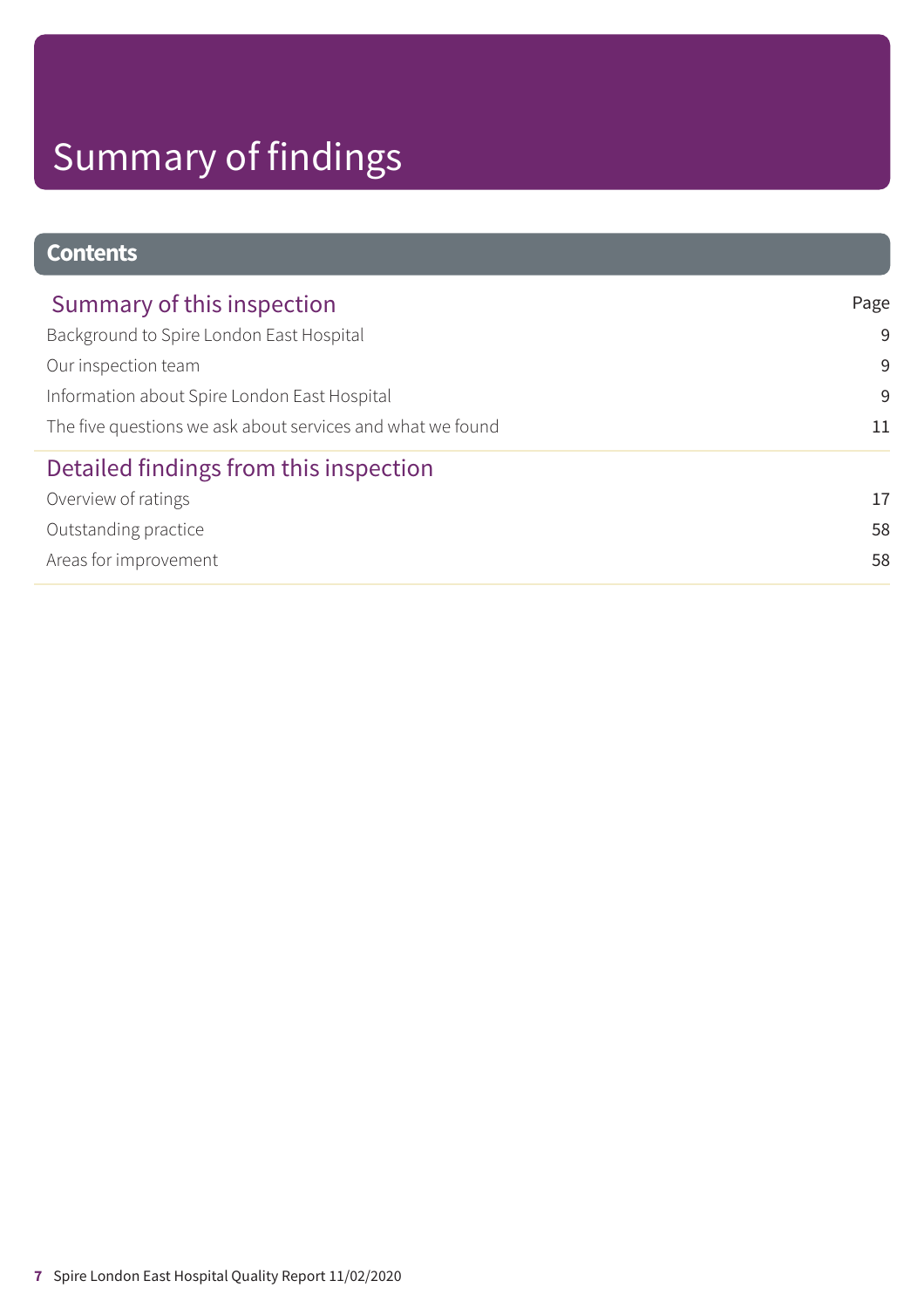

Good

# Spire London East Hospital

**Services we looked at** Surgery; Outpatients; Diagnostic imaging;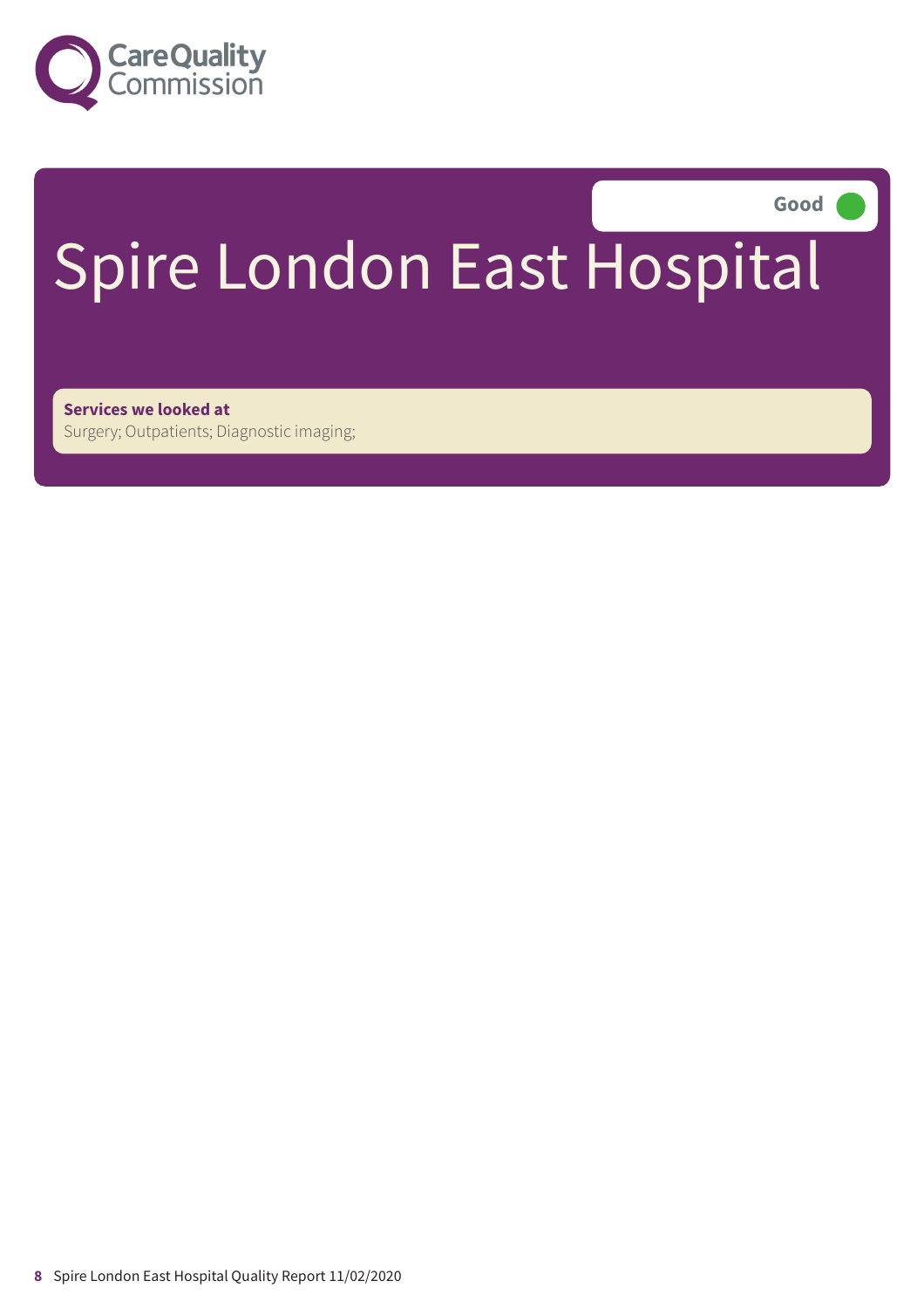### **Background to Spire London East Hospital**

Spire London East Hospital is operated by Spire Healthcare Limited. It is a private hospital in East London. The hospital primarily serves the communities of the London and West Essex area It also accepts patient referrals from outside this area.

In 2018, the hospital changed its name from Spire Roding Hospital to Spire London East Hospital in response to feedback from staff, service users and the local community.

The hospital also offers cosmetic procedures such as dermal fillers and laser hair removal, ophthalmic treatments and cosmetic dentistry. We did not inspect these services.

### **Our inspection team**

The team that inspected the service comprised a CQC lead inspector one other CQC inspector, an assistant

inspector and five specialist advisors with expertise in outpatients, surgery and diagnostic imaging services. The inspection team was overseen by Carolyn Jenkinson, Head of Hospital Inspection.

### **Information about Spire London East Hospital**

The hospital has one ward and is registered to provide the following regulated activities:

- Diagnostic and screening procedures
- Family planning
- Surgical procedures
- Treatment of disease, disorder or injury.

During the inspection, we visited the ward area (comprised of 27 individual rooms), consulting rooms, treatment rooms, the day case unit, the operating theatre suite, endoscopy suite, pharmacy and outpatients area.

We spoke with more than 40 staff including; registered nurses, health care assistants, reception staff, medical staff, operating department practitioners, and senior managers. We spoke with 20 patients and five relatives. During our inspection, we reviewed 15 sets of patient records.

There were no special reviews or investigations of the hospital on-going by the CQC at any time during the 12 months before this inspection. The hospital has been inspected six times, and the most recent inspection took place in November 2017, at which the hospital was rated requires improvement.

#### **Activity (June 2018 to July 2019)**

In the reporting period July June 2018 to July 2019 58% of impatient episodes of care were NHS funded and 42% were other funded.

There were 54483 outpatient total attendances in the reporting period; of these 27% were other funded and 53% were NHS-funded.

269 consultant doctors, including surgeons, anaesthetists and radiologists worked at the hospital under practising privileges. Two regular resident medical officers (RMO) worked on a one week on, one week off rota. The hospital employed 34.3 whole time equivalent (WTE) registered nurses, 26.5 WTE care assistants as well as having its own bank staff. The accountable officer for controlled drugs (CDs) was the registered manager.

#### **Track record on safety:**

Two Never events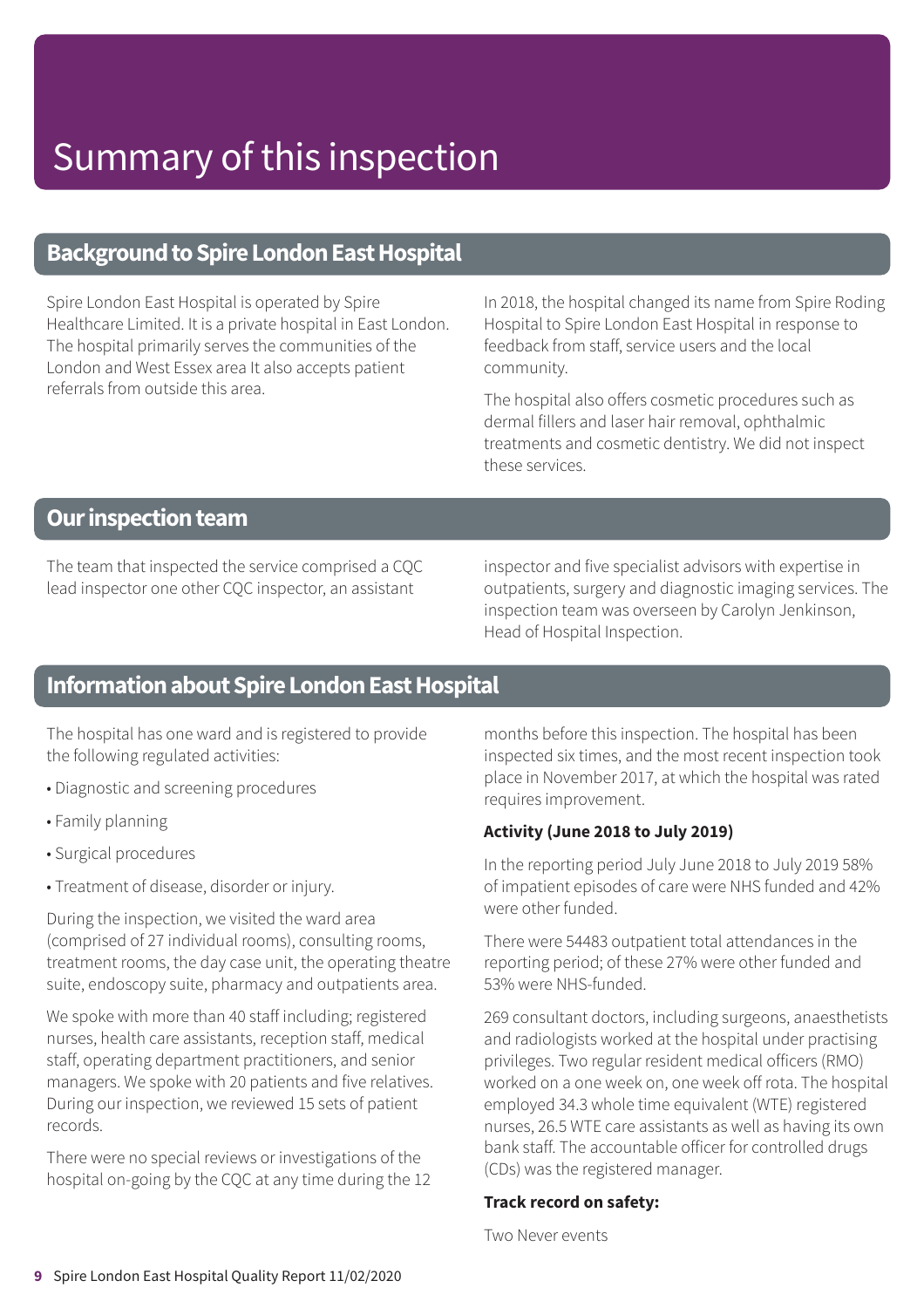644 clinical incidents reported in the hospital, 566 of which (88%) caused no harm. This included three that were categorised as severe harm.

One case of hospital identified Methicillin-resistant Staphylococcus aureus (MRSA)

One case of Escherichia coli (E. coli)

Zero cases of Clostridium difficile (C. difficile).

77 complaints

#### **Services accredited by a national body:**

BUPA accreditation: breast and colorectal

Macmillan Quality Enviromental Mark

SGS ISO 13485:2003, EN ISO 13485:2012, Directive 93/42/ EEC

London City University accreditation for placements for student nurse training

BUPA accreditation: multi parametric prostate imaging

BUPA Accreditation: MRI and CT

#### **Services provided at the hospital under service level agreement:**

Electrocardiogram report Blood transfusion serice Dexa scanner service Dietetic service Nuclear medicine Occupational therapy service Paediatric nurses Radiation protection advisor Resident medical officers provision. Coloplast stoma nurse Laser protection advisor SATS Ambulance transfer services GE Multivendor Contract for Medical Equipment Patient Transfer agreement with local trust Gas detection Crowcon in MRI Daniels Sharp Safe Jenpen Ltd Occupational Health Services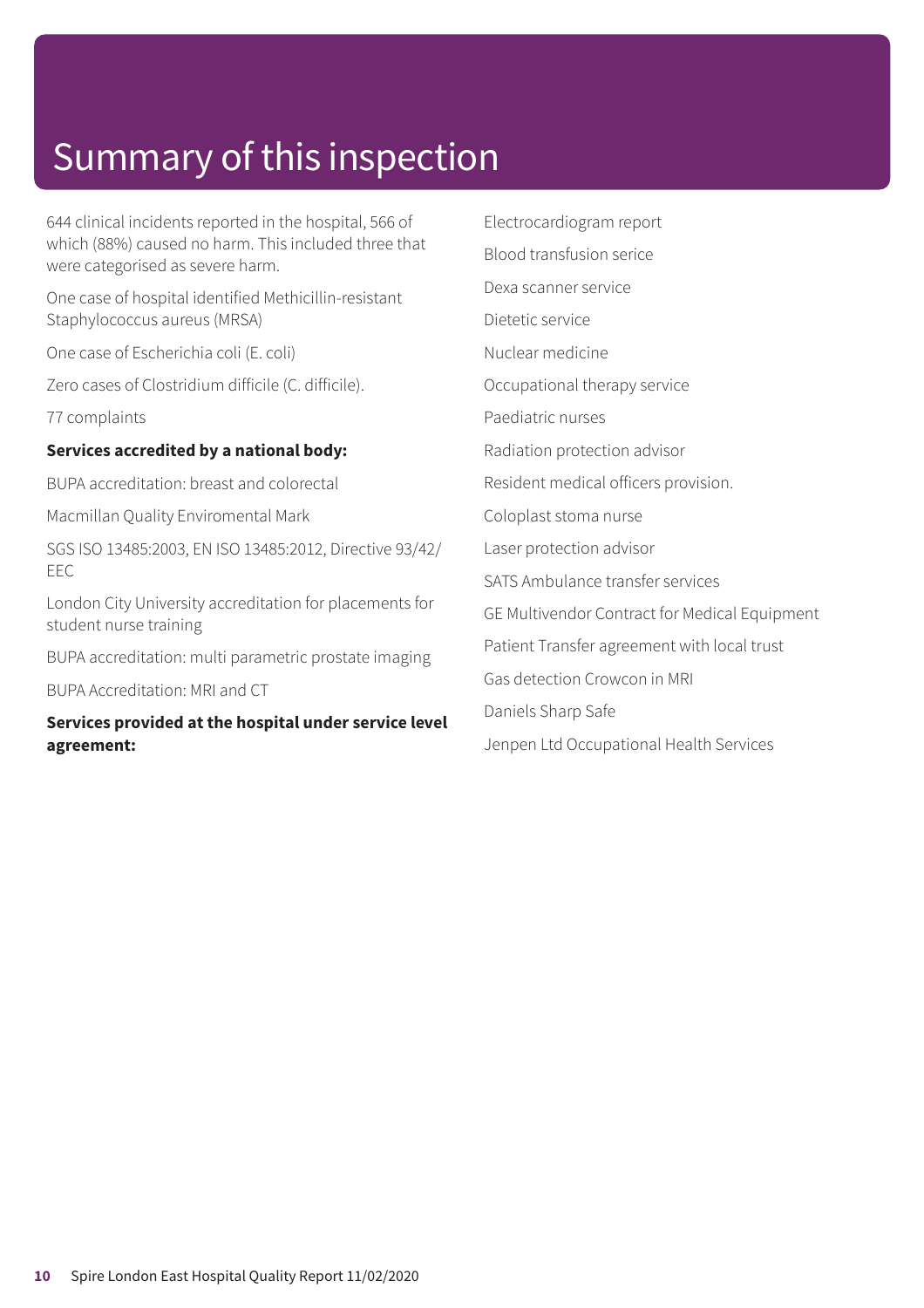### **The five questions we ask about services and what we found**

We always ask the following five questions of services.

### **Are services safe?**

Our rating of safe improved. We rated it as **Good** because:

- The hospital provided mandatory training in key skills to all staff and made sure everyone completed it.
- Staff understood how to protect patients from abuse and the service worked well with other agencies to do so. Staff had training on how to recognise and report abuse, and they knew how to apply it.
- The hospital infection risks well. Staff used equipment and control measures to protect patients, themselves and others from infection. They kept equipment and the premises visibly clean.
- We observed the clinical and reception areas were clean and tidy. The service used stickers and cleaning schedules to identify when areas had been last cleaned.
- The hospital had a dedicated infection prevention and control (IPC) lead that monitored compliance with IPC practices, supported by link practitioners in theatres, wards and paediatrics. The IPC Lead nurse managed the annual audit of infection prevention and control practices across surgical wards and theatres, which was used to inform an annual IPC report.
- We observed good hand hygiene practices in place across surgical wards. All staff (including non-clinical) received training in Aseptic non-touch technique (ANTT) for prevention of the spread of infection.
- Since the last inspection the hospital has reviewed practice in this area and improved the processes in line with best practice. This included new decontamination equipment and refurbishment of the endoscopy areas, which reduced the risk of contamination, ensuring there was a sterile processing technician team available throughout the endoscopy list.
- The design, maintenance and use of facilities, premises and equipment kept people safe. Staff managed clinical waste well.
- In surgery, staff completed and updated risk assessments for each patient and took action to remove or minimise risks. Staff identified and quickly acted upon patients at risk of deterioration. Staff used the national early warning scores (NEWS 2) system to assess and monitor risk of deterioration in patients.
- Patient risk was discussed each day in the morning huddles and twice daily nursing handovers. The morning huddle provided an overview of activity (including any alterations to

**Good –––**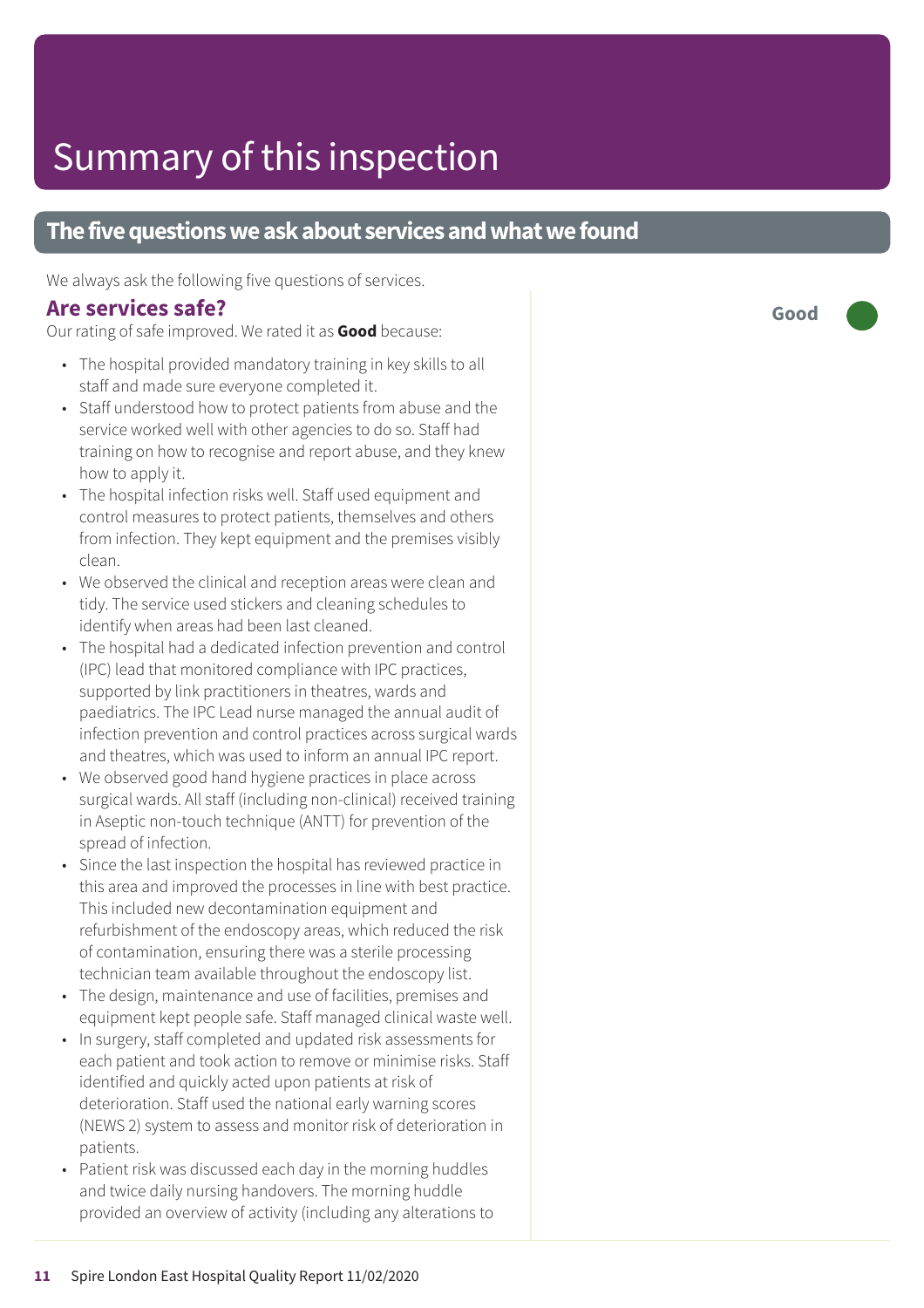theatre lists) and key risks each day, and included attendance from sur ger y staff, as well as the heads of department. Notes from each morning huddle wer e typed up and shared with staff by email.

- In surgery, the hospital used the World Health Organisation (WHO) Surgical Saf ety Checklist t o minimise the risk of incidents during sur ger y. We observed multiple examples of the WHO checklist in use on inspections. In all cases the y followed a standardised, accurat e appr oach that wer e well led and had good staff engagement.
- Staff kept detailed records of patients' care and treatment. Records were clear, up-to-date and easily available to all staff providing care.
- The servic e used systems and processes t o safely prescribe, administer , recor d and stor e medicines.
- The servic e managed patient saf ety incidents well. Staff recognised incidents and near misses and reported them appropriately. Manager s investigated incidents and shared lessons learned with the whole team and the wider service. When things went wrong, staff apologised and gave patients honest information and suitable support. Manager s ensured that actions from patient saf ety alerts wer e implemented and monitored.
- The service used monitoring results well to improve safety. Staff collected saf ety information and shared it with staff, patients and visitors.
- The servic e had enough nursing staff with the right qualifications, skills, training and experienc e t o keep patients saf e from avoidable harm and t o provide the right car e and treatment. Managers regularly reviewed staffing levels and skill mix, and gave agenc y staff a full induction.
- Ther e was sufficient ac cess t o medical staffing on the ward, and out of hour s consultant support if needed

#### However:

• In surgery, there had been two 'never events' reported at the hospital from June 2018 t o July 2019, both relating t o incorrect site surgery. Never events are serious incidents that are entirely pr eventable as guidance, or saf ety recommendations providing strong systemic protective barriers, ar e available at a national level, and should have been implemented by all healthcar e providers. The servic e had taken appropriat e action t o address the issues highlighted by these events.

### **Ar e services effective ?**

Our rating of effective stayed the same.We rated it as **Good** because:

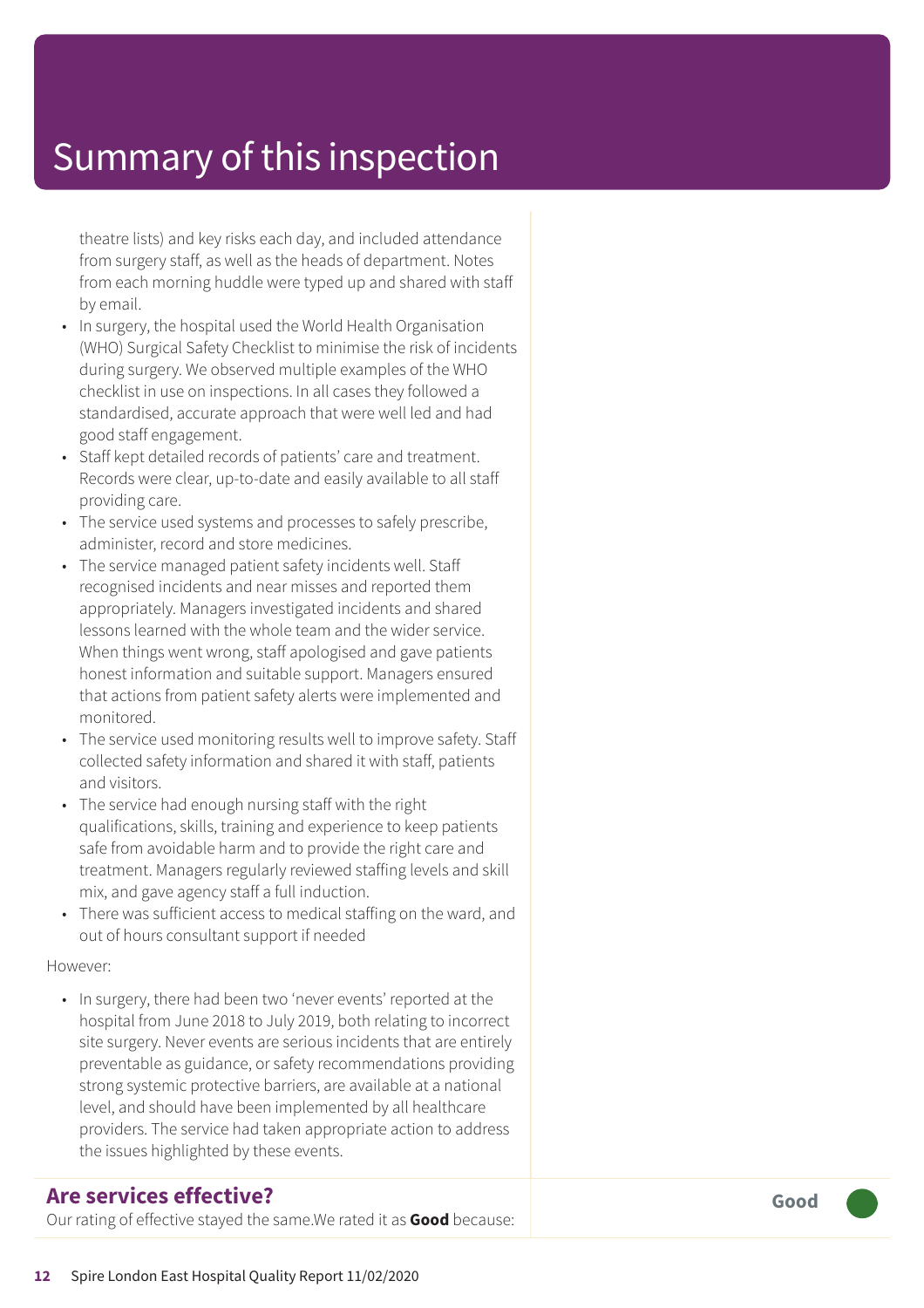- Staff assessed patients' needs and planned and delivered patient care in line with evidence-based, guidance, standards and best practice.
- Staff gave patients enough food and drink to meet their needs and improve their health. They used special feeding and hydration techniques when necessary.
- In surgery, staff made sure patients had support with nutrition and hydration to meet their needs. Any patients that had specific dietary needs would be identified at pre-assessment for surgery, and catering staff could then prepare accordingly.
- In surgery, staff assessed and monitored patients regularly to see if they were in pain and gave pain relief in a timely way. They supported those unable to communicate using suitable assessment tools and gave pain relief to ease pain. The hospital had a senior lead nurse with responsibility for pain management care for surgery patients.
- Staff monitored the effectiveness of care and treatment. They used the findings to make improvements and achieved good outcomes for patients. The service had been accredited under relevant clinical accreditation schemes.
- The service made sure staff were competent for their roles. Managers appraised staff's work performance and held supervision meetings with them to provide support and development.
- The service had a practice development lead nurse (PDN) in post with responsibility for monitoring mandatory training, ensuring staff competencies, and supporting staff development. The PDN ran regular training sessions for ward staff, often in collaboration with consultants on specific topics. Staff told us they were positive about the support and involvement of the PDN.
- Staff of different disciplines worked together as a team to benefit patients. Doctors, nurses and other healthcare professionals worked together as a team to benefit patients. They supported each other to provide good care.
- The hospital had policies in place for the process to obtain informed consent, and for the management of patients under MCA and DoLS.
- At the time of the last inspection, we found some consent forms were unsigned so could not clearly show confirmation of consent. On this inspection we found staff clearly recorded consent to surgery to treatment in the patients' records as necessary.

However: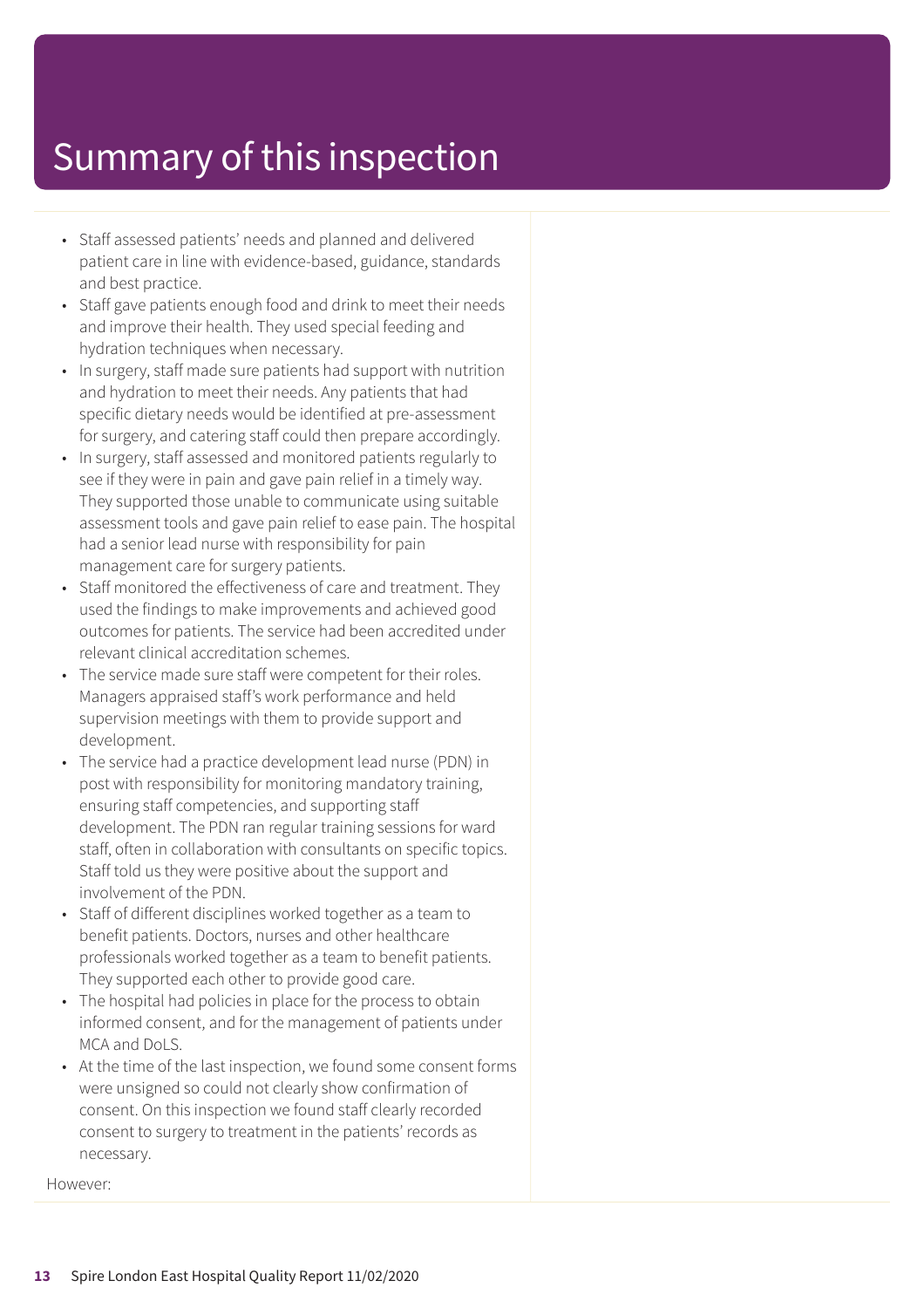• The hospital did not have a dedicated dietitian, input from a provider level dietician was available to provide advice and support if needed.

### **Are services caring?**

Our rating of caring stayed the same. We rated it as **Outstanding** because:

- Staff treated patients with compassion and kindness, respected their privacy and dignity, and took account of their individual needs.
- During the inspection we saw staff on the surgery ward treating patients with dignity, kindness, compassion, courtesy, and respect. Staff explained their roles and any care they delivered to patients during their interactions. Care that we observed was patient centred.
- Patients and family members spoke very positively about the care they received, and how they were treated by the staff on the wards
- Parents could accompany their child to the anaesthetics area before the patient proceeded to theatres. This was meant to alleviate some of the anxiety prior to surgery for both the child and their family.
- Staff understood the impact that patients' care, treatment and condition had on wellbeing. Staff stressed the importance of treating patients as individuals and this was reflected in the interactions we observed.
- Surgery wards had access to a patient concierge, who could provide patient centred and individual support as needed. Staff were able to provide numerous examples of input from the patient concierge that improved the experience of patients using the service.
- Staff provided reassurance and support for patients throughout their care. Staff demonstrated a calm and reassuring attitude to put patients at ease. We observed staff taking time to explain their treatment to patients and asking them if they had any questions about their care. The hospital also had dignity champions appointed across the hospital to provide enhanced person-centred care.
- Staff supported patients, families and carers to understand their condition and make decisions about their care and treatment.
- Family members of patients were positive about the care the patients received and stated that staff members were professional and welcoming.

**Outstanding –**

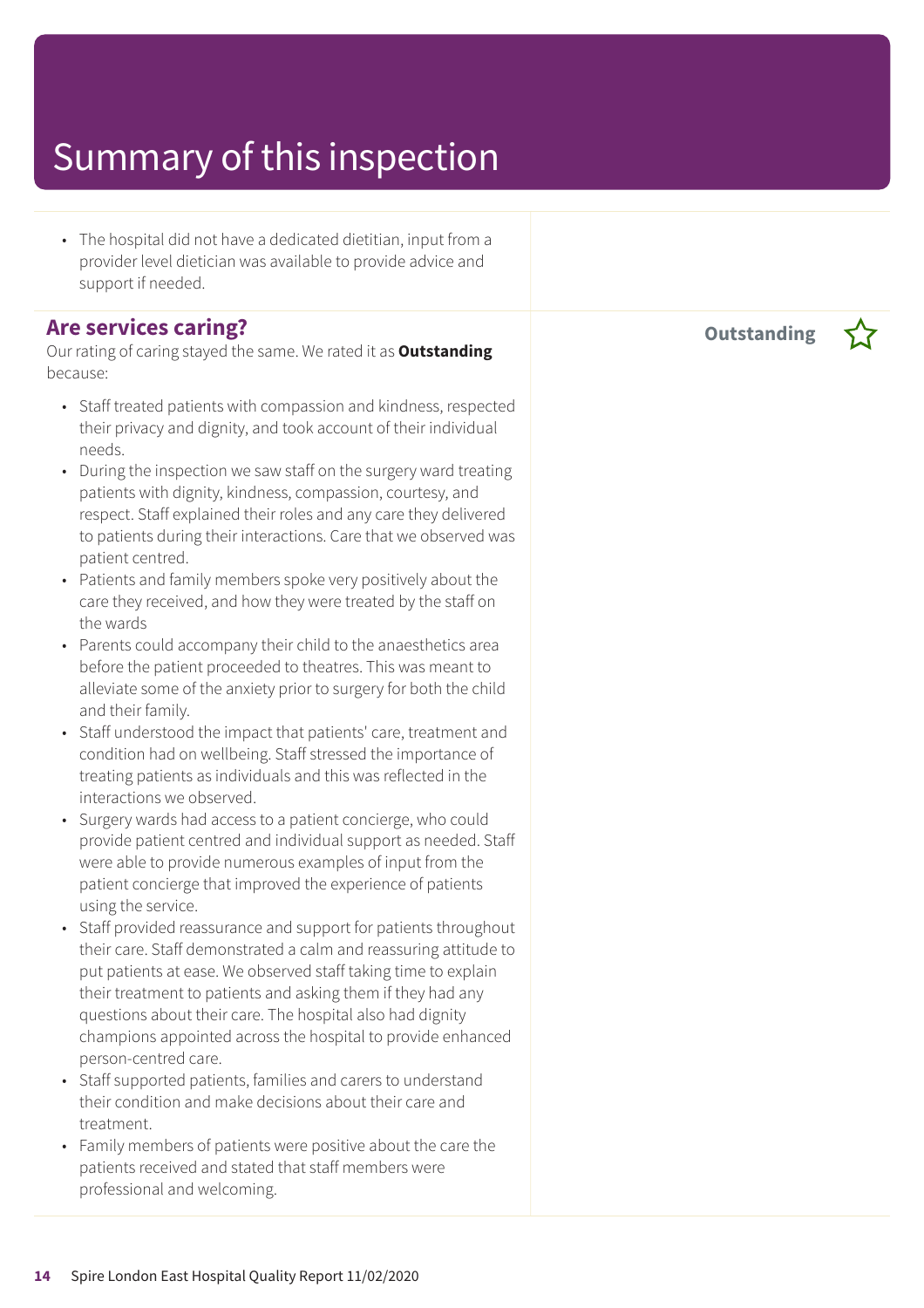### **Are services responsive?**

Our rating of responsive improved. We rated it as **Good** because:

- It was easy for people to give feedback and raise concerns about care received. The service treated concerns and complaints seriously, investigated them and shared lessons learned with all staff.
- The service planned and provided care in a way that met the needs of local people and the communities served. It also worked with others in the wider system and local organisations to plan care.
- Surgery wards provided food that catered to dietary requirements and cultural preferences. Patients told us they were happy with the quality of the food that they received.
- Staff were aware of how to access translation if patients or families were unable to communicate in English.
- People could access the service when they needed it and received the right care promptly. The service admitted, treated and discharged patients in line with national standards.
- In surgery, the recovery area had a designated recovery bed for young people, so that they were segregated from older patients. The paediatric recovery space had been decorated to accommodate young patients.
- In surgery, there were adequate discharge arrangements in place with patients provided with contact details of who should be contacted should any problems occur. Patients stated that they would contact the ward if they had any concerns, and some patients who had done so stated they received a quick reply from their consultants.
- It was easy for people to give feedback and raise concerns about care received. The service treated concerns and complaints seriously, investigated them and shared lessons learned with all staff.

### **Are services well-led?**

Our rating of well-led improved.We rated it as **Good** because:

- Managers at all levels in the service had the right skills and abilities to run a service providing high-quality sustainable care.
- Staff we spoke with stated that the senior leadership team was visible on the wards and were approachable to all staff, operating an "open door" policy. Staff we spoke with told us that there was a no blame culture, and that they felt valued and respected.

**Good –––**

**Good –––**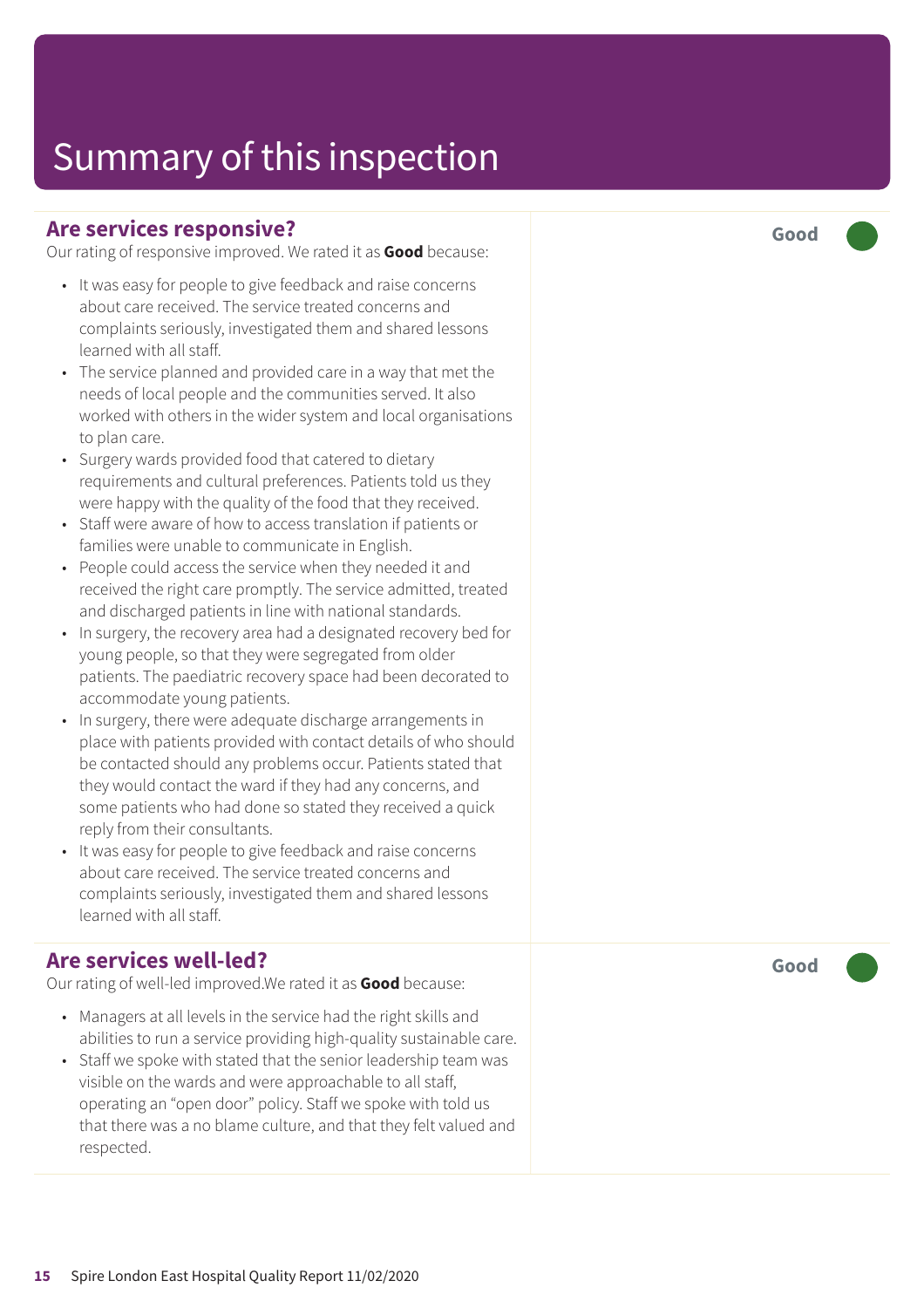- The Hospital had a clear vision and strategic goals, which was aligned to the national corporate clinical strategy. The paediatric services delivered at the hospital had also introduced strategic goals for their service, which were currently in development.
- Staff were proud of the work they carried out. Staff stated they enjoyed working at the service and were enthusiastic about the care and services they provided for patients.
- There was a robust corporate governance framework in place which oversaw service delivery and quality of care.
- The hospital had a regular patient experience committee which discussed feedback from patient and how to improve the patient journey. The hospital also had input from patient ambassadors, who were patients that had used the service in the past and now provided feedback and advice to hospital leadership.
- The service was committed to improving services by learning from when things went well or wrong, promoting training, research and innovation.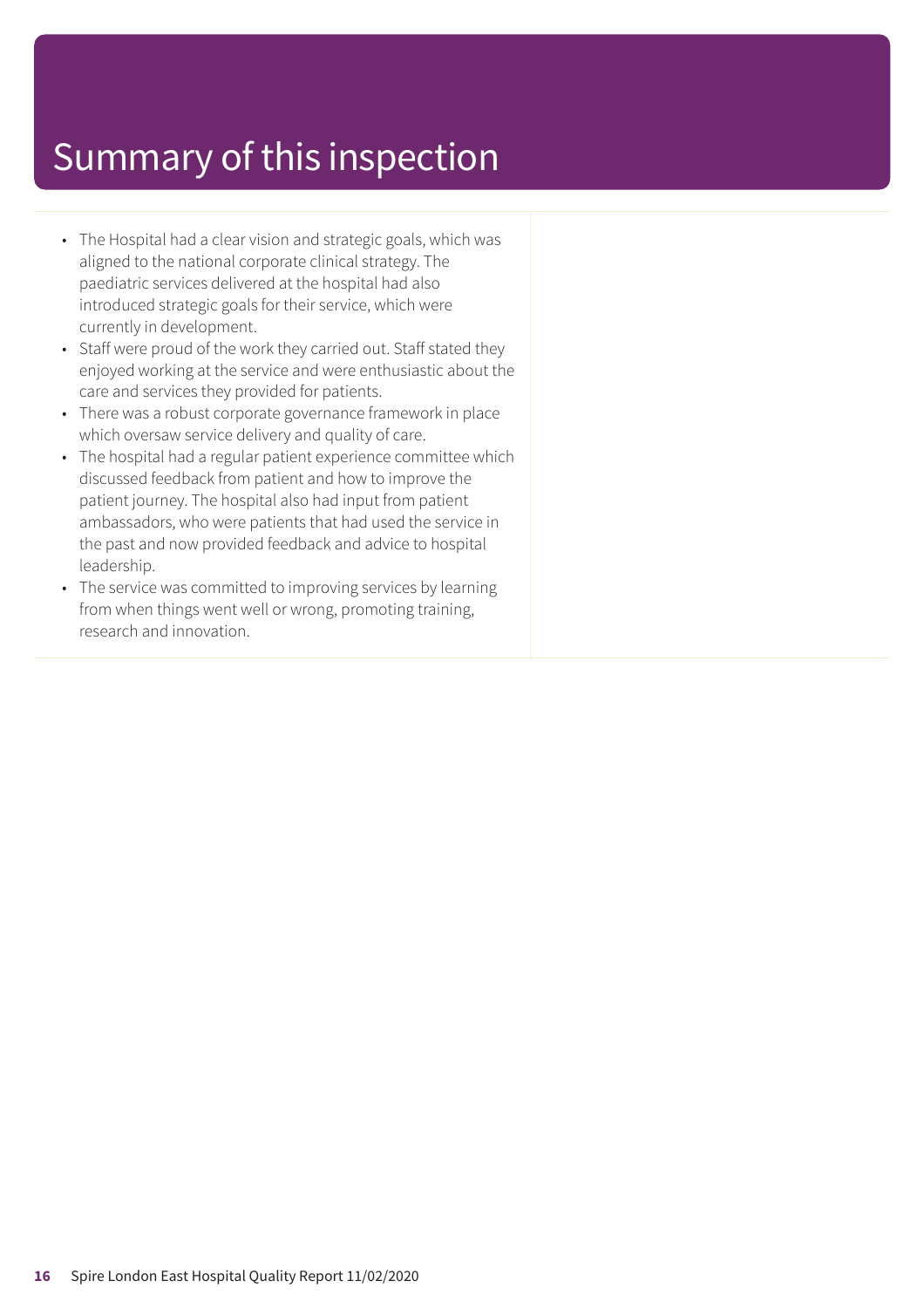# Detailed findings from this inspection

### **Overview of ratings**

Our ratings for this location are:

|                    | Safe | <b>Effective</b> | Caring      | Responsive | Well-led | <b>Overall</b> |
|--------------------|------|------------------|-------------|------------|----------|----------------|
| Surgery            | Good | Good             | Outstanding | Good       | Good     | Good           |
| Outpatients        | Good | N/A              | Good        | Good       | Good     | Good           |
| Diagnostic imaging | Good | N/A              | Good        | Good       | Good     | Good           |
| <b>Overall</b>     | Good | Good             | Dutstanding | Good       | Good     | Good           |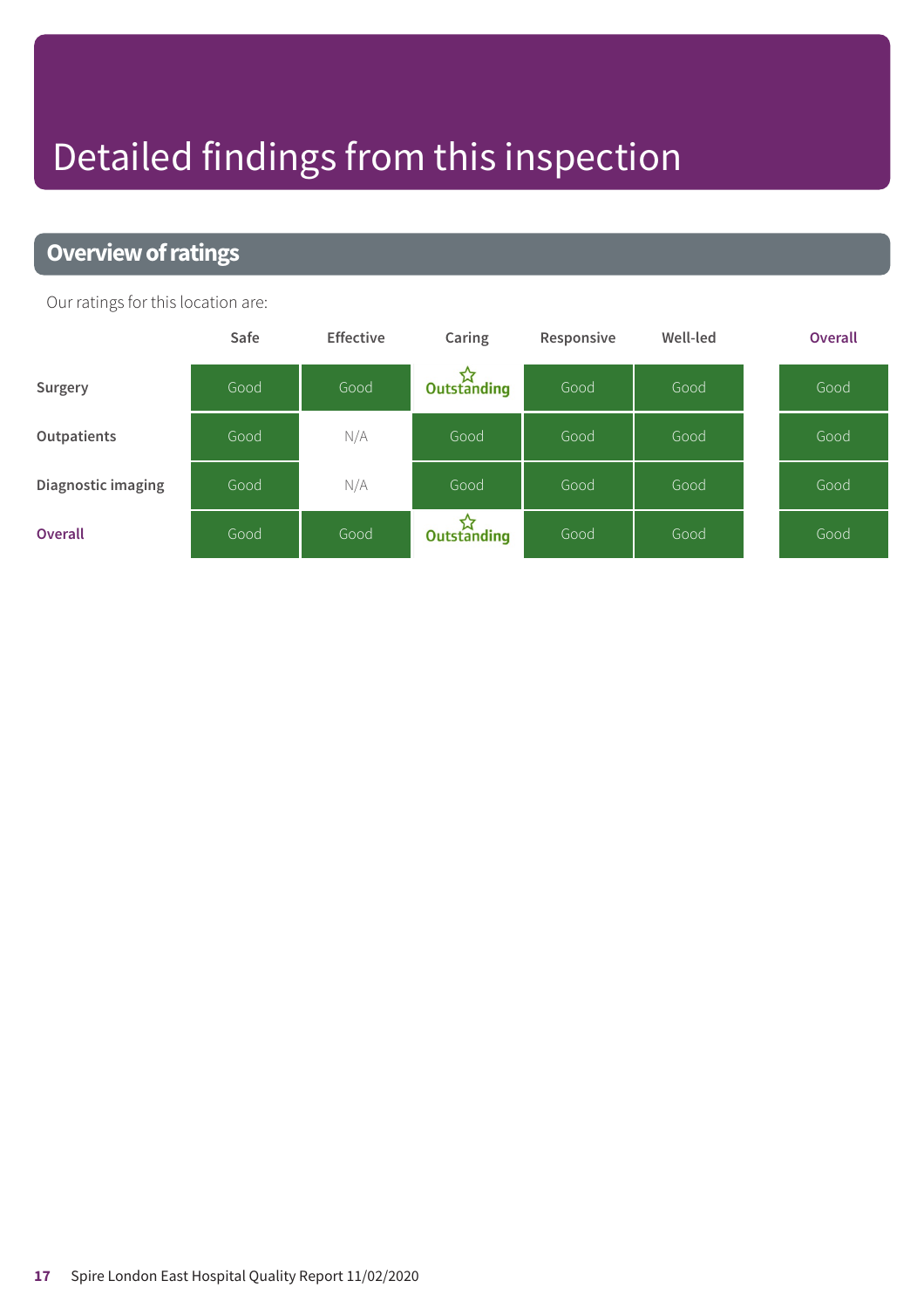| Safe             | Good               |  |
|------------------|--------------------|--|
| <b>Effective</b> | Good               |  |
| <b>Caring</b>    | <b>Outstanding</b> |  |
| Responsive       | Good               |  |
| <b>Well-led</b>  | Good               |  |



#### **Mandatory training**

#### **The service provided mandatory training in key skills to all staff and made sure everyone completed it.**

Staff completed mandatory training or provided evidence that it had been completed at another service (which included agency staff). The service provided training directly to nursing staff and allied health professionals, while some consultants and Resident Medical Officers (RMO) could complete training at another service or NHS trust and share the evidence.

Staff would be informed by managers when their mandatory training was due to run out. If staff had not completed training, or if they did not provide evidence of their mandatory training being completed elsewhere, they would be suspended. Between August 2018 and July 19, the hospital had suspended 22 staff members for this reason, with staff reinstated once evidence of training was provided.

Mandatory training modules was a mix of classroom delivered training and e-learning. Staff stated they felt this worked well and they were given adequate time to complete training. Staff could access training at other hospitals owned by the corporate provider if necessary.

The mandatory training courses included resuscitation training, infection control, fire safety, complaints handling, safeguarding adults and children (both level two), moving and handling, conflict resolution, and information governance amongst others.

The hospital and corporate targets for training were 80%. Completion rates for training at the hospital were 100% for most mandatory training modules, with an overall average of 97% for staff.

As well as mandatory training for the hospital, staff working with paediatric patients completed training in paediatric basic life support (BLS) or paediatric immediate life support (PILS), while service leads completed advanced paediatric life support (APLS). Surgery wards and theatres always had at least one member of staff on shift with APLS.

#### **Safeguarding**

#### **Staff understood how to protect patients from abuse and the service worked well with other agencies to do so. Staff had training on how to recognise and report abuse, and they knew how to apply it.**

As of the time of the inspection 99% of staff had completed the appropriate level of safeguarding training for their roles. This included staff working with both adults and children, and staff in managerial roles. The hospital lead for adult safeguarding was the director of clinical services, supported by the deputy matron (who also lead on child safeguarding).

The hospital adult safeguarding lead and paediatric services lead participated in local safeguarding meetings for the boroughs represented by the hospital. We saw evidence of attendance at these meetings, and local safeguarding issues being discussed in hospital and departmental meetings.

Staff had a good understanding of when they would need to report a safeguarding concern, what to look out for, and how to report a concern if they needed to. Staff were aware of specific safeguarding issues that may present as part of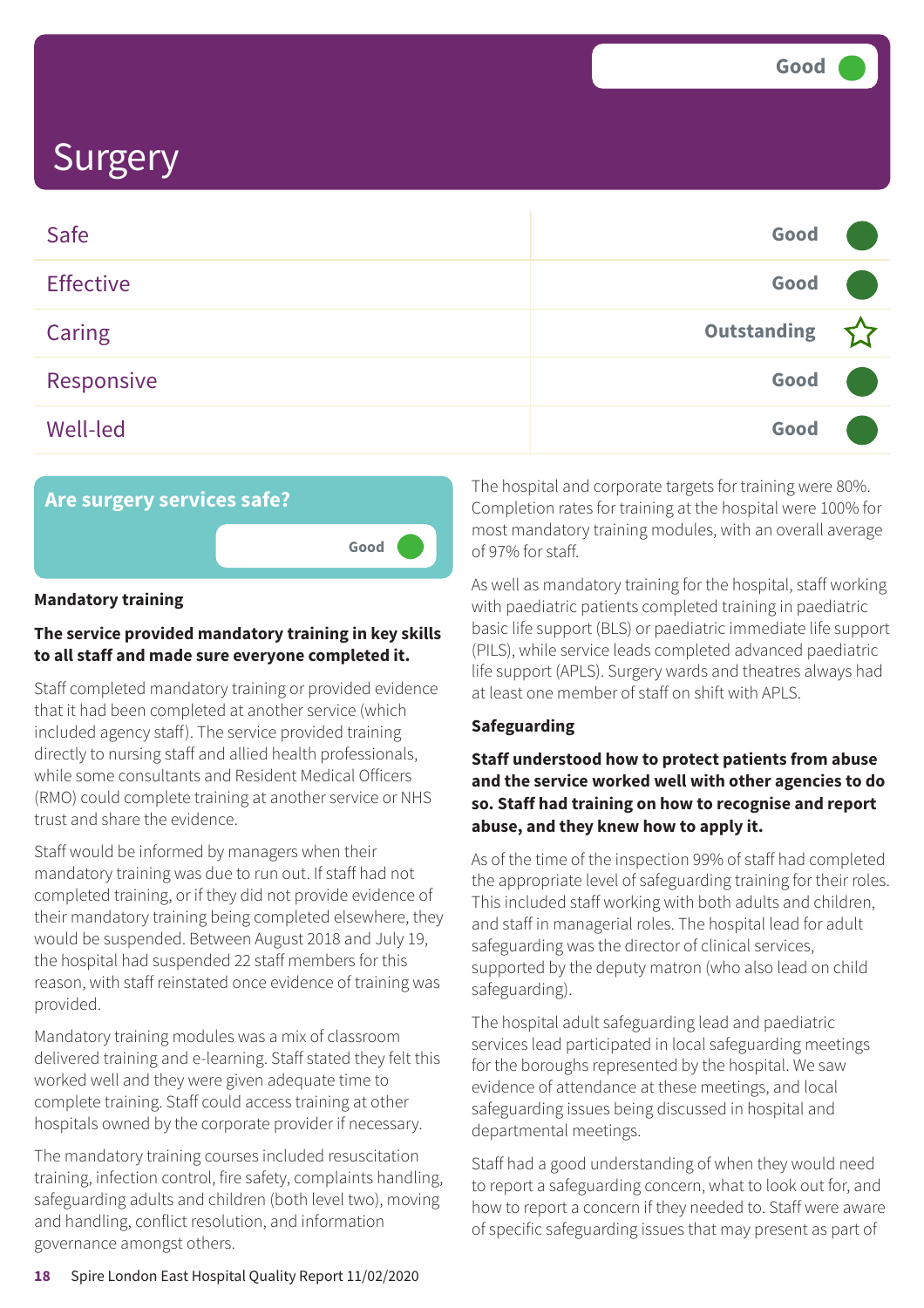their roles, such as female genital mutilation (FGM), child sexual exploitation (CSE), child who was not brought to appointment (WNB) and PREVENT (Protecting people at risk of radicalisation).

Patient records for surgical wards had a section relating to safeguarding, which we observed was completed in records we reviewed. The service had a specific patient record pathway for children and young people, which also included sections relating to safeguarding to be completed at pre-assessment and admission.

Safeguarding concerns were reported through a specific safeguarding referral form. All staff were aware of how to report safeguarding concerns, and we saw posters on surgical wards advertising who to contact for support and advice for safeguarding. The director of clinical services for the hospital was the safeguarding lead for the hospital.

We reviewed the hospital safeguarding policy, which detailed what to do in the event of a safeguarding concern and reflected the service's obligations under safeguarding legislation. We saw evidence that the service had updated the policy to reflect intercollegiate guidance on safeguarding.

#### **Cleanliness, infection control and hygiene**

#### **The service controlled infection risks well. Staff used equipment and control measures to protect patients, themselves and others from infection. They kept equipment and the premises visibly clean.**

We observed the clinical and reception areas were clean and tidy. The service used stickers and cleaning schedules to identify when areas had been last cleaned.

Surgical wards provided staff with personal protective equipment (PPE) such as gloves and aprons. Staff told us they wore PPE where necessary, and we observed all staff adhered to the 'bare below the elbows' protocol and use of PPE in clinical areas. Availability of PPE was also checked and audited regularly.

Cleaning schedules were used to monitor the completion of daily, weekly, and monthly infection prevention and control tasks. Cleaning was completed by a mix of nursing staff in clinical areas and by supporting housekeeping staff. We observed these tasks being carried out, such as cleaning of patient rooms on surgical wards and cleaning preparation trollies, and then being signed as completed.

The hospital had a dedicated infection prevention and control (IPC) lead that monitored compliance with IPC practices, supported by link practitioners in theatres, wards and paediatrics. The IPC lead nurse managed the annual audit of infection prevention and control (IPC) practices across surgical wards and theatres, which was used to inform an annual IPC report. The report contained specific action plans for improving IPC practices throughout the hospital. The hospital held quarterly IPC committees which reviewed performance in relation to IPC and progress against action plans.

We observed good hand hygiene practices in place across surgical wards. All staff (including non-clinical) received training in Aseptic non-touch technique (ANTT) for prevention of the spread of infection. Performance for hand hygiene was regularly audited as part of the clinical audit programme, and any areas of poor performance were flagged for improvement.

The hospital had a suitable control of substances hazardous to health (COSHH) policy and procedures in place for staff to follow. COSHH risk assessments were undertaken, and the service ensured compliance with COSHH arrangements through monitoring. For example, hazardous substances and materials were kept in secured areas only accessible by staff. The service also has a nominated COSHH lead with responsibility for ensuring processes were followed.

Waste was separated and disposed of in line with best practice guidance relating to clinical waste and sharps. Staff were well informed of local arrangements relating to clinical waste disposal and sharps bins.

The hospital had an up to date infection control policy and we observed good compliance in relation to the policy. This policy was updated regularly to reflect best practice.

There had been four incidents of surgical site infection during the reporting period. In theatres, we observed that staff adhered to the NICE guidelines CG74 related to surgical site infection prevention and followed recommended best practice. Where a surgical site infection was identified, the IPC nurse would lead on a root cause analysis to establish if performance could be improved.

In the period between June 2018 and July 2019, the service reported one case of hospital identified Methicillin-resistant Staphylococcus aureus (MRSA), one case of Escherichia coli (E. coli), and no cases of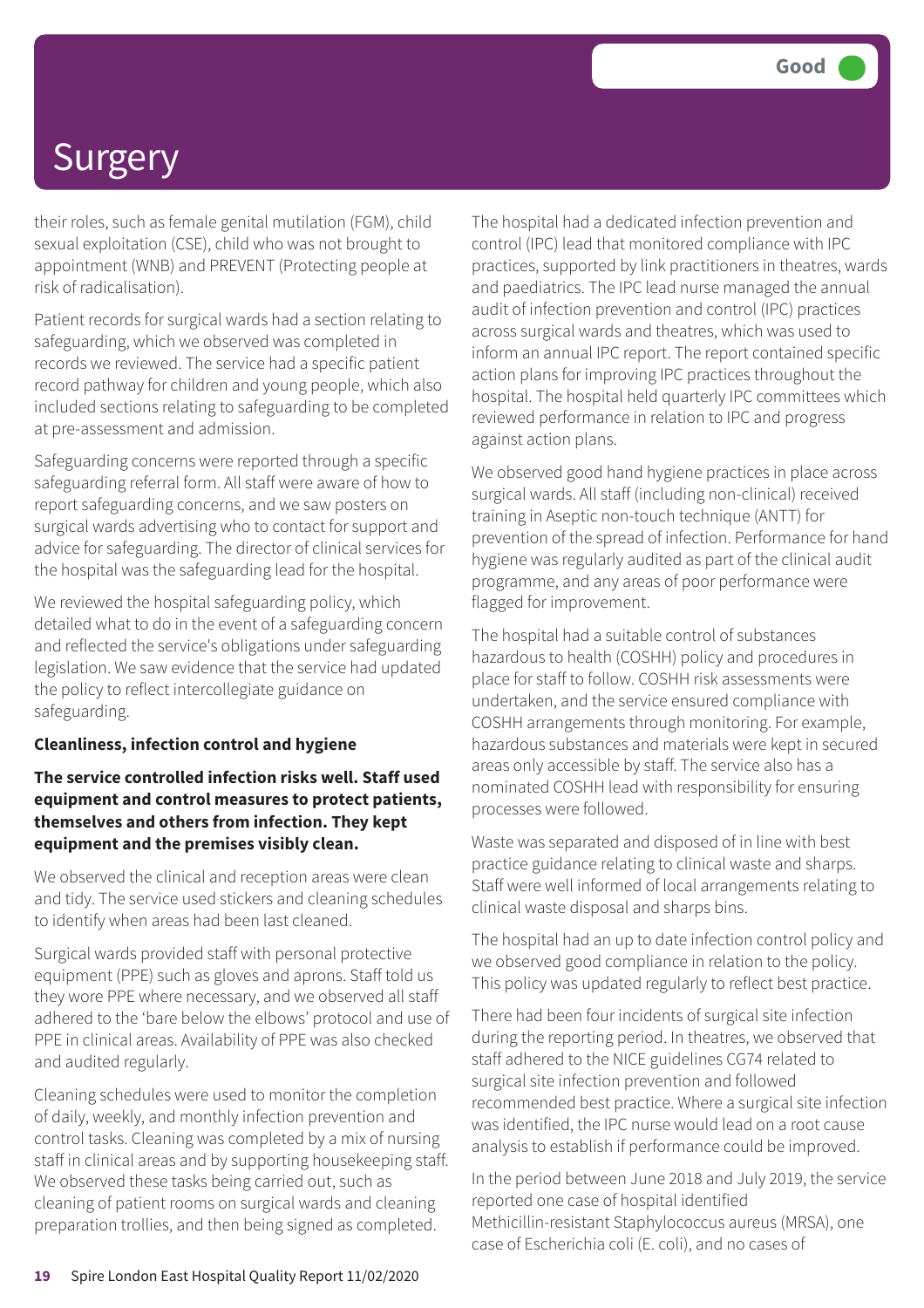Clostridium difficile (C. difficile). Admissions to the surgery ward were assessed for MRSA and C. Difficile, and we saw this reflected in the patient records. Specific patients are also assessed for MSSA.

At the time of the last inspection we found the decontamination area for endoscopy and processes was not in line with the British Society of Gastroenterology (BSG) guidelines for decontamination of equipment for gastrointestinal (GI) endoscopy. Since the last inspection the hospital has reviewed practice in this area and improved the processes in line with best practice. This included new decontamination equipment and refurbishment of the endoscopy areas, which reduced the risk of contamination, and ensuring there was a sterile processing technician team available throughout the endoscopy list.

#### **Environment and equipment**

#### **The design, maintenance and use of facilities, premises and equipment kept people safe. Staff managed clinical waste well.**

The surgical provision consisted of 27 inpatient beds and 16 day case rooms ('pods') on a co-located ward. Surgical facilities also included four operating theatres (three were operational at the time of inspection and were laminar flow) a level one extended recovery unit, and a separate paediatric area.

Three of the four theatres had laminar flow air filtration systems. These were mainly used for orthopaedic procedures and enabled containment and control of airflow, so reducing the risks of cross contamination and infection due to air borne organisms.

Emergency equipment such as resuscitation trolleys and crash bags were available. Staff checked resuscitation equipment daily in line with guidance from the Resuscitation Council. The hospital had introduced new emergency boxes in all departments including the boardroom, containing laminated action cards for dealing with an emergency e.g. fire, cardiac arrest. This meant that staff had access to an immediate protocol in all areas. The hospital had introduced new emergency boxes in all departments including the boardroom, containing laminated action cards for dealing with an emergency e.g. fire, cardiac arrest. This meant that staff had access to an immediate protocol in all areas.

Medical gases were securely stored and we saw evidence of quarterly air quality testing in conjunction with up to date training competencies.

Entrances to the ward and theatres were controlled by security card and visitors to the building were required to sign in. Any visitors presented to the reception area, which was manned during visiting hours.

Clinical areas contained areas for staff to wash their hands before and after delivering patient care. The communal areas on the wards and bathrooms also had hand washing stations and gel dispensers.

We observed that electrical equipment displayed the most recent electrical testing date, and any equipment we observed that required regular servicing was in date. Staff told us that the hospital was quick to address any environmental or equipment issues identified.

Since the time of the last inspection the endoscopy suite had received Joint Advisory Group (JAG) accreditation. JAG accreditation includes environmental standards for the endoscopy suite and recovery areas, which the service had met. Staff we spoke with stated they were proud to have met the requirements to meet the accreditation standards.

The hospital site had recently had a number of incidents relating to thefts and misuse of the hospital parking grounds. The hospital had put this on the risk register due to concerns from staff and issues raised by service users. To address this issue, security staff regularly checked the car park and ensured any issues were reported, there was also security cameras installed which had number plate recognition software, a barrier which shut at night and shrubs had been trimmed down for better visibility.

All Resident Medical Officers (RMOs) have access to their own room on site which they could use while off duty or on-call, with access to the restaurant and also to areas where they can prepare their own food.

The hospital participated in Patient-led assessments of the care environment (PLACE) visits. PLACE visits are a system for assessing the quality of the patient environment; patients' representatives go into hospitals as part of teams to assess how the environment supports patients' privacy and dignity, food, cleanliness and general building maintenance. PLACE reports were reviewed by the senior leadership team to establish areas for improvement.

#### **Assessing and responding to patient risk**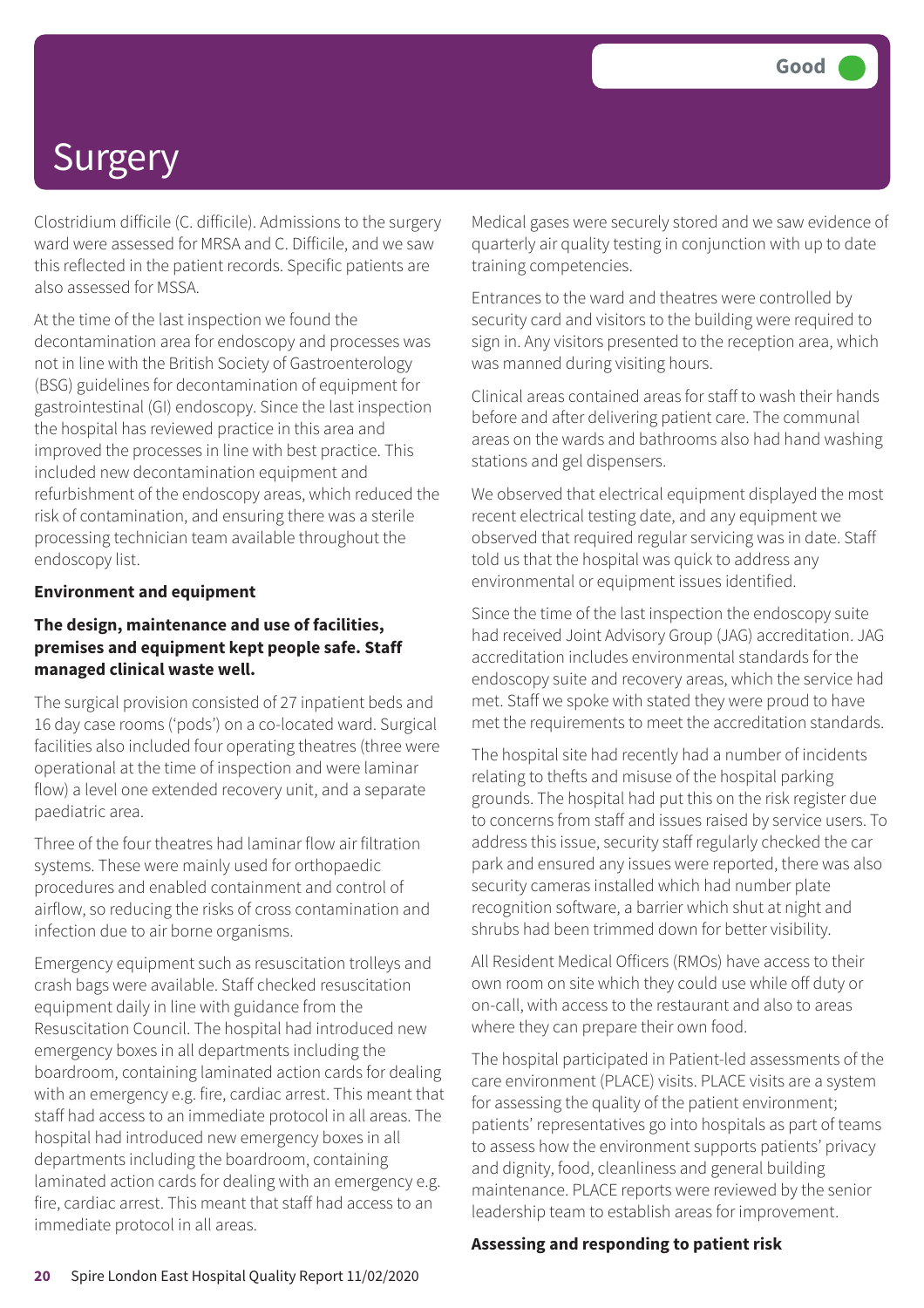**Staff completed and updated risk assessments for each patient and took action to remove or minimise risks. Staff identified and quickly acted upon patients at risk of deterioration.**

Staff used the national early warning scores (NEWS) system to assess and monitor risk of deterioration in patients. We saw the NEWS form used by staff to monitor any deterioration in the patient's status, and observed staff recording the NEWS scores in patient records. The paediatric service used the paediatric early warning score (PEWS) as this was more appropriate for young patients.

Surgery wards and theatres had an escalation procedure for deteriorating patients. Any patients identified as meeting an alert level NEWS score was assessed by the RMO and monitored closely. If they were at significant risk of deterioration an ambulance would be called and the patient would be taken to the nearest NHS hospital emergency department. Staff we spoke to stated that this had happened once in the last two months, and the patient had been transferred and returned to hospital without harm.

There was an alarm system for the hospital for summoning the resuscitation team, with a button in all clinical areas and bleep alarms held by the resuscitation team. We saw evidence that this was drilled each week day. We also observed there was a section in the daily huddle which confirmed which staff were part of the resuscitation team each day.

Patients at a higher risk of deterioration could be cared for in a bay closest to the nursing station, allowing faster response and more observation, and allowed for additional monitoring from staff in communal areas. The extended recovery unit area was opposite the nursing station on the surgery ward.

Management of sepsis was in accordance to the hospital's policy on sepsis recognition and management. Staff told us that they followed the United Kingdom sepsis trust guidance on the initial management of septic patients. The 'Sepsis Six' approach was used, and there was a sepsis pathway for patients. Sepsis Six is the name given to a bundle of medical therapies designed to reduce mortality in patients with sepsis. We observed a sepsis trolley in place on the ward which was regularly checked.

There were three reported incidents of venous thrombo-embolism (VTE) - a medical condition where blood clots develop in the veins - within the hospital between July 2018 and June 2019. A VTE risk assessment tool was included in the hospital prescription charts that were audited monthly. Data provided by the hospital showed compliance for patients being risk assessed for VTE was 100%. On inspection we viewed patient records and they demonstrated that all patients had undergone VTE assessments on admission.

As of October 2018, the hospital had been accredited as a VTE Exemplar Centre by the Kings College National Standards committee. VTE Exemplar centres was a network of 34 healthcare sites, established by the Department of Health, to exhibit best practice and leadership in reducing avoidable death, disability, and chronic ill-health from hospital associated VTE.

Patient risk was discussed each day in the morning huddles and twice daily nursing handovers. The morning huddle provided an overview of activity (including any alterations to theatre lists) and key risks each day, and included attendance from surgery staff, as well as the heads of department. Notes from each morning huddle were typed up and shared with staff by email.

Within the theatre, we observed that staff adhered to the NICE guidelines CG74 related to surgical site infection prevention and staff followed recommended practice. This guideline offered best practice advice on the care of adults and children to prevent and treat surgical site infection.

Surgery patients had access to numerous diagnostic assessments at the point of pre-assessment and for outpatient appointments following surgery. This included computerised radiography, MRI, digital mammography, fluoroscopy, and ultrasound. Staff stated that diagnosis, surgery, and follow up appointments could all be delivered at the hospital.

The hospital used the World Health Organisation (WHO) Surgical Safety Checklist to minimise the risk of incidents during surgery. We observed multiple examples of the WHO checklist in use on inspections. In all cases they followed a standardised, accurate approach that were well led and had good staff engagement.

We found evidence of staff completing WHO checklist documentation when we reviewed patients' notes post-operatively. Staff told us compliance with the checklist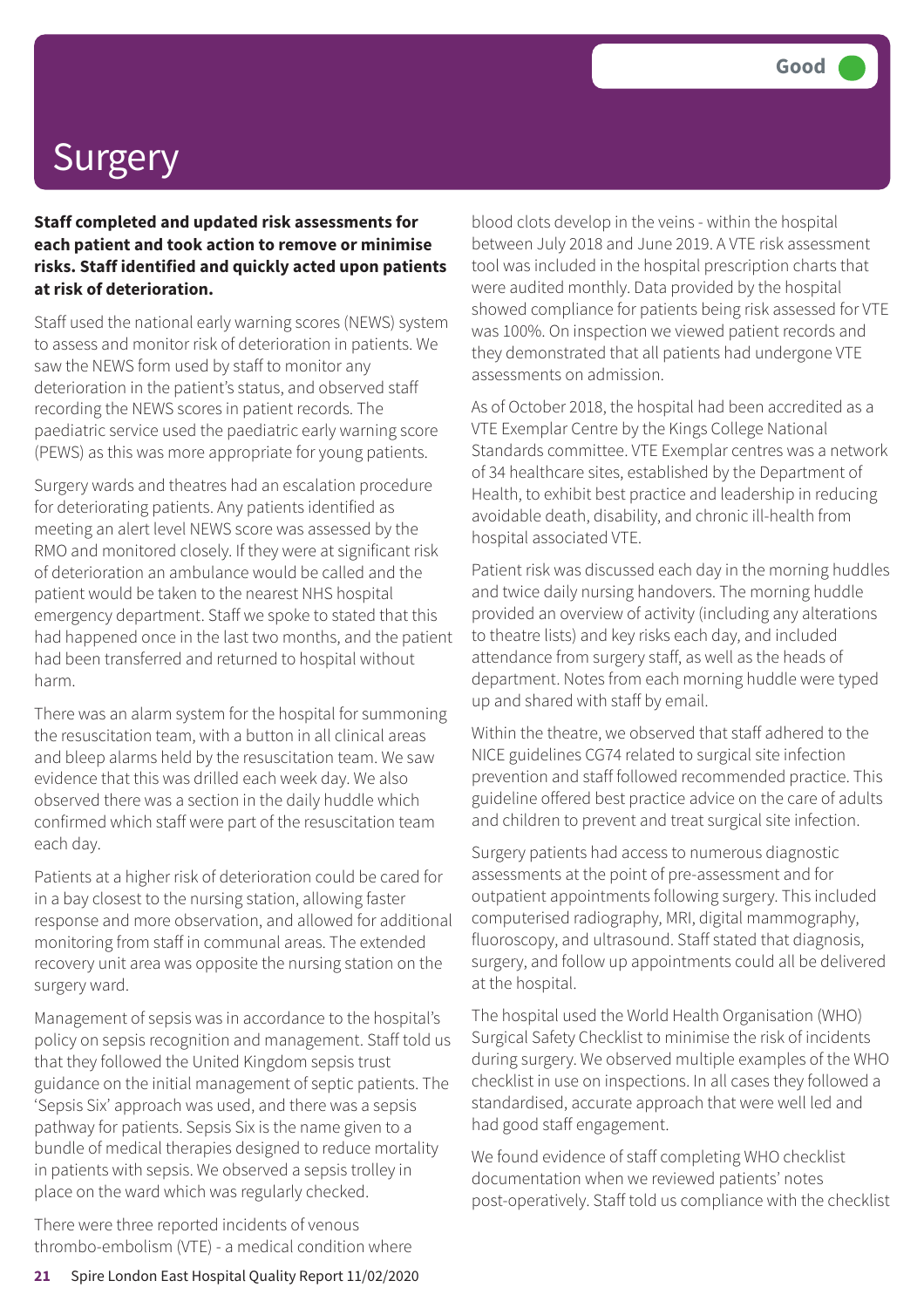was closely monitored and monthly audits took place. Staff stated that if the check list had not been completed correctly or recorded it would be discussed with the individual staff members and discussed in team meetings.

The hospital provided evidence of surgical safety checklist audit as part of the clinical scorecard between July and September 2019, which showed a compliance of 98% across all five steps.

#### **Nurse staffing**

**The service had enough nursing staff with the right qualifications, skills, training and experience to keep patients safe from avoidable harm and to provide the right care and treatment. Managers regularly reviewed staffing levels and skill mix, and gave agency staff a full induction.**

The hospital used a provider wide nursing tool to plan skill mix required against patient activity and complexity of need. Staffing allocation was arranged seven days in advance to provide an overview and allow rotas to be rearranged if needed. Theatres used the Association of Perioperative Practice (AFPP) staffing guidelines to ensure there were adequate numbers of appropriately trained staff available for each theatre. The service met the standards set out in the guidelines.

The hospital recognised that recruitment for nursing staff was an issue. Surgery wards had a significant number of vacancies, and the service stated that despite regular recruitment drives this was a persistent issue. Senior staff stated that the area the hospital was located in, transport links, and the competition from a number of other providers were significant factors in this issue. At the time of inspection there was 16.4 wholetime equivalent (WTE) register nurses in post.

The hospital had started a number initiatives to develop their nursing workforce. This included contacting retired and speciality nurses to see if they would join the bank staff, and encouraging regular agency staff to take on permanent contracts. The hospital had also started a preceptorship programme for newly qualified staff, with a view to developing the nurses through experience and training. This included providing opportunities for development staff to join post graduate modules and accredited courses.

The hospital also had a ward sister development programme being available to both clinical and non-clinical managers. Nurses we spoke with stated there were good opportunities for development with the hospital, and that they were encouraged to grow in the roles. Since the time of the last inspection the service had internally promoted four team leaders to managerial levels.

The hospital provided evidence for the use of bank and agency nursing staff between August 2018 and July 2019 for inpatients wards. For the 12-month period bank and agency usage was between 19% and 39%. Senior staff stated that surgery wards had a staff bank that filled most shifts, and where bank staff were not used they had agency staff on fixed term contracts. Senior staff informed us that only bank staff would be used in the theatres, and this was reflected in the data provided.

The hospital's induction policy included the induction of agency staff. Agency staff underwent an induction to the unit, and senior nurses told us that where possible they used agency staff familiar with surgery wards, as this helped to maintain consistency of care. All new starters received a checklist for completion, which included familiarisation with ward practice, mandatory training, signing off competencies, and orientation.

Prior to inspection, the hospital recognised that there had been changes to the theatre nursing management following a long period of stability. Theatre staff and leadership were positive about the new theatre manager that had come into post and stated they had brought in some ideas that had improved the flow through theatres.

Staff had telephone access to a registered children's nurse for advice and support when caring for children aged 16-18 being treated on an adult pathway.

At the time of our inspection, the hospital was supporting nine apprenticeship students working in the theatres, outpatients and diagnostic imaging. Six students had completed this and were being supported to move onto degree pathways through the provider's links with national universities. Three students had achieved the Care Standards and a Level 3 National Diploma linked to the clinical areas.

#### **Medical staffing**

**The service had enough medical staff with the right qualifications, skills, training and experience to keep**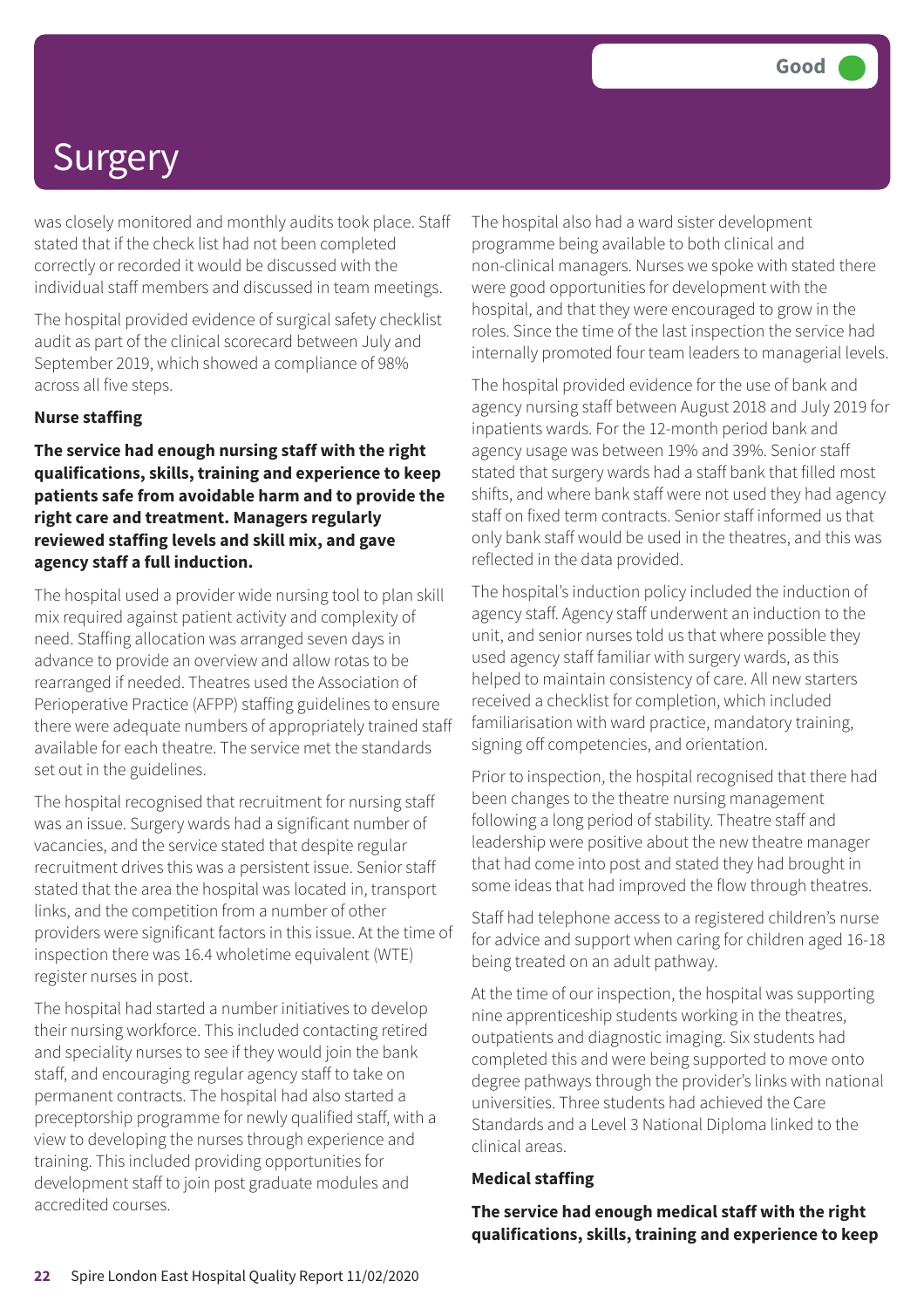**patients safe from avoidable harm and to provide the right care and treatment. Managers regularly reviewed staffing levels and skill mix and gave locum staff a full induction.**

Surgical treatment at the hospital was consultant led. There was a stable cohort of consultant surgeons and anaesthetists working in the surgery service and many doctors we spoke with had worked at the hospital for many years.

There were 269 doctors and dentists employed or practicing under rules or privileges.

The hospital employed two resident medical officer (RMO). There was an RMO on the hospital site 24 hours a day, seven days a week, who liaised with the consultant and nursing teams. Each RMO worked 12 hours on duty and 12 on-call. The RMOs worked for seven days and then had seven days off.

At the time of the last inspection RMOs were hired by a third-party on to contracts with the corporate provider. All RMOs were now appointed by the hospital. In the event of a hospital RMO being unavailable, or if the on-call RMO was called in, the hospital would contact the third-party organisation to find an agency replacement.

Staff were positive about the availability of the RMOs, stating they worked well with the nursing team and were responsive when needed. Consultants stated they were confident in the skills of the RMOs.

If needed, consultants were available to be contacted by the hospital throughout their patient's stay. Consultants provided a contact name and details from either a speciality colleague, or from their base hospital, to cover them during absence. Cover arrangements were regularly reviewed biennially and through the Medical Advisory Committee (MAC) if needed. Consultants were also required to reside within 45 mins of the hospital to facilitate swift attendance if needed. RMOs we spoke to also stated they could access consultant advice and support if they needed.

The Resident Medical Officer (RMO) provided continuous medical cover and were part of regular ward rounds to ensure that all patients were appropriately treated and safe. Any changes in a patient's condition were reported to their consultant, and their advice was followed in respect of further treatment.

Anaesthetists were contactable by telephone when not on site and it remained the responsibility of the admitting consultant to make arrangements for appropriate anaesthetic cover when admitting patients. If an anaesthetist was required unexpectedly the anaesthetist involved in the patient's care would be contacted and if unavailable their cover would be contacted. In the event that neither anaesthetist was available the hospital would contact anaesthetists with practicing privileges who are on-call for their local NHS Trust.

The Medical Advisory Committee (MAC) met quarterly and reviewed matters relating to the delivery of clinical care across the hospital and new practising privilege applications from consultants. The MAC was chaired by an assigned lead, and featured representation from all surgical specialities provided by the hospital. We reviewed minutes from the last three MAC meetings and found the meetings were well attended by consultants from each clinical area.

The role of the MAC included reviewing any new applications for practicing privileges and ensuring applicants met the requirements of the role were appropriately qualified. The MAC had representation from all surgical specialities, and was also attended by the hospital director and the director of clinical services.

If consultants did not provide information that they were meeting the requirements of the role (for example, evidence of mandatory training or of professional registration), they would be suspended until the necessary evidence of competence was provided. Between August 2018 and July 19, the hospital had suspended 22 consultants with practising privileges due to lack of up to date documentation to evidence their fitness to practice.

#### **Records**

#### **Staff kept detailed records of patients' care and treatment. Records were clear, up-to-date and easily available to all staff providing care.**

Patient records we reviewed were in paper form. We reviewed four patient records and found them to comprehensively completed. All records had notes of the patient care from different disciplines, treatment plans, completed risk assessments, and results of any diagnostic tests the patient had received.

On the last inspection we identified that legibility of patient records was an area for improvement. On this inspection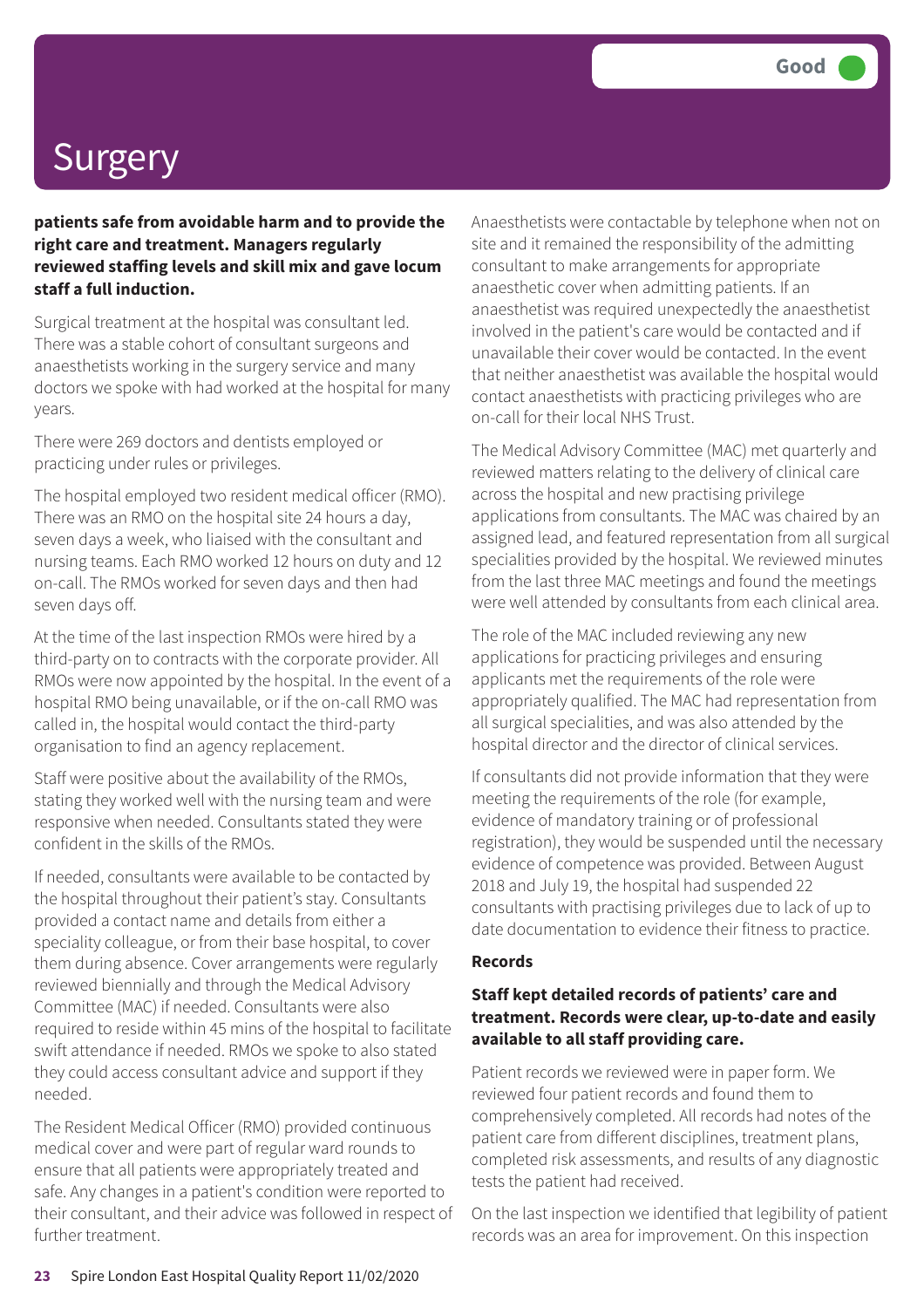we identified that this was still an issue. We identified that some areas of patient records for surgery were either not legible or not recorded at all, specifically in recording the name and GMC number of the consultant in the consultation visits. This meant that in the event of any concerns or incidents, it would be difficult to identify the relevant consultant involved.

Service leads stated that there had been work undertaken to improve legibility and that this issue had been discussed in departmental and speciality meetings. On inspection, we saw communication from the director of clinical services reminding all consultants working at the hospital of the need for their notes to be legible. Staff were encouraged to order name stamps to allow them to stamp their notes with their name and GMC number as well as signing in their name.

Staff who worked with NHS patients had access to their own NHS email accounts to allow for the secure transfer of records.

Information governance was part of mandatory training for all staff. The hospital also had a medical records policy detailing the process for managing and completing patient records. We observed staff adhering to best practice in relation to information governance and storing records securely**.**

Patients' observation charts were kept by the patient's bedside in locked cabinets, and staff would record observations at regular intervals in line with best practice. Records were made available to theatre staff as necessary and we saw this reflected in the patient record. Any records being transported hospital wide were done so in sealed bags.

The nursing notes we looked at were appropriately completed; patient history, consent, allergies, medicines history and pain management pathways were routinely recorded, signed and dated.

The hospital completed medical records audits on a quarterly basis which was reported on as part of the clinical scorecard and discussed in governance meetings. The audit included standards for recording consent, care pathways, a record of appointments, discharge summaries, and MDT input. The hospital provided the evidence of the most recent records audit for June 2019, which showed over 91% compliance against their standards.

#### **Medicines**

#### **The service used systems and processes to safely prescribe, administer, record and store medicines.**

The hospital pharmacy was open from 9am to 5pm Monday to Friday, and also open on Saturdays between 9am and 1pm. Outside of these hours, staff could access an on-call pharmacist through the nurse in charge.

We reviewed five medication charts and found them to be consistently and legibly completed. Staff documented information on patient allergies and patient risks as necessary in the patient record. We found that prescription charts were legible.

Medicines were administered and secured securely in accordance with the medicines management policy of the hospital.

Controlled drugs were stored and managed appropriately. Drugs were kept in lockable wall units and staff performed daily checks of the controlled drugs to ensure they were accounted for.

Medicines requiring cool storage were appropriately stored in refrigerators. Fridge temperatures, as well as the temperature in the medication room, were recorded daily.

The pharmacy service for the hospital ran an annual audit schedule. This included controlled drugs audits, medicines storage in theatres, pharmacy interventions, missed doses, antimicrobial stewardship, and medicines reconciliation, as well as dispensing turnaround times for patients being discharged.

Patients were assessed for any potential allergies to clinical equipment or medications on admission. We observed allergy assessments completed in the patient record.

For patients being discharged, medicines to take out (TTO) were delivered to the patient. The TTO stock cupboard was checked weekly by the pharmacy team so that the RMO and senior nurse were able to discharge patients promptly out of hours.

#### **Incidents**

**The service managed patient safety incidents well. Staff recognised incidents and near misses and reported them appropriately. Managers investigated incidents and shared lessons learned with the whole team and the wider service. When things went wrong,**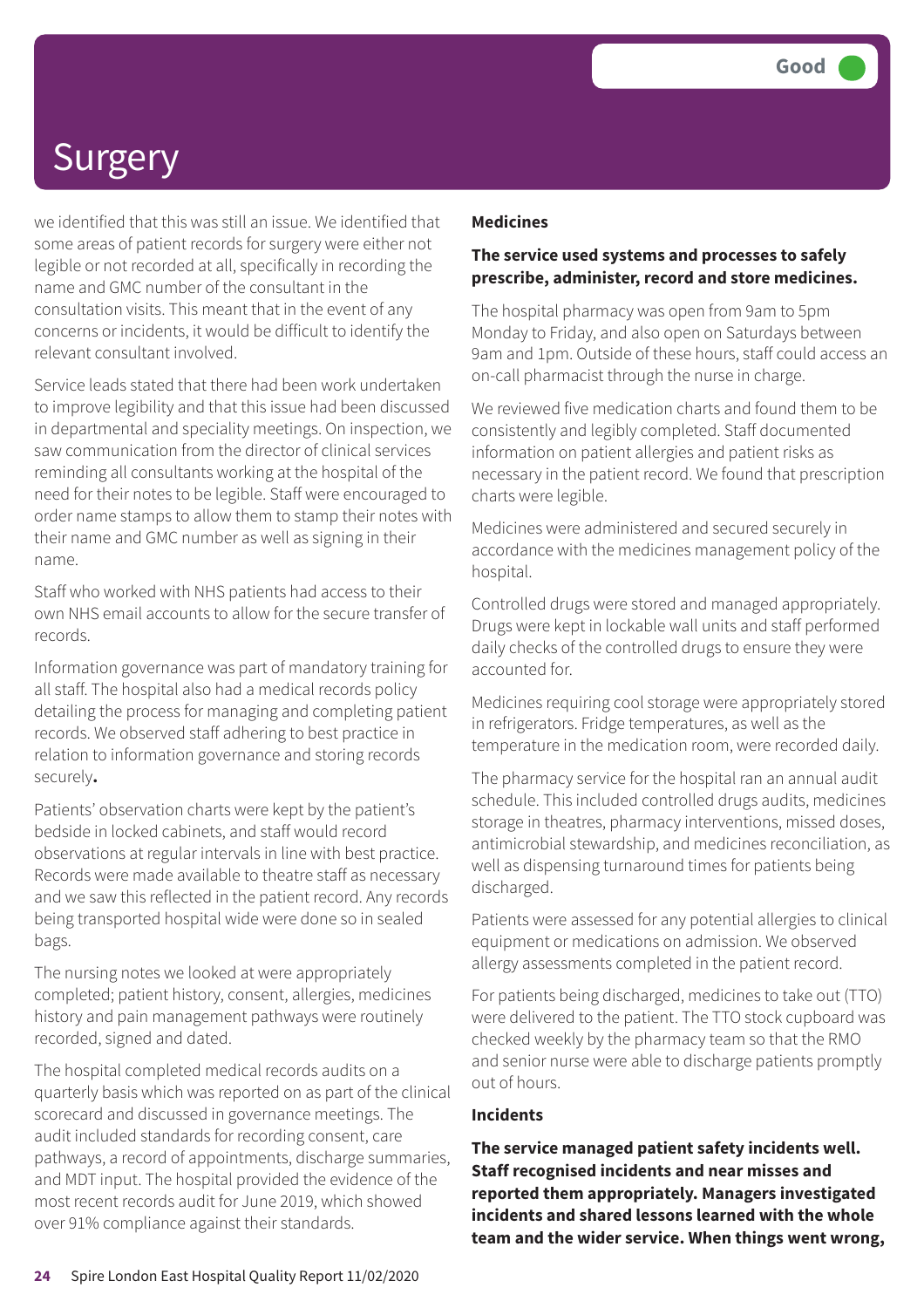**staff apologised and gave patients honest information and suitable support. Managers ensured that actions from patient safety alerts were implemented and monitored.**

There had been two 'never events' reported at the hospital from June 2018 to July 2019, both relating to incorrect site injections. Never events are serious incidents that are entirely preventable as guidance, or safety recommendations providing strong systemic protective barriers, are available at a national level, and should have been implemented by all healthcare providers.

We reviewed action plans for the two never events and found them to be investigated, with action plans to reduce the risk of repeat occurrence. Following this most recent never event in June 2019 these actions included introduction of a "stop before you block" mechanical deterrent prior to injection for the specialism, back to basics, challenging conversations, and human factors training for all staff and relevant consultants, limiting the amount of cases on each consultants list per day, and a competency training day on managing sedated patients.

Between June 2018 and July 2019 there were 644 clinical incidents reported in the hospital, 566 of which (88%) caused no harm. This included three that were categorised as severe harm.

An incident reporting procedure was in place and staff knew how to report an incident. Staff told us they also received feedback from incidents reported that were investigated.

The service held a daily briefing of staff and service managers from all departments to share information on incidents, concerns around transfers of patients, staffing issues and any other issues that may impact the delivery of care.

Staff were aware of the principles of duty of candour and when it would be applied. Staff also stated they felt encouraged to report incidents if they identified concerns. The incident policy reflected the hospital's requirement to be open and transparent with patients when there had been an incident and the duty of candour policy outlined the procedure by which patients would be involved or informed in the investigation process.

The hospital incident policy described the process to be followed when investigating incidents. Incidents were

investigated by a nominated individual and reviewed in governance meetings locally. We reviewed serious incident reports from the last 12 months and found them to be comprehensively investigated and reviewed.

#### **Safety Thermometer**

#### **The service used monitoring results well to improve safety. Staff collected safety information and shared it with staff, patients and visitors.**

The safety thermometer is a collection of data submitted by all hospitals which shows a snapshot of inpatients suffering avoidable harm, reported on one day each month. The safety thermometer allows teams to measure harm and the proportion of patients that are 'harm free' from pressure ulcers, falls, urine infections (in patients with a catheter) and venous thromboembolism (VTE), a blood clot which starts in a vein.

Safety thermometer data was displayed on a quality and safety performance noticeboard. This displayed safety information for each month between July 2019 and September 2019. Within the timeframe the hospital reported two serious incidents, no falls, no hospital acquired pressure ulcers, and no VTEs.



Our rating of effective stayed the same.We rated it as **good.**

#### **Evidence-based care and treatment**

**The service provided care and treatment based on national guidance and best practice. Managers checked to make sure staff followed guidance. Staff protected the rights of patients' subject to the Mental Health Act 1983.**

Care and treatment was delivered to patients in line with National Institute for Health and Care Excellence (NICE) and Royal Colleges guidelines. Staff followed national and local guidelines and standards to ensure effective and safe care. National best practice was reflected in the policies we reviewed.

Staff assessed patients' needs and planned and delivered patient care in line with evidence-based, guidance, standards and best practice.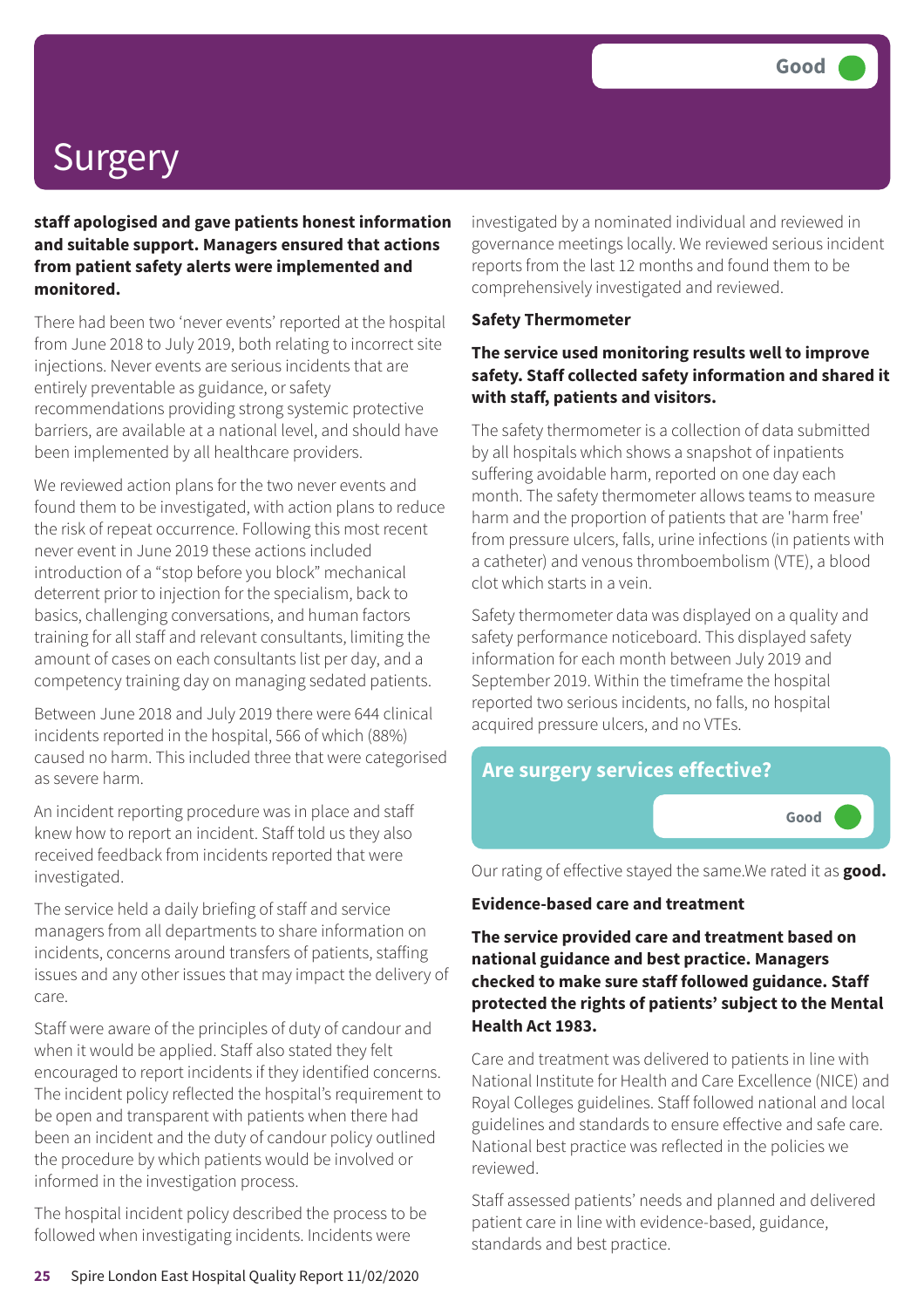Staff had access to the service's policies and guidelines via an intranet. Paper copies of local protocols and policies were also available to staff. All protocols and guidelines we reviewed were in date. NICE guidelines were disseminated at monthly clinical effectiveness meetings and by email to staff

#### **Nutrition and hydration**

#### **Staff gave patients enough food and drink to meet their needs and improve their health. They used special feeding and hydration techniques when necessary.**

Surgery wards had a process to ensure patients did not eat, as appropriate, prior to undergoing a general anaesthetic. Each patient was asked to confirm when they last ate and drank during the checking process on arrival to theatre. The service stated patients treated as nil by mouth prior to their operation was kept to a minimum, so that patients were allowed to drink fluids.

Staff made sure patients had support with nutrition and hydration to meet their needs. Any patients that had specific dietary needs would be identified at pre-assessment for surgery, and catering staff could then prepare accordingly. Staff told us although there was not a dedicated ward dietician, a dietician was available to provide advice and support if needed.

The hospital complied with national guidance that patient should receive clear fluids up to 2 hours before surgery and food up to 6 hours. Hydration scores were audited quarterly and the latest quarterly result (July to September 2019) showing this was achieved for 84% of patients.

We reviewed patient records on inspection and found that the nutritional needs of patients was monitored using the Malnutritional Screening Tool (MUST), or a paediatric screening tool for young people.

We observed patients and visitors to the wards being offered refreshments by staff. Patients were positive about the quality of the food provided, and the most recent monthly feedback (from July 2019) showed 87% positive feedback from patients. This was 15% above the average for other hospitals in the same group.

#### **Pain relief**

**Staff assessed and monitored patients regularly to see if they were in pain and gave pain relief in a timely way. They supported those unable to communicate using suitable assessment tools and gave pain relief to ease pain.**

We observed staff on the wards discussing pain management with patients. Patients stated that they felt their pain relief was discussed as part of their care, and we saw this reflected in the patient record.

Surgery wards used a pain management assessment pathway for staff to identify the correct action to assess the patients need for pain relief. The assessment pathway was accompanied by a pain scale, which used a picture assessment tool for patients with communication difficulties. The tool also reminded staff to check for pain that may be an indicator of clinical risk, such as neuropathic pain.

The hospital had a senior lead nurse with responsibility for pain management care for surgery patients. The pain nurse had completed specific pain management training (as part of a Florence Nightingale Scholarship) in Australia and was involved in research at the hospital relating to pain management. Staff we spoke with stated that the expertise was useful to have for advice and support, and that the pain management nurse also provided training to improve staff skills and awareness. If this nurse was not available, pain management could be provided and administered by the available RMO.

The hospital had a number of audits underway to ensure performance related to pain management was regularly reviewed. Pain scores were audited quarterly, and the patient survey asked patients how their pain was managed throughout their stay. Data provided by the provider from July 2019 showed that 96% of patients responded 'a great deal' to their pain being managed.

A recent review in 2018 looked at the current provision of anaesthetic practitioners undertaking the role of sedationist. It was established that further education and training was required for this role due to increased patients with complex co-morbidities. To support this, the hospital developed a training curriculum (underpinned by guidance from the Royal College of Anaesthetists, Nursing and Midwifery Council (NMC), The Health and Care Professions Council (HCPC), with a view to improving the skills of staff taking on the sedationist role.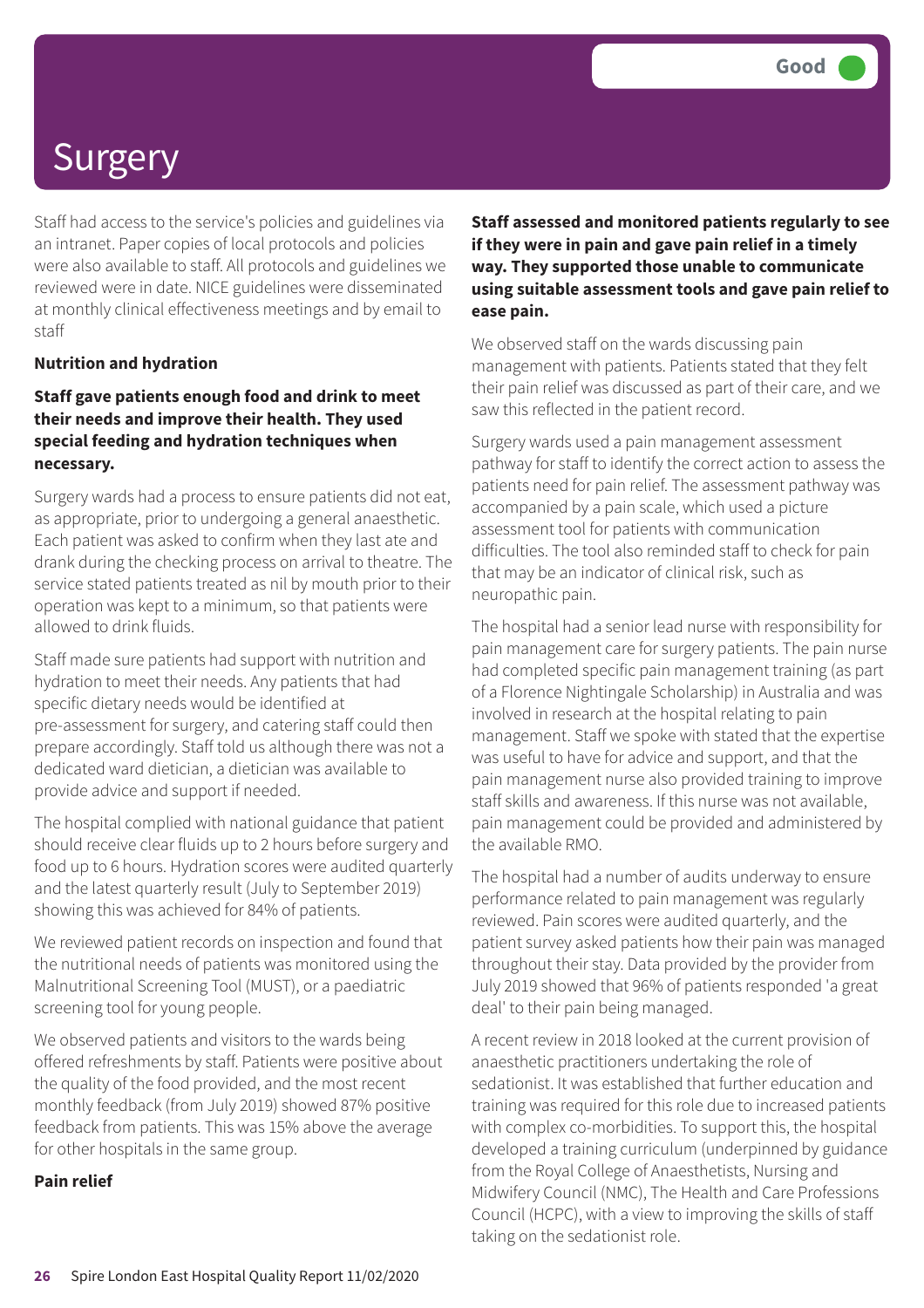#### **Patient outcomes**

**Staff monitored the effectiveness of care and treatment. They used the findings to make improvements and achieved good outcomes for patients. The service had been accredited under relevant clinical accreditation schemes.**

The hospital had recorded outcomes and processes in relation to hip and knee replacement procedures. Outcomes were benchmarked against nationally recognised programmes.

Patient Reported Outcome Measures (PROMs) are standardised validated question sets to measure patients' perception of health and functional status and their health-related quality of life. The hospital invited all patients (private and NHS) who had undergone hip or knee replacement surgery to complete a PROMs questionnaire. Data provided by the hospital showed that between 31% and 25% had completed a PROMs questionnaire in the last six months (this improved further to 43% in Q3 2019.). We were not provided the results of the questionnaires.

Information on comparative outcomes by clinicians for orthopaedic specialities was reviewed on the National Joint Registry (NJR) website (available through the NHS Choices website). We saw named consultants with practising privileges at Spire London East with indications of their outcomes as being within the expected range. The hospital was also part of the Private Healthcare Information Network (PHIN), which published information on independent health providers to help patients make treatment choices.

Patient outcomes and hospital performance were monitored through local clinical governance meetings as well as joint meetings for clinical leads from the corporate provider. Where issues of performance or areas for improvement were identified the hospital would put actions plans in place to improve. Performance in relation to actions plans was monitored by the service and speciality leads and reported on through the quality and safety meetings.

The Clinical Scorecard was used to review performance against externally and internally set quality standards. Compliance targets were set for each measure and this information was shared quarterly via the Quality report. The service conducted a regular programme of audits to evaluate the quality of care being received by patients. The results were reviewed in regular quality and safety meetings, and changes to service delivery were planned as necessary. The audit programme included benchmarking against other sites within the corporate provider (39 sites nationally), and externally on national audit programmes. We were not provided with the outcomes of the audits, however, the leadership team told us they were generally positive. Where outcomes were not to the required standard, action plans were put in place and a further audit held to assess the impact of the action plans.

Information provided by the hospital showed that there had been eight cases of unplanned returns to theatre between July 2018 and June 2019, compared to nine at time of the last inspection. In addition, there had been six unplanned readmissions to the hospital within 28 days of discharge, compared to 16 at the time of the last inspection.

The hospital provided data on the cancelled procedures for the hospital within the reporting period. In the last 12 months, July 2018 to June 2019, there had been 25 cancelled procedures for a non-clinical reason. Of the above cancelled procedures, 100% of patients were offered another appointment within 28 days of the cancelled appointment.

Since the time of the last inspection, the hospital had begun participating in the North East London critical care network. The network brought together service leads from critical care services across the patch to look at areas of joint working and discuss performance. The hospital was involved with a view to expanding the enhanced recovery unit, while also to discuss how the surgery provision could alleviate system pressures across North East London.

#### **Competent staff**

#### **The service made sure staff were competent for their roles. Managers appraised staff's work performance and held supervision meetings with them to provide support and development.**

All staff received a local and corporate induction. Staff completed an induction and competency checklist when they first started which covered use of equipment, using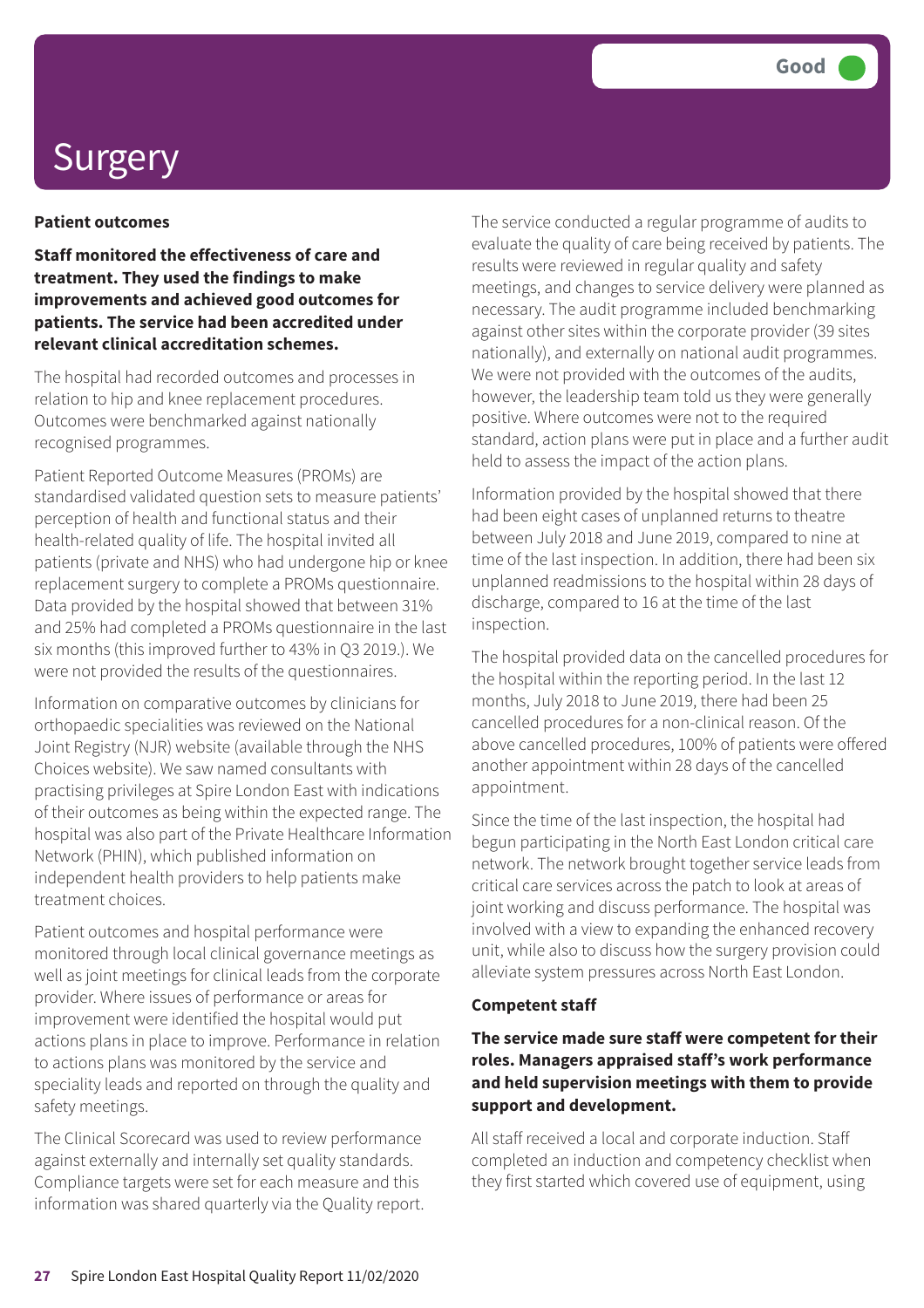the service's systems, departmental understanding, and clinical competency skills relevant to their job role and experience. Competencies were then signed off by the clinical and nursing leads.

Staff were required to provide evidence of their registration with the regulated body of their profession. We saw evidence of staff registration with the Health and Care Professions Council (HCPC) and General Medical Council (GMC). Staff were required as part of their employment to ensure they retained their registration and revalidated when it came close to expiry. In the last twelve months 100% of consultants were required to provide this evidence, while 38% of nurses had completed their revalidation in the same time period, the reason for the lower number for nurses was on account of their revalidation taking place every three years.

Staff told us that they received an annual appraisal and found it useful discussing their development goals. Data submitted by the hospital showed that, as of September 2019, at least 95% of inpatient nursing staff and healthcare assistants, including surgical staff, had received an appraisal.

The service had a practice development lead nurse (PDN) in post with responsibility for monitoring mandatory training, ensuring staff competencies, and supporting staff development. The PDN ran regular training sessions for ward staff, often in collaboration with consultants on specific topics. Staff told us they were positive about the support and involvement of the PDN.

#### **Multidisciplinary working**

**Staff of different disciplines worked together as a team to benefit patients. Doctors, nurses and other healthcare professionals worked together as a team to benefit patients. They supported each other to provide good care.**

The surgical provision included the input of dedicated surgical consultants, RMOs, anaesthetists, nursing staff (ward and theatre), physiotherapy, as well as allied health professionals, such as dietitians, on referral. Staff stated they had good working relationship as a surgical team and across disciplines. Staff stated they worked well together collaboratively, and this was supported by effective and supportive management.

Care planning took place at pre-assessment with input from the multidisciplinary team, there was involvement from members of the team including doctors, nurses and allied healthcare professionals as needed.

Staff held regular multidisciplinary meetings to discuss patients and improve their care. There was a daily MDT safety team meeting on the surgery ward at 8:30am, followed by a hospital wide daily huddle at 10am. While on inspection we attended a daily huddle for staff across the hospital and found it well attended by staff from all disciplines.

There was a service level agreement in place with a local NHS Trust for transfer arrangements should a patient's condition deteriorate, and they require additional care following a surgical procedure. The hospital resuscitation team on each shift was also multidisciplinary.

The hospital ran a multidisciplinary "joint school" on a fortnightly basis, which provided opportunity for patients to ask questions and learn more about the process prior to being admitted for surgery. The joint school included talks from surgeons, the surgery ward manager, and physiotherapists. Patients who had attended the joint school stated they found it to be reassuring and a good opportunity to ask questions of staff before being admitted.

#### **Seven-day services**

#### **Key services were available seven days a week to support timely patient care.**

There was a resident medical officer (RMO) on the surgery ward 24 hours a day, seven days a week, who worked closely with the nursing teams and communicated with consultants if there were concerns.

Theatres were open for use between 7:30am and 8:30pm Monday to Friday, with an additional list every Saturday. The endoscopy suite operated the 8am to 6pm Monday to Saturdays. Staff we spoke with did not raise any concerns regarding the availability of theatre slots for patients.

Surgical wards had access to pharmacy input Monday to Friday 9am to 5pm, and Saturdays between 9am and 1pm. Staff could access support from an out of hours pharmacy if needed.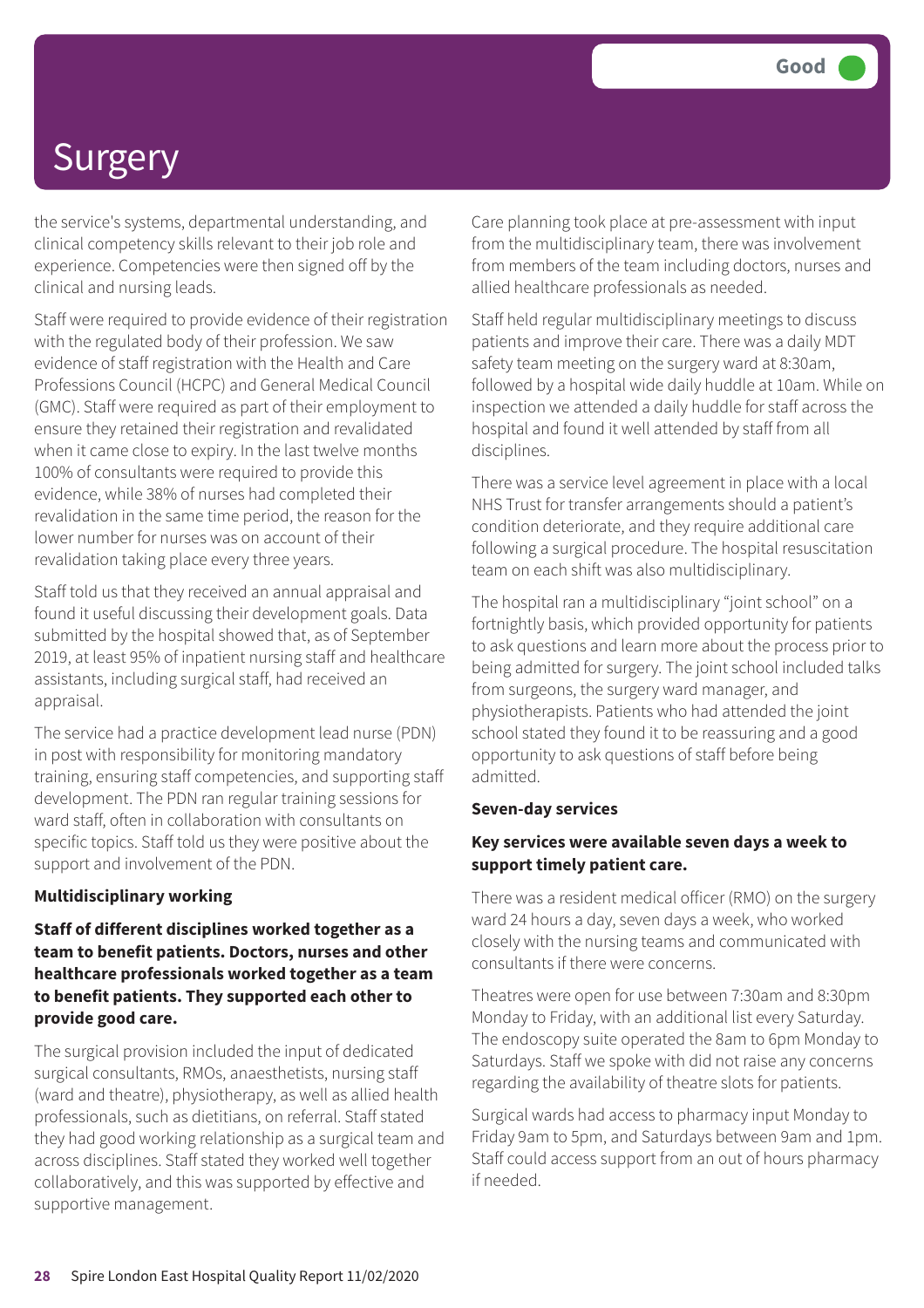The ward had dedicated physiotherapy time between 9am and 5pm Monday to Friday. Additional support was available from the hospital physiotherapy department, which was open Monday to Fridays 7.30am to 9pm, and on Saturdays between 7.30am and 1pm.

#### **Health promotion**

#### **Staff gave patients practical support and advice to lead healthier lives.**

On inspection we saw leaflets that included advice on health promotion for all patients. This included advice on diet and nutrition, smoking cessation, wound management, and warning signs of acute illness. Information leaflets on potential clinical risks such as sepsis and diabetes were also publicly displayed.

Hospital staff provided advice to patients on managing their care after discharge. We observed staff on the wards from different disciplines advising patients on how to maintain their recovery after they had left the hospital, and this was reflected in patient records. Staff also encouraged patients to contact the ward if they had any questions.

#### **Consent, Mental Capacity Act and Deprivation of Liberty Safeguards**

**Staff supported patients to make informed decisions about their care and treatment. They followed national guidance to gain patient's consent. They knew how to support patients who lacked capacity to make their own decisions or were experiencing mental ill health. They used measures that limit patients' liberty appropriately.**

The hospital had policies in place for the process to obtain informed consent, and for the management of patients under MCA and DoLS.

At the time of the last inspection, we found some consent forms were unsigned so could not clearly show confirmation of consent. On this inspection we found staff clearly recorded consent to surgery to treatment in the patients' records as necessary. Patient records that we reviewed clearly showed consent discussed and record at the surgery pre-assessment meetings, and on the day of the surgery.

Staff made sure patients consented to treatment based on all the information available. Staff told us that where

patients did not speak English (for many international patients) they would not use family members to interpret on the patient's behalf and would instead arrange an interpreter.

Patients were provided with information leaflets by the hospital to read both from pre-assessment and on admission to hospital. The hospital had a number of information leaflets for each type of surgical intervention (or endoscopy) that they delivered, which was provided to the patient to help inform consent. Patients and family members stated that consent had formed part of the pre-surgery process.

Staff understood how and when to assess whether a patient had the capacity to make decisions about their care. Staff were aware of their responsibilities to patient consent, including in relation to the MCA and DoLS. All staff completed a mandatory training module regarding consent. The director of clinical services ran regular pop up sessions with staff to discuss MCA and DoLS.

Staff had a clear understanding of the consent process for children, including obtaining parental or legal guardian's consent and an understanding of Gillick competence, whereby children under the age of sixteen can be considered competent to consent independently to specific treatment.

### **Are surgery services caring?**



Our rating of caring improved. We rated it as **outstanding.**

#### **Compassionate care**

#### **Staff treated patients with compassion and kindness, respected their privacy and dignity, and took account of their individual needs.**

During the inspection we saw staff on the surgery ward treating patients with dignity, kindness, compassion, courtesy, and respect. Staff explained their roles and any care they delivered to patients during their interactions. Care that we observed was patient centred.

We spoke with five patients on the surgical ward during the inspection, and three family members, including one parent of a patient under 18 (who was treated in the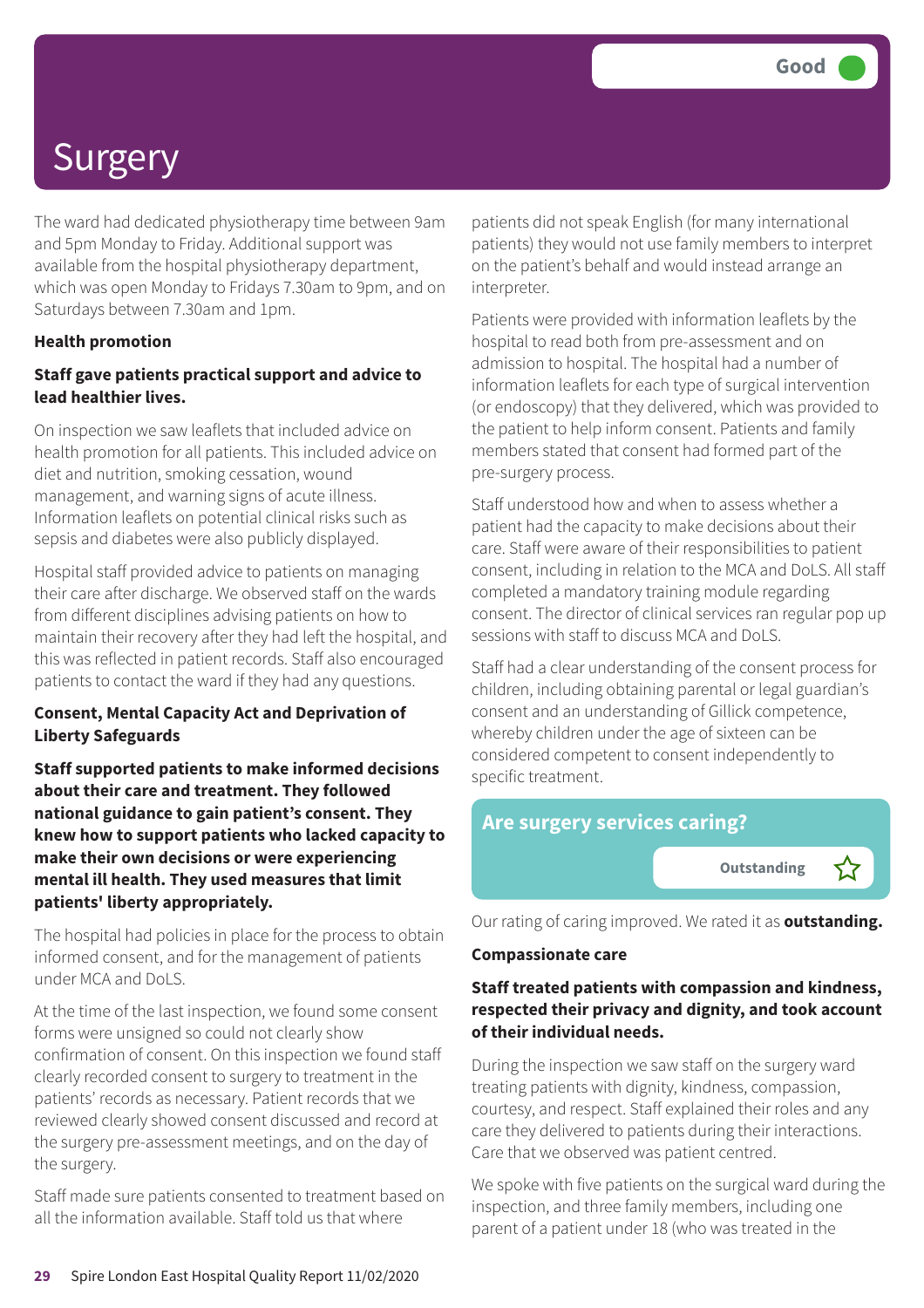paediatric area). Patients and family members spoke very positively about the care they received, and how they were treated by the staff on the wards. Patients told us staff were respectful of families and parents stated they were provided them with opportunities to ask questions about the care of their children.

The hospital provided evidence of thank you cards from patients who had stayed on the unit (including from children). Cards were normally displayed in some of the communal areas of surgery wards. Comments in these cards included: "I wanted to thank you for all the care you have given", "you were very kind and considerate, and it made a big difference to my stay" and "from the nurses to the porters to the chefs it was excellent".

We saw that patient's privacy and dignity was maintained whilst they were on the surgery ward and in theatres. Each patient had access to their own room, so follow-up care was delivered privately, and staff communicated with the patient well. Patients were taken to theatres discreetly and with a chaperone as appropriate.

Parents could accompany their child to the anaesthetics area before the patient proceeded to theatres. This was meant to alleviate some of the anxiety prior to surgery for both the child and their family. The paediatric area was in close proximity to the surgical theatres, meaning children did not have to pass through the adult surgery ward.

The hospital collected feedback from patients using a patient satisfaction survey. Survey results were reviewed monthly and benchmarked against other hospitals under the management of the overall provider. The survey asked people who use services whether they would recommend the services they have used. We saw feedback leaflets on the ward and also on the website, if they had any further comments.

The hospital provided patient satisfaction survey data, which showed that from February 2019 to July 2019, the average number of patients and family members who would recommend the service was 94%. The response rate for this period was between 16% and 20%.

The surgery ward we saw "you said we did" boards. These boards identified feedback that had been received from service users, and changes that the wards had made based on this information. Each patient room, including paediatrics, also had a "what matters to me" wipe boards, so patients could identify immediate feedback or preferences on the ward.

#### **Emotional support**

#### **Staff provided emotional support to patients, families and carers to minimise their distress. They understood patient's personal, cultural and religious needs.**

Staff understood the impact that patients' care, treatment and condition had on wellbeing. Staff stressed the importance of treating patients as individuals and this was reflected in the interactions we observed. Patients we spoke with stated that care was patient centred and included time to assure the patient about any concerns they had.

Surgery wards had access to a patient concierge, who could provide patient centred and individual support as needed. Staff were able to provide numerous examples of input from the patient concierge that improved the experience of patients using the service. Cards advertising the availability and contact information of the patient concierge were visible in each room.

Staff provided reassurance and support for patients throughout their care. Staff demonstrated a calm and reassuring attitude to put patients at ease. We observed staff taking time to explain their treatment to patients and asking them if they had any questions about their care. The hospital also had dignity champions appointed across the hospital to provide enhanced person-centred care.

Staff told us that they regularly assessed the patient's physical and emotional welfare and made referrals to the appropriate professionals when needed.

#### **Understanding and involvement of patients and those close to them**

#### **Staff supported patients, families and carers to understand their condition and make decisions about their care and treatment.**

Family members of patients were positive about the care the patients received and stated that staff members were professional and welcoming. Family members also stated they were kept well informed of treatment plans and were included in conversations about treatment as necessary.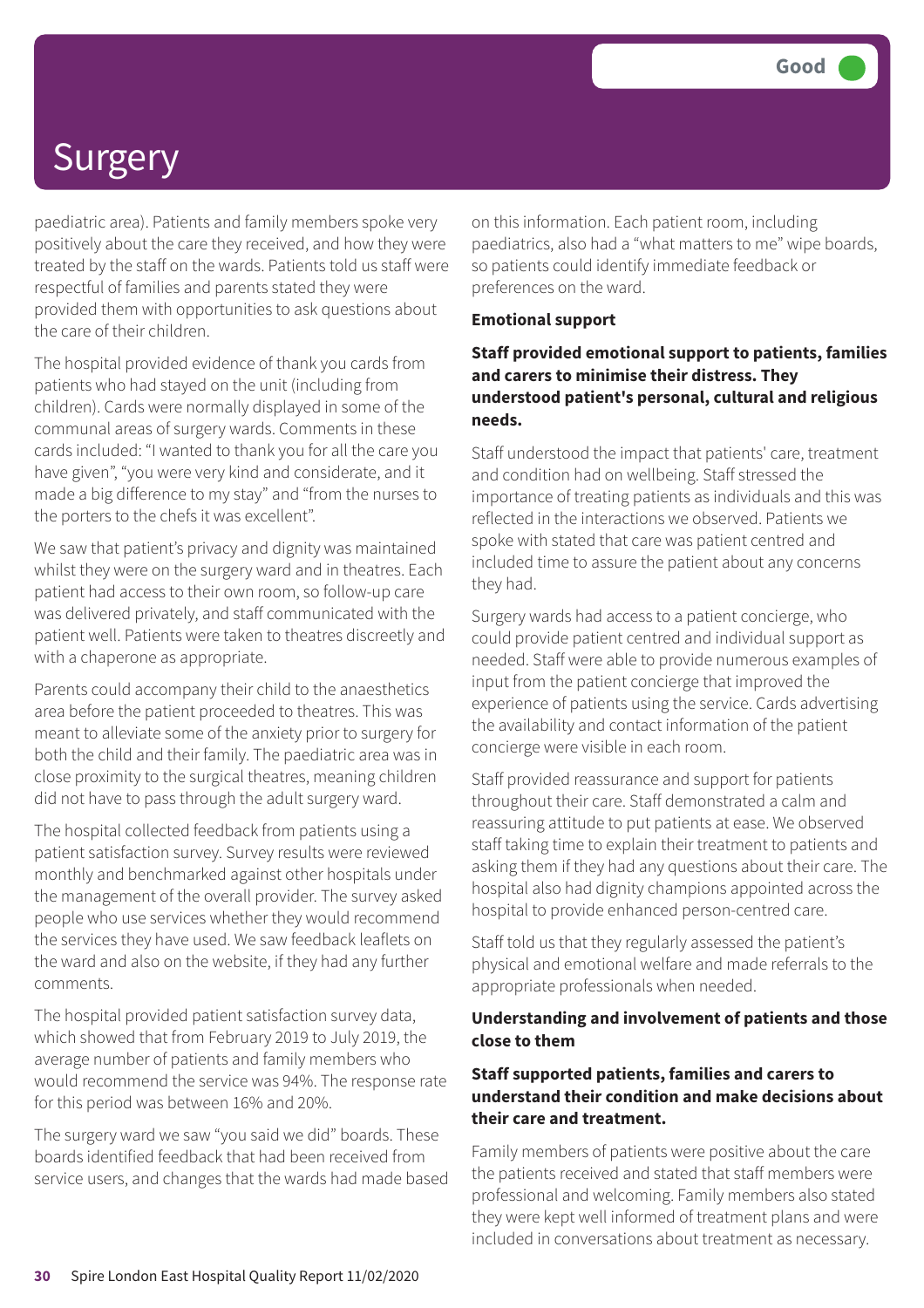There was evidence of discussions of patient care with those close to them in the patient records.



Our rating of responsive stayed the same. We rated it as **good.**

#### **Service delivery to meet the needs of local people**

#### **The service planned and provided care in a way that met the needs of local people and the communities served. It also worked with others in the wider system and local organisations to plan care.**

The hospital provided surgical care to both private patients and to NHS patients within the local area. Staff and patients, we spoke to stated that the patient experience of private and NHS patients in regard to care was the same.

There was clear signage inside the main hospital building, which meant it was straightforward for visitors to locate the surgery wards.

The provider's website provided useful information about the service, procedures that were provided, payment options, and the referral process.

In communal areas and throughout the surgery ward there was a range of information for patients and family members to access specialist support and advice. This included for emotional and spiritual support, specialist health and social care input, and signposting to support charities. The surgery ward also had produced a comprehensive suite of public information leaflets, a pack of which was provided to patients (and family members) when they were admitted.

The service hosted a monthly bereavement support group on site, which was open to anyone who wished to attend. The group was hosted by a local bereavement support team to provide advice and peer support after the death of a loved one.

In the last twelve months the service had completed an independent review of the facilities for visitors with a disability. The report examined the hospital environment including communal areas, pre-assessment areas, imaging, wards, and theatres. The report identified areas for

development including improving the accessibility of bathrooms, the layout of shower facilities, and hand rails in the imaging department. On inspection we observed that these changes had been implemented.

The hospital had nominated leads for areas of high clinical risk within healthcare, with a view to developing plans to mitigate the potential for incidents to occur. Nominated leads included a dementia lead, a diabetes champion, VTE lead, falls champion, pain lead, tissue viability lead, and a manual handling lead.

#### **Meeting people's individual needs**

#### **The service was inclusive and took account of patients' individual needs and preferences. Staff made reasonable adjustments to help patients access services. They coordinated care with other services and providers.**

The service visiting hours were 10am to 8:30pm every day of the week. Staff told us visiting times were flexible and visitors could arrange to visit at a time outside the normal hours. Visiting times were clearly displayed on the ward.

Surgery wards provided food that catered to dietary requirements and cultural preferences. Patients told us they were happy with the quality of the food that they received.

Staff were aware of how to access translation if patients or families were unable to communicate in English. Some staff stated they spoke other languages so could offer some translation, however also stated that they would use interpreters where appropriate, particularly for patients consenting to treatment. We saw information displayed around surgical wards in other languages, and patients were informed they could request information in their preferred language as needed.

Staff understood the information and communication needs of patients with a disability or sensory loss. A hearing loop was available for patients who were deaf or hearing impaired. Staff told us that patients with any communication difficulties would be provided with additional support, and that this had been facilitated for previous patients.

Some hospital staff had completed a qualification course in introductory British Sign Language, which allowed them to provide support for deaf patients and visitors. Staff stated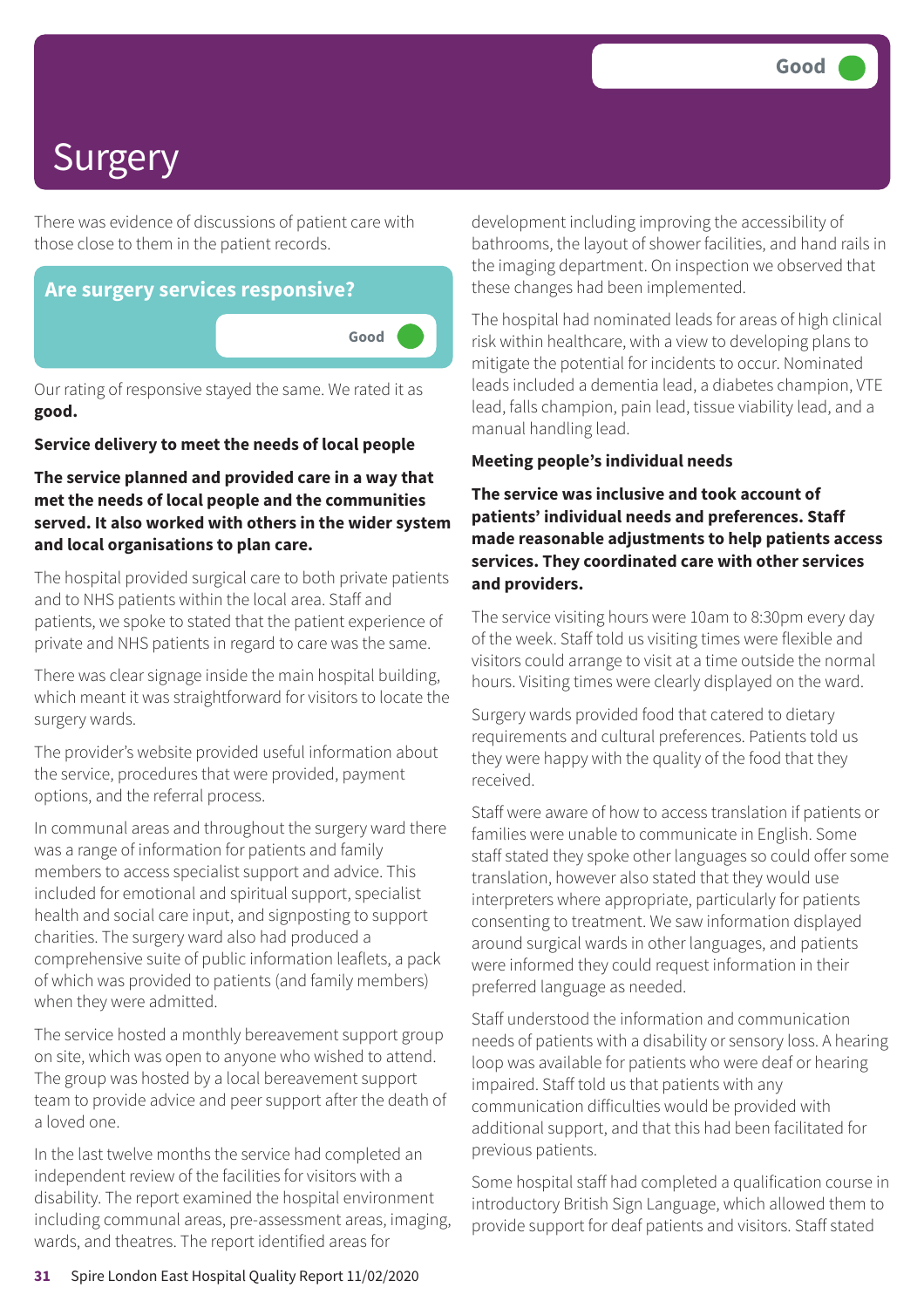that this initiative allowed them to provide more individual care to patients that were deaf. The hospital was also producing a video in sign language to provide pre-appointment information to patients.

Information was provided in accessible ways for patients and their families, including for young children and adolescents. For example, information leaflets on anaesthetics was provided by the Royal College of Anaesthesiologists, with different levels for young children (including one to be read by parents), adolescent patients, parents, and adult patients.

Surgical wards took steps to ensure that young people and their families were supported during their visit. Families could visit the paediatric ward area prior to their surgery to ask any questions and alleviate anxiety, and a parent could accompany their child to the induction room until their anaesthesia was given.

Since the last inspection, the service had developed a specific paediatric waiting area for young patients to wait with their families. This space included activities and was available for follow up appointments as well as family members visiting surgical patients.

Surgical wards and theatres had a specific strategy in place to manage patients with a diagnosis of dementia. Surgical wards had dementia champions who provided support to patients, such as one to one nursing, as well as information to families. Any patients with a diagnosis of dementia was identified as such on the patient information board and in the rooms.

Since the time of the last inspection the service had improved the ward environment for patients with dementia. Bathrooms in each room were now clearly identified by colour coding and signage, in line with best practice. The ward had also improved the visibility of hand rails to improve the environmental support for patients with mobility issues.

There was a learning disabilities lead nurse within the hospital who provided support, advice and training for staff caring for patients with learning disabilities. At our last inspection, there was no clearly defined patient pathway for patients with a learning disability and staff told us that they often had little notice that a patient with a learning disability would be attending the service. At this inspection, we saw examples of patient pathways for this cohort. Staff told us how they would adapt their practice to meet the

needs of these patients. They said that generally, where patients had learning disabilities, this would be identified in their notes which would be available to them prior to the start of a shift. In addition, this would be flagged at the morning safety huddle.

#### **Access and flow**

**People could access the service when they needed it and received the right care promptly. The service admitted, treated and discharged patients in line with national standards.**

The hospital ran an appointment system which was supported by the booking team, and allowed patients to choose pre-assessment appointments and surgery times that suited them. Patients had the option of direct booking online if they were private patients. Patients also had full choice of consultant and were treated under the care of the same consultant throughout their full pathway to ensure continuity of care.

The hospital saw a mix of private and NHS patients. Staff we spoke with stated there was no difference in the clinical services or expertise available to either private or NHS patients. At the time of inspection the hospital activity was approximately 42% NHS and 58% private.

All patients attended a pre-assessment clinical to establish suitability for surgery at the hospital and identify any areas of complexity in their cases. Pre-assessment clinics were provided by the surgical consultant and any areas of concern were identified using the risk assessment proforma, and recorded for future use.

All children who attend pre-assessment prior to admission had a plan of action implemented to see if the child has any specific needs or requirements. Young people and parents were able to visit the paediatric areas to alleviate some of the anxiety of visiting the hospital. Patients aged 16 to 17 year were risk assessed for their relevant pathway to see if they were more suitable to be treated as children or in the adult environment.

The surgical provision consisted of 27 inpatient beds and 16 day case rooms ('pods') on a co-located ward. Surgical facilities also included four operating theatres (three were operational at the time of inspection and were laminar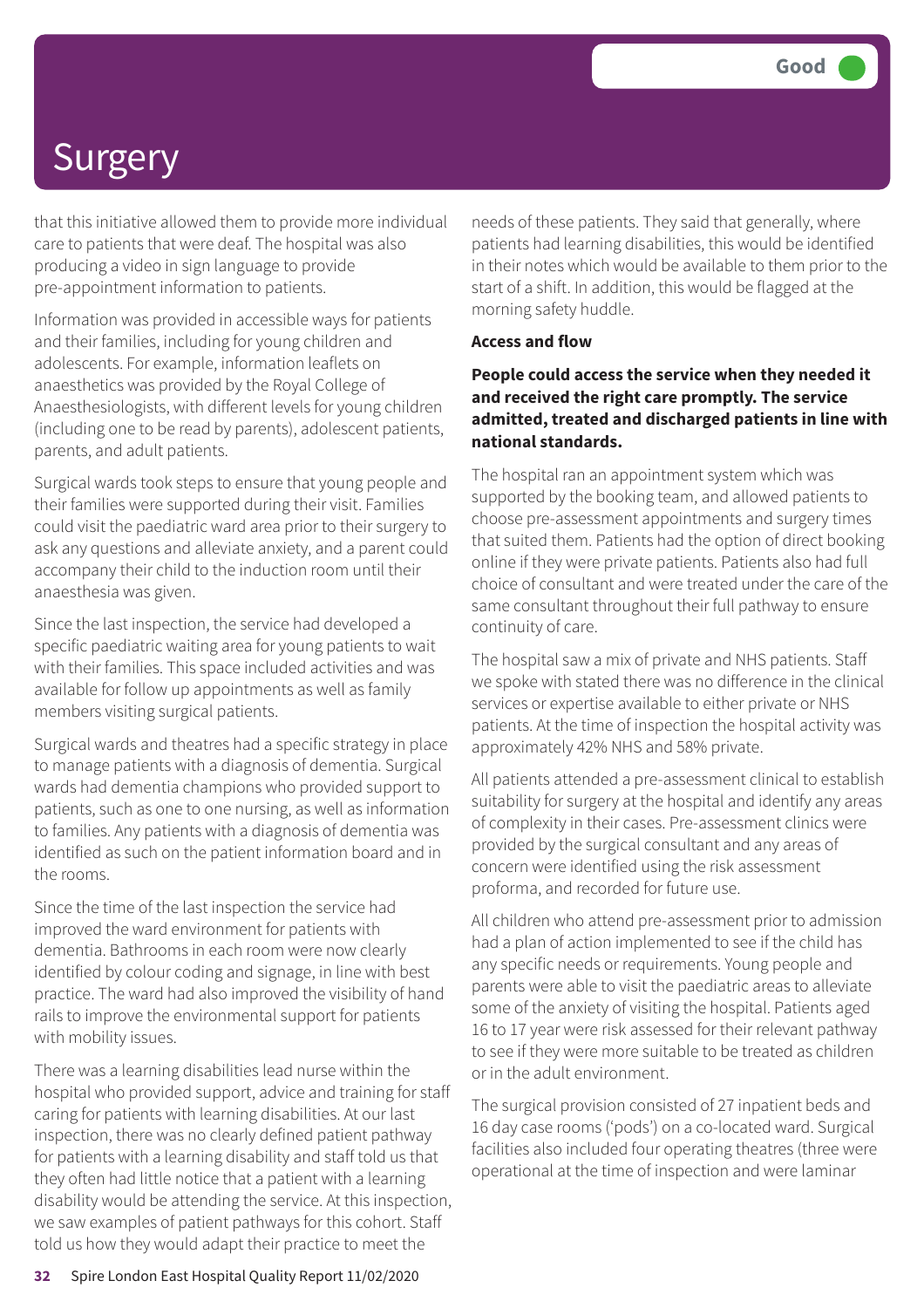flow) a level one extended recovery unit, and a separate paediatric area. 27 beds in total which are used for both inpatient and day case. This includes two extended recovery beds.

The recovery area had a designated recovery bed for young people, so that they were segregated from older patients. The paediatric recovery space had been decorated to accommodate young patients.

The patients were prepared for their operation or procedure in their private bedroom and waited there to be escorted to theatre, after their procedure they were transferred to the recovery room to recover and ensure they were stable and pain free. Then they were collected and taken to either the day surgery unit and discharged home or returned to a room on the ward for overnight stay.

The hospital provided data on the use of theatres during operational hours in the last twelve months. During the reporting period (July 2019 to October 2019), surgical theatres were in use between 40% and 48% of the time. Senior staff recognised that this was a lower level of activity than the hospital would like and that the clinical strategy was to increase the use of theatres in the coming years.

The hospital had a pathway in place for patients that had their surgery cancelled on the day, and had introduced steps to minimise the risk of this happening. These steps included daily discussions of lists in theatres and confirmation of what is needed ahead of time, ward safety briefings, and the safety huddle. Any cancellations, including on the day, were discussed as a regular agenda item at weekly operational senior leadership and speciality meetings, with the data also examined at the clinical governance meetings.

Surgeons and Anaesthetists reviewed patients on the day of surgery and also following surgery. This allowed consultants to inform the patients of how their surgery went, review their recovery, and prepare their discharge arrangements. Patients told us that they were required to confirm that they had somebody at home to support their care before they could be discharged.

Patients were seen by the RMO and consultant before discharge could be completed and signed off. Results of the treatment were communicated to the patients' GP and other healthcare providers as necessary. Discharge summaries also reflected input from other MDT staff as needed, such as physiotherapy.

There were adequate discharge arrangements in place with patients provided with contact details of who should be contacted should any problems occur. Patients stated that they would contact the ward if they had any concerns, and some patients who had done so stated they received a quick reply from their consultants.

#### **Learning from complaints and concerns**

#### **It was easy for people to give feedback and raise concerns about care received. The service treated concerns and complaints seriously, investigated them and shared lessons learned with all staff.**

Staff stated they would aim to resolve any patient complaints and concerns immediately. Staff were all aware of the complaints procedure and who had overall responsibility for managing the complaints process.

There was a complaint management policy in place. The complaints policy differentiated between formal and informal complaints, with defined timescales for the provider to acknowledge and respond to formal complaints (acknowledged within three working days, fully responded to within 20 working days). The complaints policy also included reference to the service's responsibilities to duty of candour.

Any patient making a complaint was invited as part of the complaint acknowledgement letter to come into the hospital and meet the senior management team, with a view to being involved in resolving their concern.

The hospital had a dedicated complaints handler in post who ensured complaints were investigated and closed in a timely manner, and who ensured complainants were kept updated at each stage of the process via phone or email

We observed signs on surgery wards advising patients and visitors how to make a complaint. Complaints posters were also displayed in different languages. Patients we spoke with were confident they would be supported to make a complaint if needed and knew how to make a complaint.

Any complaints were discussed as part of the daily morning huddle to inform staff. Complaints were further reviewed at the weekly senior management and departmental meetings, as well as in other governance meetings. There was also a weekly complaints resolution meeting, which monitored the progress of complaints responses in relation to deadlines. All final responses were reviewed and signed off by the Hospital Director.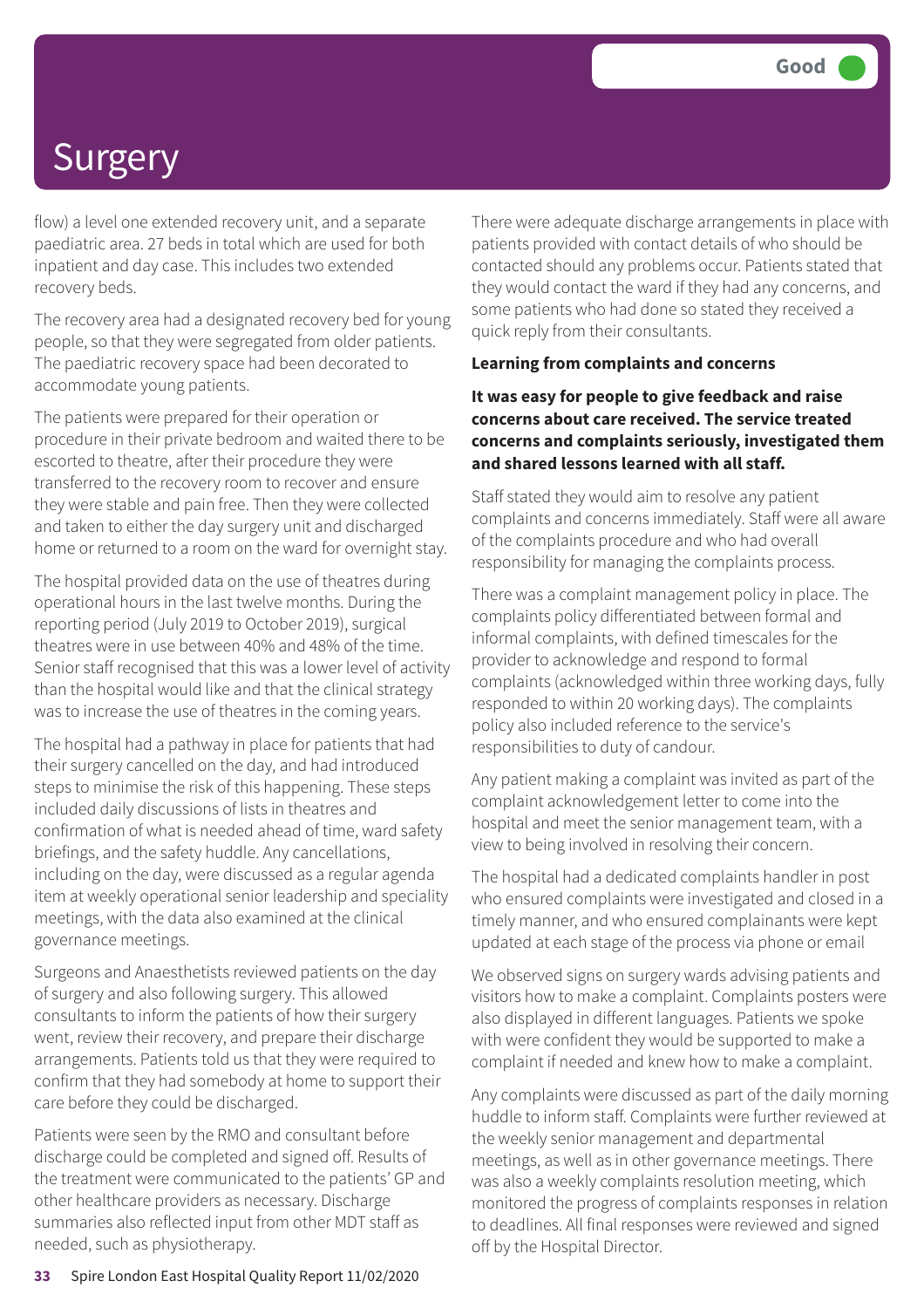Patients had access to a local complaints process, or could escalate the complaint with the overall corporate provider. The complaints process included information about external independent adjudication services such as the Independent Sector Complaints Adjudication Service (ISCAS).

From August 2018 to July 2019 the hospital received 77 complaints, which included for surgery. The service examined these complaints through the formal complaint's procedure, and they were resolved without need for referral to ISCAS, the PHSO, or other independent adjudication. These complaints were investigated by an assigned member of staff, and we saw evidence of complaints and outcomes discussed in team meetings.

The service was signed up to the ISCAS code and subscribed to the service which included provision of mediation between the hospital and the patient should this be required to help solve more complex complaints.



Our rating of well-led stayed the same.We rated it as **good.**

#### **Leadership**

#### **Managers at all levels in the service had the right skills and abilities to run a service providing high-quality sustainable care.**

Surgery at Spire London East had a clear management structure in place. Responsibility for surgery came under the director of clinical services, with local management provided by a pre-assessment lead, a paediatric services manager (also deputy matron), a surgery ward manager, and a theatre manager.

Staff we spoke with stated that the divisional leadership was visible on the wards and were approachable to all staff, operating an "open door" policy. We observed ward and theatre staff interacting well with the surgery leadership during the inspection.

Ward level nursing leadership was provided by a ward manager who managed the co-located areas of the surgery ward and day cases area. The surgery ward manager was also supported by a deputy manager. Staff stated that the manager was supportive to staff, and they felt they could bring any concerns to her if needed.

Staff knew the management arrangements and their specific roles and responsibilities. Nursing and medical leadership provided clinical support to staff, as well as leadership for the delivery of care and bed management. The nursing and medical leadership teams worked closely together to plan and deliver care. Staff from both disciplines were positive about the working relationship on the ward.

The daily medical presence on the ward was provided by a resident medical officer (RMO), who stated they were supported by the consultants surgeons and could access them if they needed to. Consultants we spoke with were also positive about the skills and experience of the RMOs.

Medical leadership was managed through the Medical Advisory Committee (MAC), which was chaired by the medical lead and attended by Hospital Director and director of clinical services, and had representation from consultants from each major surgical speciality.

#### **Vision and strategy**

#### **The service had a vision for what it wanted to achieve or workable plans to turn it into action.**

The Hospital had a clear vision and strategic goals, which was aligned to the Spire Healthcare corporate national strategy. The hospital had developed a clinical strategic plan started in 2017 and running until 2020 with defined goals for the development of the service. The strategy at the time of development also included input from staff.

The clinical strategy contained six main streams aligned to hospital business objectives and national clinical priorities. These were to develop strong clinical leadership, a focus on outcomes and key performance indicators (KPIs), enhancing the safety culture of the organisation, monitoring patient experience, developing hospital staff, and introducing a single patient record.

We reviewed the clinical strategy and found it reflected the goals of the surgery provision provided by the hospital. The service had also developed some short information leaflets for frontline staff to inform them of the strategic goals of the hospital.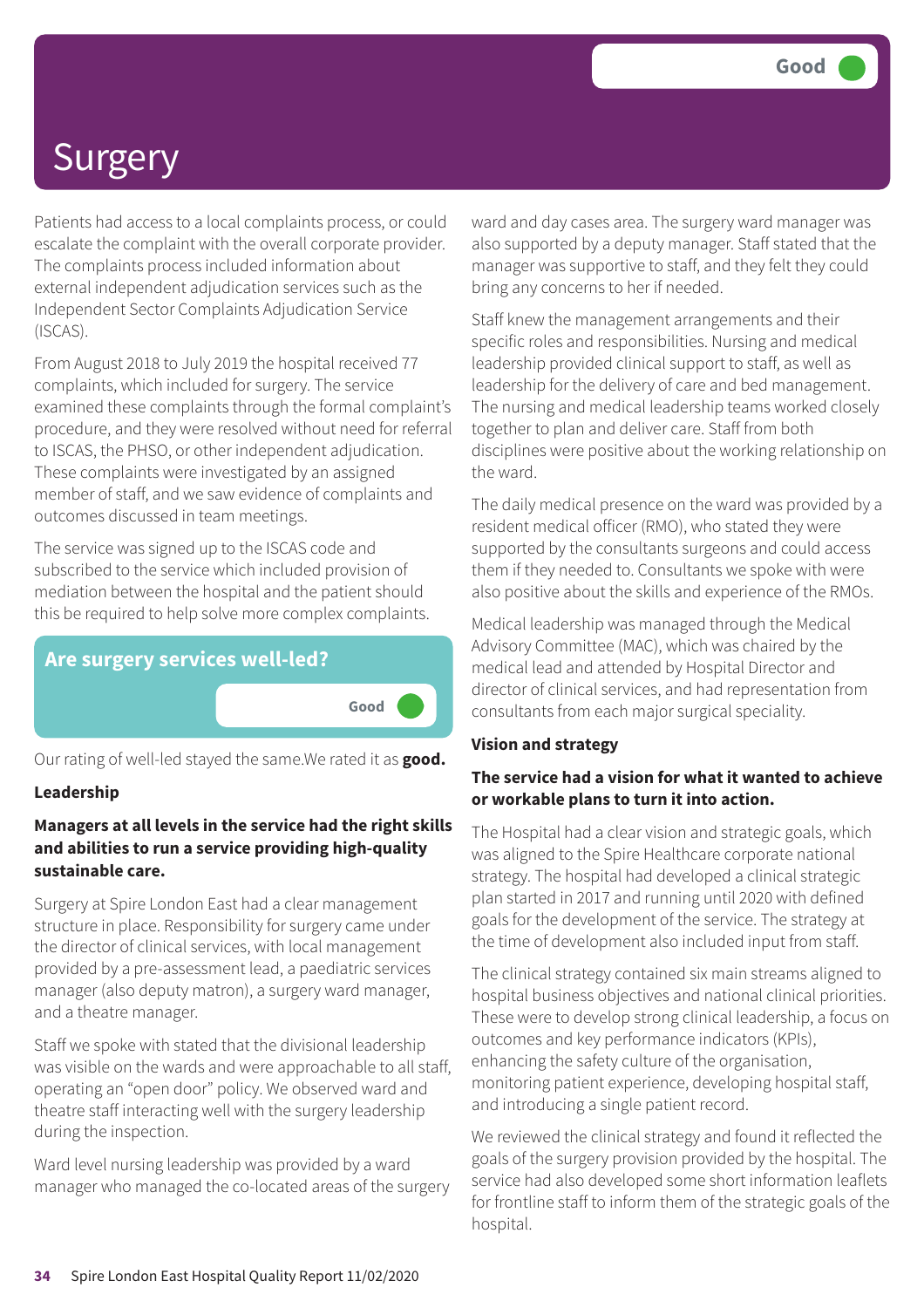The paediatric services delivered at the hospital had also introduced strategic goals for their service, which were currently in development. This included introducing speciality services for young people with a diagnosis of an autism spectrum disorders.

Staff told us that they were generally aware of the vision and strategy for the service, and that they would be kept informed on developments and consulted about any changes. We reviewed department and speciality meeting minutes on inspection and found they reflected discussion of future objectives.

As part of the hospital's clinical strategy it had commenced on a programme aligned to the American Association of Nurses, MAGNET which included components on Transformational Leadership, Structural Empowerment, Exemplary Professional Practice, New Knowledge, Innovation, Improvements and Empirical Quality Results.

#### **Culture**

#### **Managers across the service promoted a positive culture.**

Staff we spoke with told us that there was a no blame culture, and that they felt valued and respected. We found that a positive working culture was embedded in the unit, and this was encouraged by supportive and available leadership.

There was evidence of staff and teams working collaboratively to deliver good quality of care. We observed one of the daily safety huddles during the inspection (which was minuted and shared with all staff each day), and found this to encourage contributions from all staff attending.

Staff were proud of the work they carried out. Staff stated they enjoyed working at the service and were enthusiastic about the care and services they provided for patients.

Staff demonstrated awareness of the corporate values and information on these values was displayed on the surgical ward and throughout the hospital. Staff stated that the Spire values were embedded well in the delivery of care.

Staff we spoke with felt they were encouraged to challenge any behaviours that did not meet the standards of practice set by the hospital. Staff stated that they felt they could challenge consultants on their practices, and were encouraged by management to do so.

The contribution of staff was recognised through an awards system for excellence in their roles. Staff could be nominated monthly to achieve an award from the hospital, which was then possible to go further to win a provider wide recognition award.

#### **Governance**

#### **The service systemically improved service quality and safeguarded high standards creating an environment for excellent clinical care to flourish**

Surgery wards had a clear governance structure in place. The director of clinical services led a team of speciality nurses and was supported by a clinical governance and risk manager. The director of clinical services reported into the Hospital Director.

There was a robust corporate governance framework in place which oversaw service delivery and quality of care. This included a monthly governance meetings which included attendance from key surgery staff, as well as senior management team meetings which also looked at risks and performance. Oversight of governance for the service was managed by a hospital wide quality and risk manager.

We saw records of the last four clinical governance committee minutes and saw they discussed safeguarding, regulatory updates, the clinical scorecard, incidents, audits, training, reports from subcommittees, and any other clinical issues and audits. Actions to address concerns or outstanding issues were identified and monitored through the team meetings. The meetings were minuted for dissemination to other staff who were not able to attend.

Patient morbidity and mortality was also discussed as part of clinical governance committees. As the hospital did not have frequent deaths of patients using the service, staff stated that serious incidents would be discussed with a view to providing learning from them. We saw this reflected in the clinical governance minutes we viewed. The hospital participated in the National Confidential Enquiry Patient Outcome and Death (NCEPOD) audit process as part of the MAC.

The service had effective systems to monitor the quality and safety of surgery. The use of audits, risk assessments, quality indicators and recording of information related to the service performance was to a high standard. The service compiled this data along with Key Performance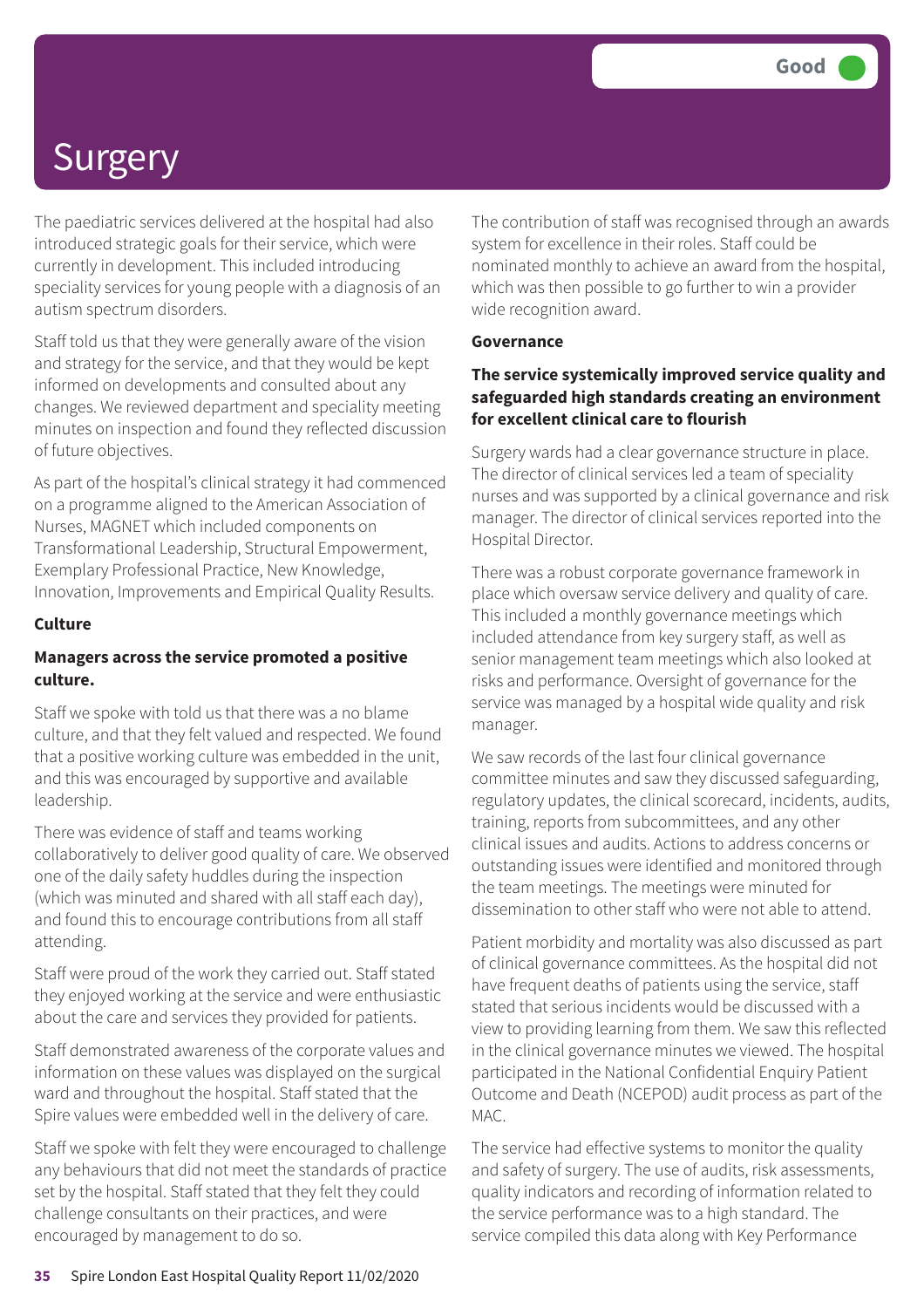Indicators (KPIs) into a quarterly clinical scorecard, which was discussed at clinical governance meetings and senior management team meetings. Action plans were developed to address areas of poor performance, and reports on the progress of action plans were fed back to the committees.

The provider disseminated information to staff in team meetings or through email. These included minutes of meetings, updated or new policies, changes in legislation or best practice, and service developments.

Staff were clear about the governance structure in the organisation and stated they were confident the systems in place supported the delivery of clinical care.

The Medical Advisory Committee (MAC) met quarterly and reviewed matters relating to the delivery of clinical care across the hospital and new practising privilege applications from consultants. The MAC was chaired by an appointed lead, and featured representation from all surgical specialities provided by the hospital. We reviewed minutes from the last three MAC meetings and found the meetings were well attended by consultants from each clinical area.

#### **Managing risks, issues and performance**

#### **The service had good systems to identify risks, plan to eliminate or reduce them, and cope with both the expected and unexpected.**

The hospital had a local risk register which included risks relating to surgery. We reviewed this register and found consistent evidence of action plans put in place to control or eliminate the risks and saw that action plans and risks were reviewed regularly.

There were risks on the risk register that related to the provision of surgery at the hospital. The key risks were identified as the potential for incorrect recording of left/ right side for operation, adherence to the WHO checklist '5 steps to safer surgery' in theatres, risk of crime on the hospital grounds, risk caused by having multiple patient records, and risk to staffing. We reviewed the mitigating actions in place and found them to be sufficient to minimise the risk.

The hospital had a risk management policy which outlined the quality management system for managers across the hospital. The hospital had systems to monitor performance, including incidents reporting, clinical governance meetings, patient feedback, audits and staff

appraisals. Performance was compared locally but also compared to other services owned by the corporate provider. These systems highlighted areas of good practice as well as opportunities for learning.

Staff we spoke with aware of the key risks to the hospital. The key risks were reinforced to staff through team meetings, in the daily briefing huddle, and was on displayed on noticeboards.

#### **Managing information**

#### **The service collected, analysed, managed and used information well to support all its activities, using secure electronic systems with security systems.**

The hospital produced a monthly newsletter for dissemination to staff on upcoming meetings and relevant dates, feedback from parents, performance issues, top risks for the wards, and recognition of staff contribution. The paediatric services manager also produced a newsletter for their services every two months.

All surgery staff demonstrated they could locate and access relevant information and patient records easily, which enabled them to carry out their roles.

Information on policies, news relating to the service, and access to e-learning and hospital guidelines, was available through the provider's intranet site. We observed that staff were able to navigate around the intranet and locate what information they needed.

Senior staff informed us they were General Data Protection Regulation (GDPR) compliant and that patient information was managed in line with data protection guidelines and legislation. On inspection we observed staff compliance with information governance guidance.

Senior staff monitored performance data to assess and improve performance within the service. The service was benchmarked against other similar services within the Spire group.

The service adhered to NHS England's Accessible Information Standard. This was a legal requirement for services to identify, record, flag, share and meet the information and communication needs of patients and other groups with disability, impairment or sensory loss.

#### **Engagement**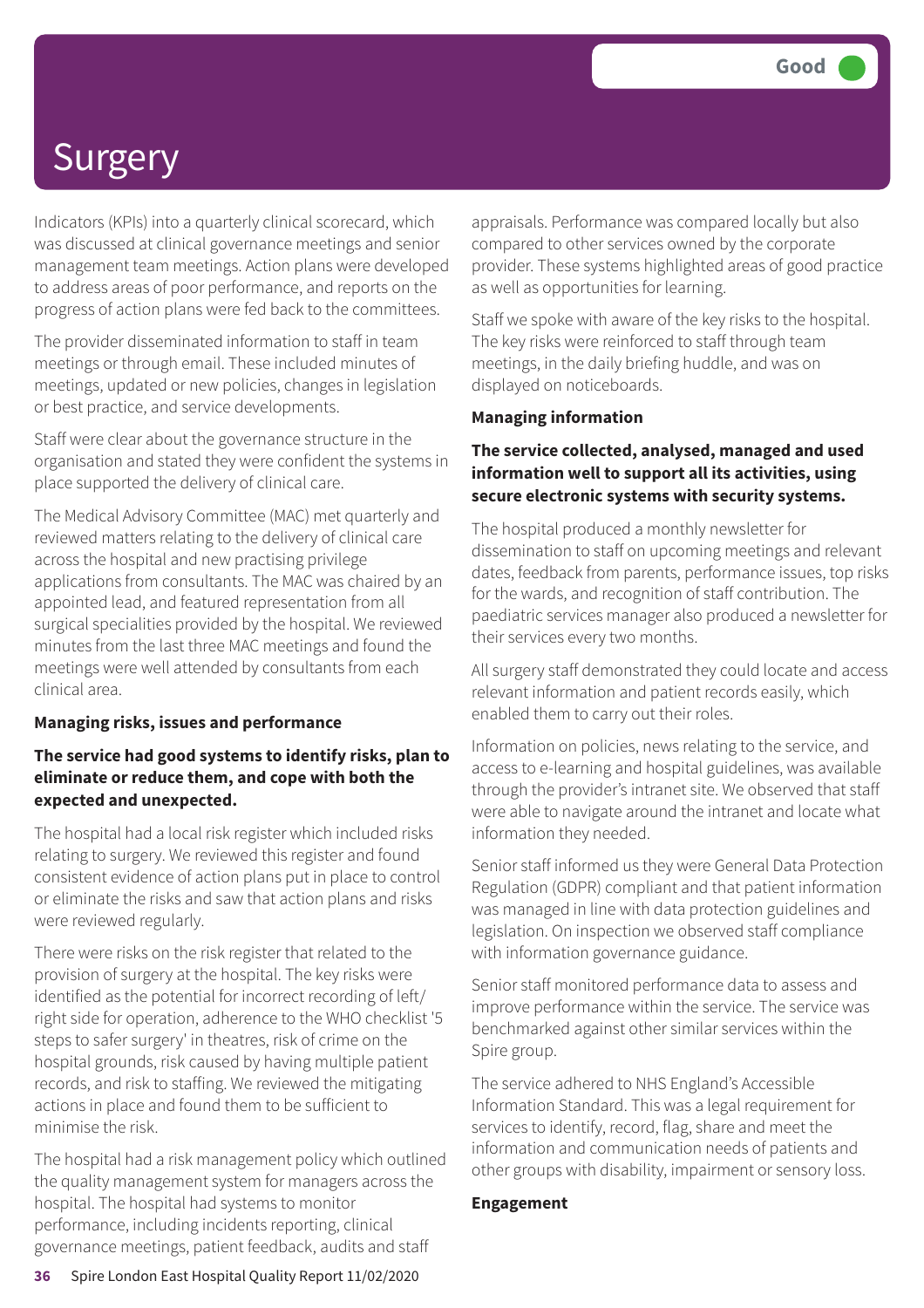#### **The service engaged with patients and staff to plan the delivery of services.**

The hospital had a regular patient experience committee which discussed feedback from patients and how to improve the patient journey, which included discussions regarding surgery. The hospital also had input from patient ambassadors, who were patients that had used the service in the past and now provided feedback and advice to hospital leadership.

Patient satisfaction was measured by a hospital survey of patients and their family members. Results from the patient satisfaction survey were displayed in public areas and were discussed in local and hospital wide meetings. We saw leaflets in each patient room advertising the survey.

Surgery staff held daily team huddles, weekly team meetings, and both speciality and governance meetings on a monthly basis. Staff were informed in these meetings about changes to service delivery, areas of shared learning, and any quality or safety issues. These meetings were minuted for those unable to attend. Staff we spoke to were well informed on issues relating to the service.

Staff were engaged through the annual staff engagement survey, which provided an opportunity to discuss the experience of working at the hospital. Senior staff were positive about the feedback from the 2019 survey, which stated Spire London East was the 2nd highest performing hospital for staff satisfaction in the Spire group (39 hospitals total). Staff also had opportunities to provide direct feedback to the executive team through the leadership forums.

Staff we spoke with stated they were consulted on changes to service delivery. For example, staff stated that their input had been sought in relation to the development of the clinical strategy in 2017, and that the hospital had posters displayed and sent emails to remind staff of engagement meetings.

The corporate provider had introduced the Freedom to Speak Up Guardian roles across all hospital sites. The role here was provided by the paediatrics services manager and offered staff a confidential route to raising concerns. Staff we spoke with were aware of the role of the guardian and stated it was a useful resource to have in place.

The Freedom to Speak Up Guardian for the service had been proactive in advertising the role to staff when it was introduced. The guardian provided contact cards to staff, had posters displayed in communal areas, and ran events in October for Speak Up Month, led by the National Guardian's Office (NGO). The guardian also provided statistics to managers for the service on how many contacts they had each month and would raise any concerns in hospital meetings if needed.

The hospital was supporting local GP surgeries with basic life support training for staff free of charge after this key user group identified a training gap in the local area. Additional training, health promotion events and CPD events were also regularly delivered for GPs in response to their identified needs, supported by consultants.

#### **Learning, continuous improvement and innovation**

#### **The service was committed to improving services by learning from when things went well or wrong, promoting training, research and innovation.**

As of October 2018, the hospital had been accredited as a VTE Exemplar Centre by the Kings College National Standards committee. VTE Exemplar centres was a network of 34 healthcare sites, established by the Department of Health, to exhibit best practice and leadership in reducing avoidable death, disability, and chronic ill-health from hospital associated VTE. As part of this the hospital had also trained 60 VTE champions in preventative measures.

The hospital was an advanced life support (ALS) accredited training site, as awarded by the Resuscitation Council (UK).

The theatre equipment register programme had been recognised as a provider wide area of best practice, for which the responsible staff had won a Spire award. The programme allowed staff to better monitor the suitability of equipment and need for maintenance.

The hospital had a nurse with responsibility for pain management care for surgery patients. The pain nurse had completed specific pain management training (as part of a Florence Nightingale Scholarship) in Australia and was involved in research at the hospital relating to pain management. Staff we spoke with stated that the expertise was useful to have for advice and support, and that the pain management nurse also provided training to improve staff skills and awareness. If this nurse was not available, pain management could be provided and administered by the available RMO.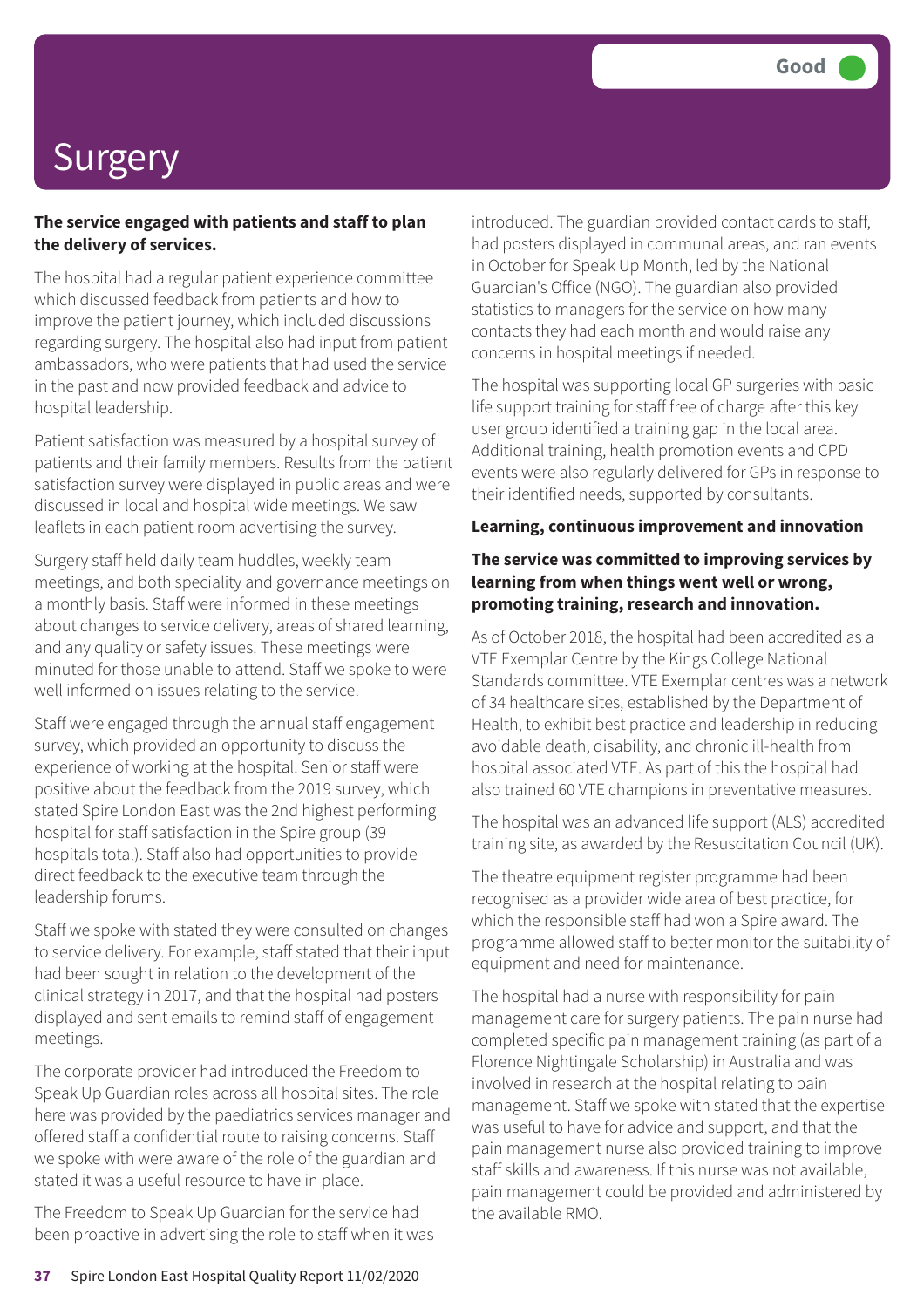| Safe             | Good |  |
|------------------|------|--|
| <b>Effective</b> |      |  |
| Caring           | Good |  |
| Responsive       | Good |  |
| <b>Well-led</b>  | Good |  |



### **Our rating of safe improved. We rated it as Good.**

#### **Mandatory training**

#### **The service provided mandatory training in key skills to all staff and made sure everyone completed it.**

Managers monitored mandatory training completion rates via an electronic system. Reminders were sent to individual staff members when training needed to be completed.

Mandatory training was provided in respect of anti-bribery, compassion in practice, equality and diversity, fire safety, health and safety, infection control, information governance, manual handling, safeguarding adults level 2 and safeguarding children level 2.

In outpatients, there was a compliance rate of 100% in all modules, except for manual handling, where the rate was 97%. In physiotherapy, the compliance rate was 96% in all modules except for information governance and safeguarding adults level 2 which were at 93%.

Bank and agency staff who worked in the department were required to produce certificates to demonstrate they had completed the mandatory training. Bank staff in physiotherapy had access to the same online mandatory training as permanent staff members.

#### **Safeguarding**

#### **Staff understood how to protect patients from abuse and the service worked well with other agencies to do so. Staff had training on how to recognise and report abuse, and they knew how to apply it.**

There were hospital-wide safeguarding leads for adults and children, who were identified on posters throughout the hospital. Staff told us that the safeguarding leads were readily accessible for advice and support.

Staff understood their responsibility to safeguard patients. They said that they could seek advice and guidance from the adult and children's safeguarding leads within the hospital. In the event that they identified a potential safeguarding issue, staff escalated this to the outpatients manager. Some of the staff we spoke with were able to describe safeguarding concerns they had raised. Where safeguarding concerns were raised, this was documented in the patient's notes via a sticker, so that future staff would be aware of the issue.

The service had safeguarding policies in place to keep both vulnerable children and adults safe from harm and abuse. If staff had safeguarding concerns these were communicated to the relevant staff.

The safeguarding leads said they had good working relationships with the local authority safeguarding teams in the area.

#### **Cleanliness, infection control and hygiene**

#### **The service controlled infection risk well. Staff used equipment and control measures to protect patients, themselves and others from infection. They kept equipment and the premises visibly clean.**

There was a provider-wide policy for infection prevention and control. Staff were aware of this policy and were able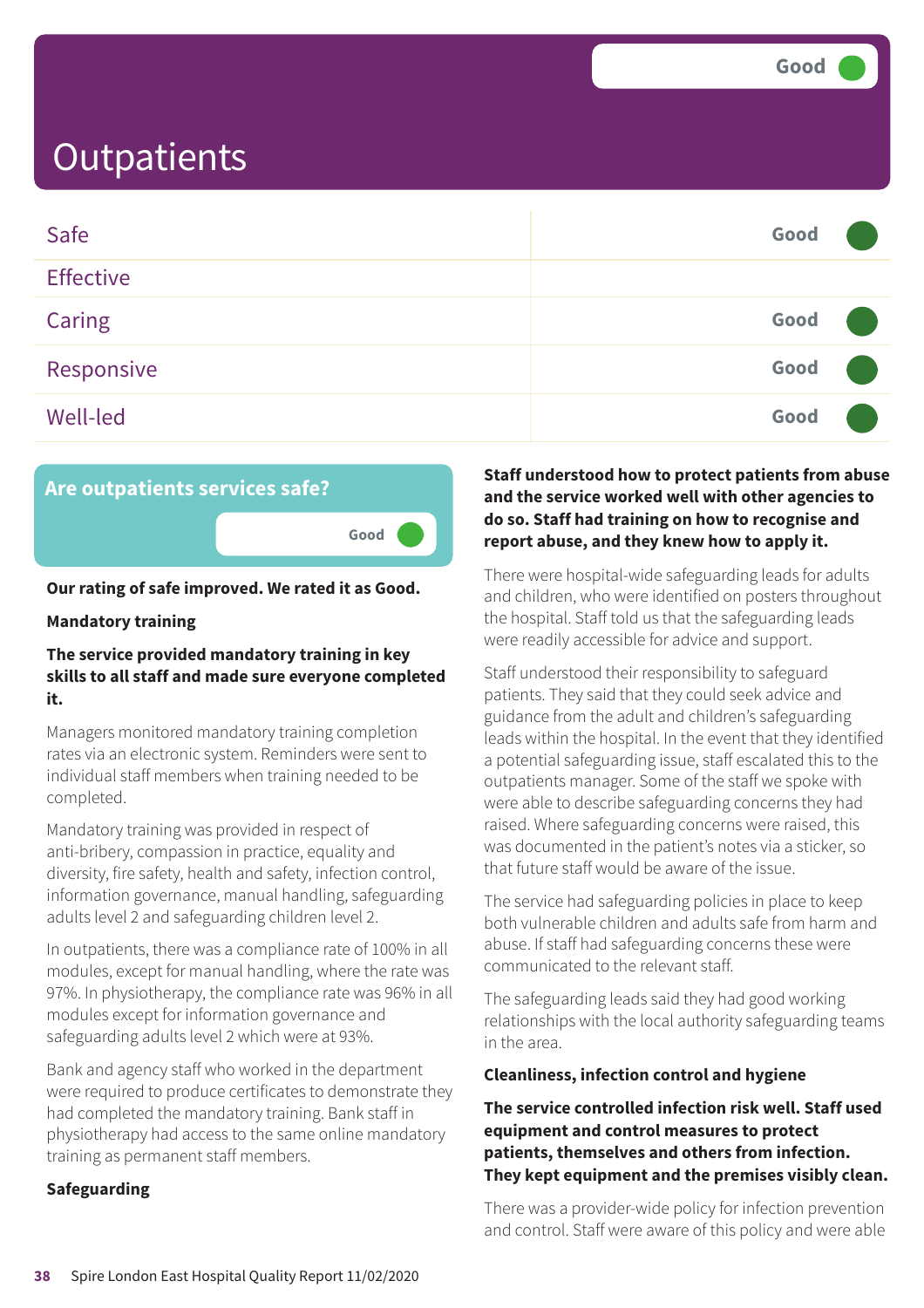to access it via the intranet and in a folder in the staff canteen. In addition, we had sight of the hospital's local Annual Infection Prevention and Control Plan 2019, which detailed training and audit plans for the year.

In the reporting period, there were no incidents of healthcare associated infections in outpatients.

All staff were bare below the elbows in clinical areas, in line with best practice. Staff used advanced personal protection equipment (PPE) such as disposable gloves and aprons where appropriate.

Alcohol hand gel hand sanitiser dispensers were in place throughout the department. These were accompanied by signs encouraging staff, patients and visitors to use them. There were hand-washing sinks in each of the clinic rooms and in the dirty utility room. At the last inspection, it was highlighted that the sink in the dirty utility room did not have hands-free taps. This had been addressed.

At the last inspection, we identified infection prevention and control risks including carpeted floors and visible dust and stains on floors. During this inspection, the carpets had been removed in all the clinical areas and the department appeared visibly clean. We observed housekeeping staff carrying out cleaning rounds. There were cleaning schedules in each of the clinical areas which were signed and dated. Staff used green "I am clean" stickers to indicate when a piece of equipment had been cleaned.

At our last inspection, the dirty utility area in outpatients was not clearly labelled, which created a risk of staff entering the room in error. This had been addressed and there was a sign and a coded lock on the door.

Surgical instruments used in minor procedures in the outpatients' treatment room were supplied and decontaminated by the hospital on site central sterile supply department. Staff told us they were satisfied with the instrument sterilisation service, in addition, they said that the surgical kits were always complete.

There were sharps bins in the clinical areas for the safe disposal of sharps. The bins were appropriately signed and dated and were not filled over the fill level. There were separate bins for clinical and non-clinical waste.

The hospital matron was the hospital-wide director of infection prevention and control. She was supported in this by an IPC lead and link nurses across the service. The link nurses carried out regular hand hygiene audits within the department. This was supported by a weekly hand hygiene questionnaire supported by staff as well as quarterly observations of hand hygiene practice by the IPC link nurses. Staff that were non-compliant were provided with individual feedback.

In addition, there were IPC annual audits in respect of uniform policy, asepsis, standard precautions, bi-annual housekeeping audits and a weekly audit of sharps disposal. Where the audits identified a gap, an action plan was put in place. We were not provided with the results of the audits, however, the leadership team reported that they were positive.

We had sight of the minutes of the quarterly hospital-wide IPC meeting minutes. The meeting was well attended and included action plans in response to previous audits and concerns.

#### **Environment and equipment**

#### **The design, maintenance and use of facilities, premises and equipment kept people safe. Staff were trained to use them. Staff managed clinical waste well.**

The department was uncluttered and well maintained. Patient waiting areas were visibly clean with sufficient seating for patients and their relatives. There was a specifically designed paediatric patient waiting room, which had been decorated appropriately and included toys and a soft-close door with non-trap hinges.

Large electronic equipment was maintained and serviced by the suppliers, and there were clear records of when this had been completed. We were shown evidence that the equipment maintained by the provider themselves was regularly maintained and replaced.

At our last inspection, there had been carpets in the waiting areas and consultation rooms, presenting an infection control risk. This had been addressed and all floors were appropriately surfaced and sealed.

Disposable curtains were used within the consultation rooms that were replaced in line with hospital policy. All curtains we checked were within date.

There were daily cleaning schedules in each of the consultation rooms which had been completed and signed.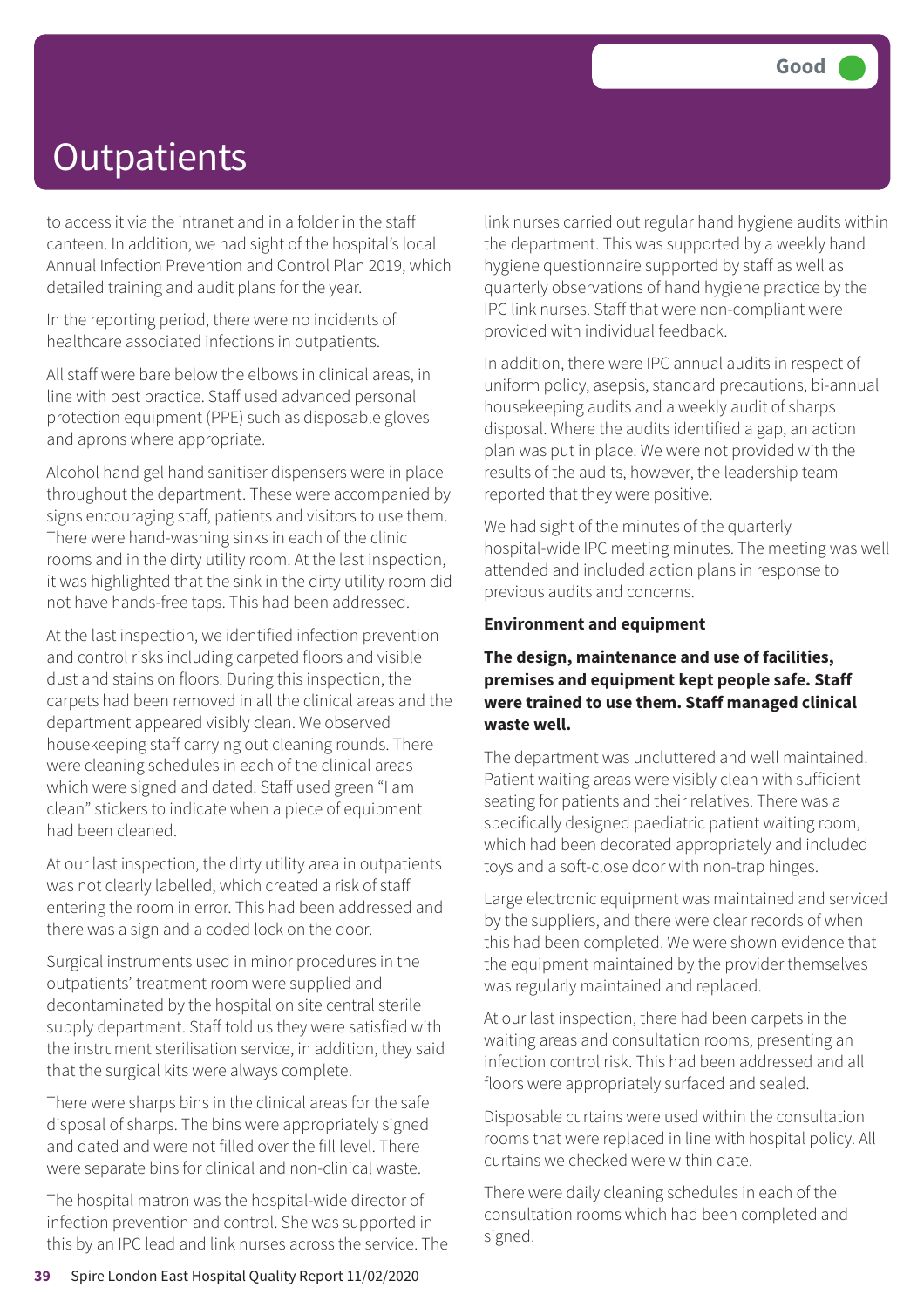There was a resuscitation trolley in the outpatients department. The trolley was appropriately stocked and staff were aware of its whereabouts. Staff checked the trolley stock daily and signed to say they had done so. The trolley was shared with the physiotherapy department, which was on the other side of the main hospital reception. Staff said that the location of the trolley and it's use across two departments was in line with Spire policy and therefore had not been risk assessed. However, the use of the trolley across both areas meant that, in the event of a crash in the physiotherapy department, the team would have to pass through the busy reception area with the trolley, creating the potential for a delay in the patient receiving resuscitation. We were told by the senior leadership, however, that they had undertaken recent scenarios in the physiotherapy department to ensure timely arrival of equipment and were confident that were no concerns with the current arrangement.

#### **Assessing and responding to patient risk**

#### **Staff completed and updated risk assessments for each patient and removed or minimised risks. Staff identified and quickly acted upon patients at risk of deterioration.**

There was a process in place within the outpatients for patients who were deteriorating. Staff contacted the resuscitation team that would include the residential medical officer, senior nurse, matron and outpatients manager, who would assess the patient.

The standard procedure was for the resuscitation team to stabilise the patient and contact the NHS ambulance to transfer the patient to the nearest appropriate NHS hospital for treatment. Staff we spoke with were aware of this procedure.

There was an alarm system for summoning the resuscitation team, with a button in all clinical areas. We saw evidence that this was tested weekly.

We observed physiotherapists taking patient histories before prescribing exercises in the gym for patients. They gave clear instructions and continuously asked patient to rate the level of effort required by each exercise.

#### **Nurse staffing**

**The service had enough nursing and support staff with the right qualifications, skills, training and experience to keep patients safe from avoidable harm and to provide the right care and treatment. Managers regularly reviewed and adjusted staffing levels and skill mix and gave bank staff a full induction.**

Staff told us that staffing levels were sufficient to carry out their work effectively.

The department had a dedicated team of registered nurses, healthcare assistants, pharmacists, physiotherapists, receptionists and administration staff. Staffing levels were considered and agreed two days prior to clinics by which time managers were aware of clinic type and numbers attending. There was no specific acuity tool used to assess staffing levels. The department used staffing flexibly to address patient's needs.

At the time of our inspection the outpatients department employed one full time equivalent (FTE) clinical manager, 6.6 (FTE) registered nurses and 4.6 FTE health care assistants. There was one registered nurse vacancy.

Staff had access to a registered children's nurse at all times, via telephone, for advice and support when providing care to children.

There were nine full time physiotherapists and five bank physiotherapists as well as one physiotherapy assistant. There were two sports masseurs working within the service.

The service did not use any agency staff. Where additional staff were required, the service used bank staff, who were ordinarily employed elsewhere in the hospital. Bank staff were expected to demonstrate that they had successfully completed mandatory training and were provided with an induction programme. In the reporting period, the highest use of bank staff was in July 2019, when 20% of staff working were bank staff. There had been no unfilled shifts in the period May to July 2019.

There had been a downwards trend in staff sickness rates since September 2018, when the rate had reached 20%.

At the time of our inspection, the hospital was supporting nine apprenticeship students working in the theatres, outpatients and diagnostic imaging. Six students had completed this and were being supported to move onto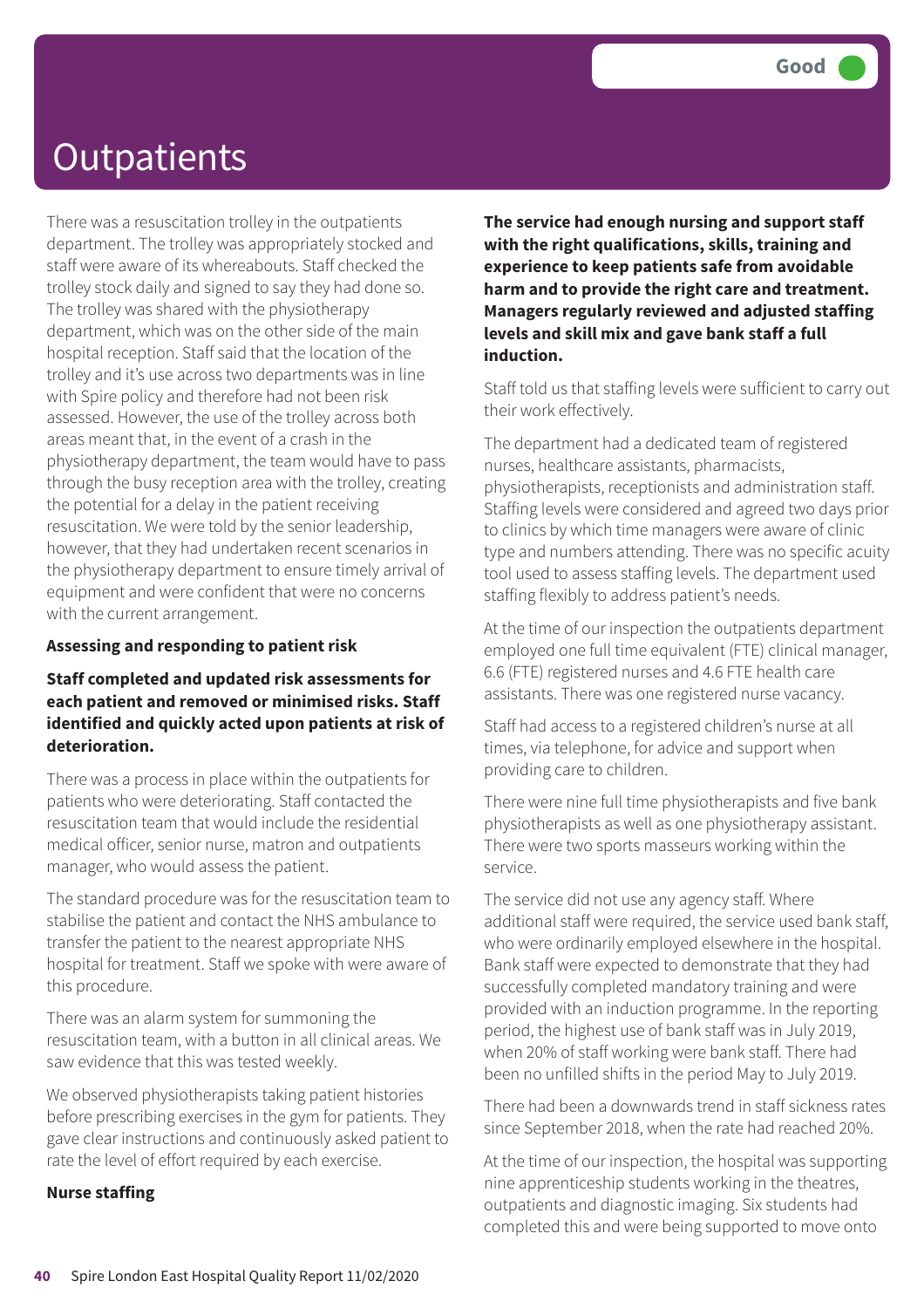degree pathways through the provider's links with national universities. Three students had achieved the Care Standards and a Level 3 National Diploma linked to the clinical areas.

#### **Medical staffing**

#### **Medical staff working within the service had the right qualifications, skills, training and experience to keep patients safe from avoidable harm and to provide the right care and treatment.**

Consultants worked at the hospital under practising privileges. These were appropriately reviewed and recorded. Consultants who did not provide updates of the relevant evidence for their practising privileges had them revoked, these would be reinstated on the provision of the relevant evidence. During our inspection, there were three consultants who had had their practising privileges revoked for failure to provide updated evidence, and a further two were suspended on the second day of our inspection. This indicated that practising privileges were proactively managed.

In addition to medical staff, some allied health professionals, including optometrists, speech and language therapists and audiologists held outpatient clinics under practising privileges.

#### **Records**

**Nursing staff kept detailed records of patients' care and treatment. Nursing records were clear, up-to-date, stored securely and easily available to all staff providing care. However, there remained significant issues with consultants' notes.**

The department used paper records.

When not in use, records were stored in a hospital-wide records store on site. After six months, records were archived in Spire's central store. There was an electronic record tracking system to ensure that records could be found across the site. Records which were in use in the department were kept in locked cabinets.

The medical records team prepared paper based medical records the day before the patient's appointment, upon receipt of a list of patients from the choose and book team.

At our last inspection, we identified concerns with the legibility of consultant's notes. Whilst the leadership told us they had sought to remind consultants of the need for legible records, this issue had not been resolved at this inspection.

We checked eight patient records. In seven of the records we checked, consultants had not recorded their name or job title legibly, which was not in line with the GMC's professional standards of good record keeping. In addition, some consultant's notes were illegible. We escalated this to the senior leadership team. They took immediate action to address this, reminding all the consultants working at the hospital of the need for their notes to be legible and ordering stamps for each consultant to allow them to stamp their notes with their name and job title as well as signing in their name. They said they would continue to audit consultant's notes for legibility.

The nursing notes we looked at were appropriately completed; patient history, consent, allergies, medicines history and pain management pathways were routinely recorded, signed and dated.

#### **Medicines**

#### **The service used systems and processes to safely prescribe, administer, record and store medicines.**

There was an on-site pharmacy open from 8am to 6pm Monday to Saturday. The pharmacy department was visibly clean. Access to the pharmacy was limited to pharmacy staff during open hours, with the resident medical officer and senior nurse in charge for the hospital able to gain access out of hours. As the service used private prescriptions, patients who were discharged after the pharmacy had closed had to return to the hospital the following day to collect their take home medicines or attend their GP to have their prescription transferred. This created a delay to patients receiving their medication. The hospital informed us, however, that where patients required medicines to be started immediately, these would be provided prior to the pharmacy closing.

Staff described the pharmacy team as supportive and approachable. They said that medicines were ready on time and were available when requested.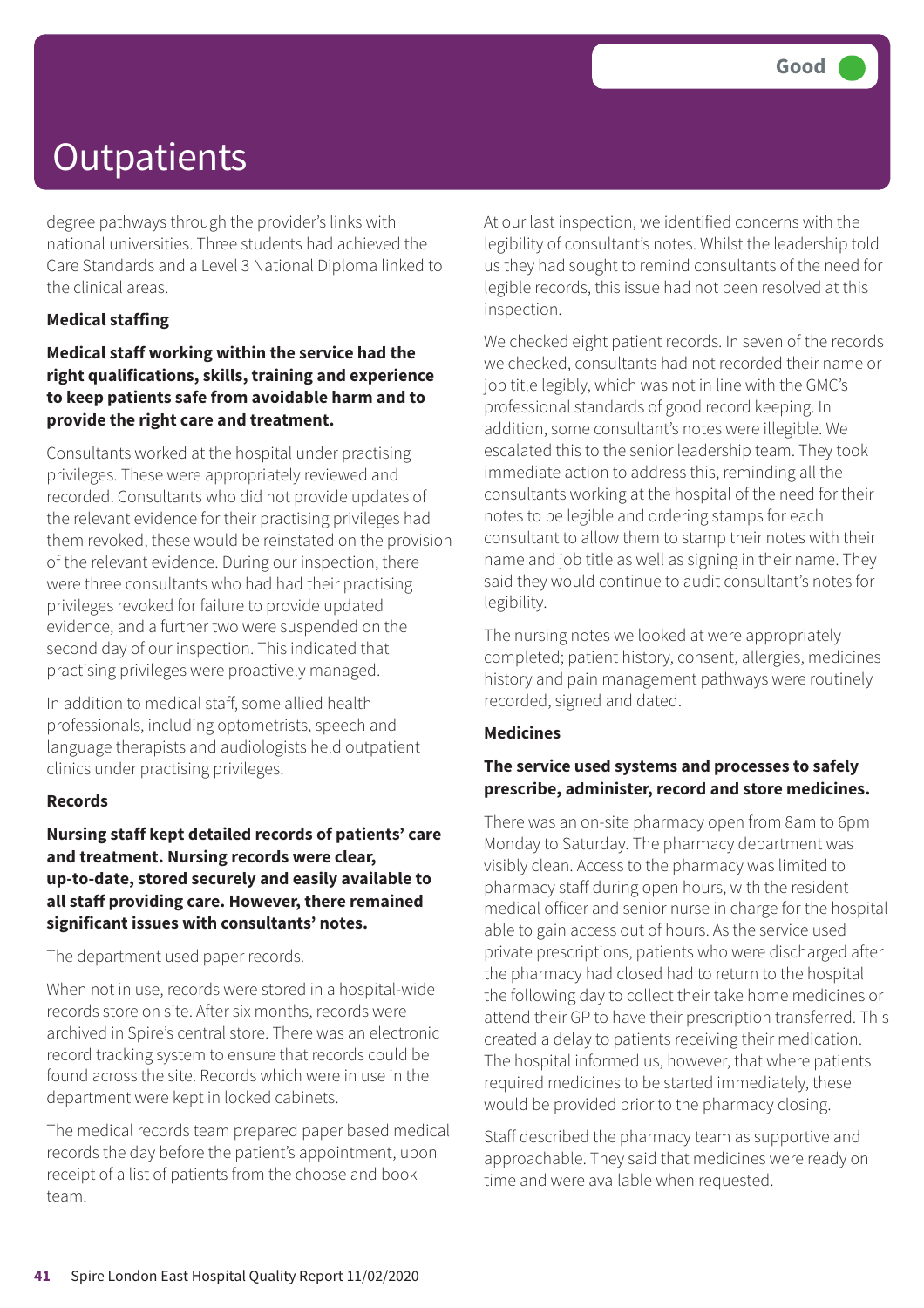Arrangements were in place for the safe order, storage, and issue of prescription stationery to minimise the potential of prescription theft and consequent fraud.

Staff administered medicines only when prescribed by doctors.

Medicines were appropriately stored in locked cupboards. However, in one of the clinic rooms, to which the door was not locked, we found fluids stored in an unlocked cupboard. This presented a risk that the fluids could be accessed by patients or visitors. We escalated this to the leadership team on the first day of the inspection. On day two of the inspection, the cupboard was locked and a sign had been placed on the door reminding staff to keep it locked. Keys for the cupboards were kept in a safe with an electronic code. The code was changed twice a year and known only to pharmacy staff and senior nurses.

Controlled Drugs (CD)s were kept in a locked cupboard inside a locked cupboard, in line with the Controlled Drugs (Supervision of management and use) Regulations (2013). The CD book was appropriately completed with two signatures of qualified staff members for the dispensing, administration or destruction of all controlled drugs.

The hospital director was the accountable officer for controlled drugs. Managers told us that Spire required an audit of the controlled drugs every three months.

A list of signatories of staff authorised to order and administer controlled drugs was maintained by the pharmacy manager and located in the pharmacy to ensure safe ordering. Staff told us that CD destruction takes place at least quarterly and must be carried out and witnessed by the controlled drugs accountable officer (CDAO). We saw in the CD cupboard in the pharmacy department that medicines awaiting destruction were clearly labelled and segregated. The CD cupboard stocks were checked daily by two registered nurses and signed for.

#### **Incidents**

**The service managed patient safety incidents well. Staff recognised and reported incidents and near misses. Managers investigated incidents and shared lessons learned with the whole team and the wider service. When things went wrong, staff apologised**

#### **and gave patients honest information and suitable support. Managers ensured that actions from patient safety alerts were implemented and monitored.**

Never events are serious patient safety incidents that should not happen if healthcare providers follow national guidance on how to prevent them. Each never event type has the potential to cause serious patient harm or death but neither need have happened for an incident to be a never event.

There were no never events reported in the department within the reporting period.

There were no serious incidents in the department within the reporting period.

There were 171 clinical incidents reported within the outpatients and imaging departments between July 2018 and July 2019. In addition, there were 147 non-clinical incidents. This was a significant increase in the number of incidents reported at the time of the last inspection. However, senior staff ascribed this increase to increased reporting of incidents and near misses by staff. They said that staff were encouraged to report incidents, and that all incidents were treated as learning opportunities.

Staff confirmed that incidents were seen as learning opportunities. They said that they felt confident to report incidents and near misses and always received feedback when they did so.

Staff reported incidents via an electronic reporting system. They were able to show us how they would do so. A number of staff we spoke with were able to describe incidents and near misses they had reported and actions arising out of them.

Managers told us that when staff reported an incident they would investigate it by speaking to those involved. Managers provided feedback to individual staff members and shared learning from incidents with all staff during monthly departmental meetings and at daily safety briefings.

Serious incidents were investigated using a Root Cause Analysis (RCA) tool. We had sight of the completed RCAs for three incidents. These were fully and appropriately completed, learning had been identified and shared with the relevant staff.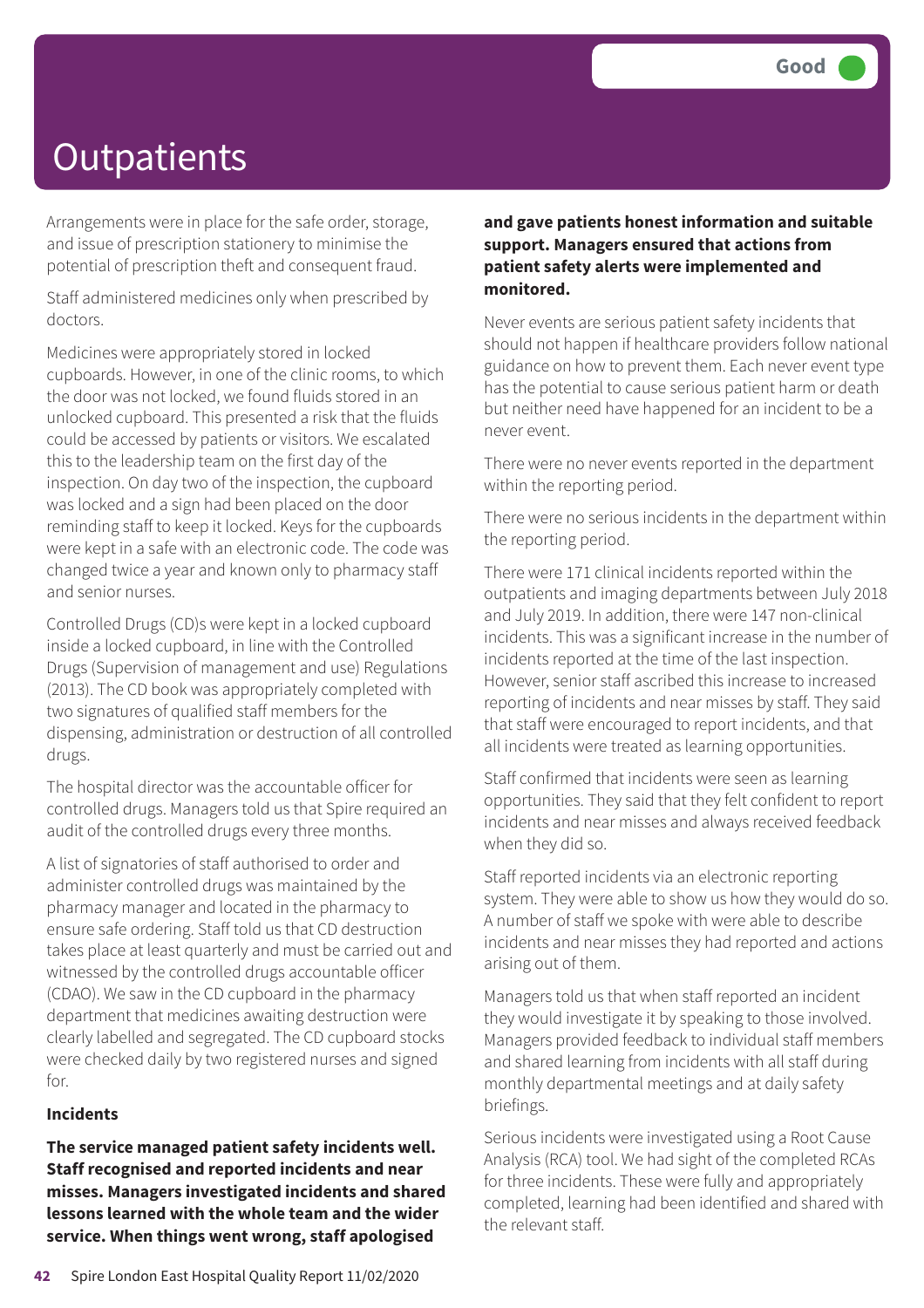Incidents relating to medicines were discussed at the quarterly medication management committee. We had sight of the minutes of the most recent meeting.

The duty of candour (DoC) is a regulatory duty which requires providers of health services to be open and transparent with patients and their families when things go wrong. Staff we spoke with had a clear understanding of the DoC and their responsibilities in relation to it. This was an improvement since the last inspection, where knowledge of the DoC was variable.

### **Are outpatients services effective?**

We do not rate effective for outpatients.

**Evidence-based care and treatment**

**The service provided care and treatment based on national guidance and evidence-based practice. Managers checked to make sure staff followed guidance. Staff protected the rights of patients subject to the Mental Health Act 1983. However, a number of provider wide policies had not been reviewed in line with their stated review dates, meaning that these policies had expired.**

Staff worked to local and national Spire policies. At a recent inspection of another Spire hospital site, it was identified that a significant number of the policies were out of date and had not been reviewed in time with their stated review dates. This was being dealt with by the central Spire team, however, it meant that several policies and procedures which staff relied on were out of date and had not been reviewed. At the time of our inspection of Spire London East hospital, half of the policies which were out of date had already been reviewed and updated.

To mitigate against this, the hospital leadership had taken local action. All of the policies which required review were marked as such in the local hard copies of the policies held in the staff canteen and other staff areas, as well as on the intranet. Staff had been advised that in the event they needed to refer to a policy, they should escalate this to the matron, who would contact the relevant member of staff at the head office who was assigned to review the policy to clarify what the corporate advice was in respect of that particular policy area, before feeding back to the member of staff.

Policies and procedures were based on relevant national guidance and best practice from relevant bodies such as the National Institute for health Care Excellence (NICE) the Royal college of physicians and others.

#### **Nutrition and hydration**

**Staff gave patients enough food and drink to meet their needs and improve their health. They used special feeding and hydration techniques when necessary. The service made adjustments for patients' religious, cultural and other needs.**

We reviewed eight patient medical records and saw that patient's nutrition and hydration needs were being assessed and met. Staff consistently completed the Malnutrition Universal Screening Tool (MUST) during assessment.

Patients were able to order hot and cold food from the catering team and there was restaurant on site. Tea and coffee were provided in waiting areas. The catering team provided food for a range of dietary requirements, including kosher, halal, vegetarian and vegan.

#### **Pain relief**

**Staff assessed and monitored patients regularly to see if they were in pain and gave pain relief in a timely way. They supported those unable to communicate using suitable assessment tools and gave additional pain relief to ease pain.**

Staff used a pain scoring system to assess patient's pain. There were separate systems for patients with learning disabilities or difficulty communicating. In the eight patient records we looked at, pain scores had been recorded.

We observed a member of staff discussing a patient's pain with them and advising about available options for medicines.

Within the physiotherapy department, complimentary therapies such as acupuncture and sports massage were available to patients to assist with pain management.

#### **Patient outcomes**

The service did not specifically record patient outcomes. However, in the last twelve months, there had been no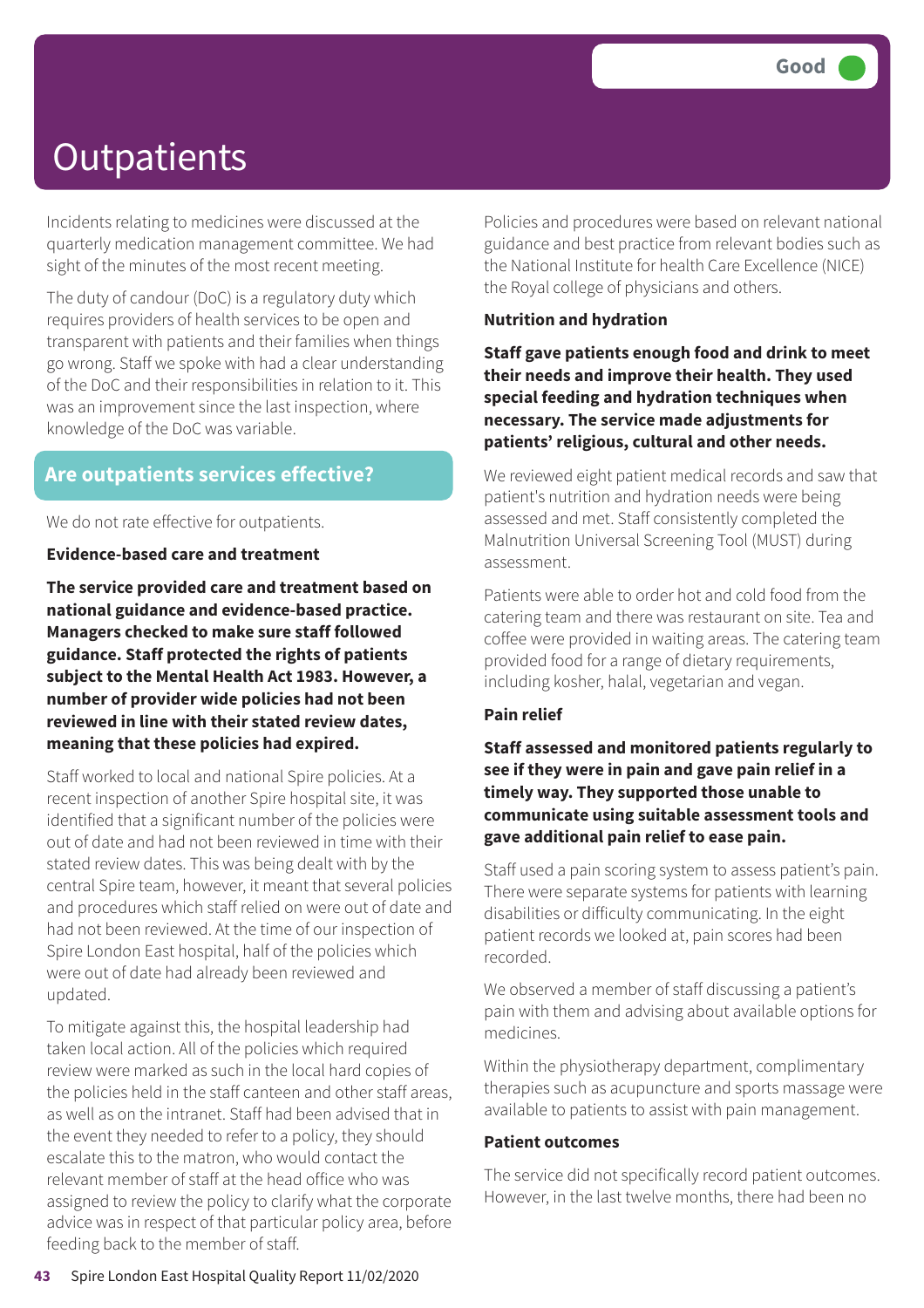returns to the department following outpatient procedures. In addition, 97% of patients stated that their outcomes were "very good" or "excellent" when asked following their procedure.

#### **Competent staff**

**The service made sure staff were competent for their roles. Managers appraised staff's work performance and held supervision meetings with them to provide support and development.**

All nursing and healthcare assistants in the outpatients service had had their appraisal for 2019. In 2018, the appraisal rate was 98% for nurses and 97% for healthcare assistants. Staff told us their appraisals were meaningful and that their line managers supported them in seeking access to development opportunities.

We were told that all the physiotherapists had completed their appraisal for the year.

Staff starting in the department undertook an induction programme. They had competencies to complete relevant to their role and were paired with another member of staff until these were signed off. New staff we spoke with told us they felt very supported.

Nursing staff said that they were supported by the local leadership to provide evidence to the Nursing and Midwifery Council for the revalidation of their registration.

Physiotherapists undertook weekly supervision with their line manager, at which they discussed complex cases and learning needs. They had protected time each month to undertake training and continued professional development.

Staff across the department told us that their managers and the wider hospital leadership actively encouraged them to seek additional training and development.

#### **Multidisciplinary working**

#### **Doctors, nurses and other healthcare professionals worked together as a team to benefit patients. They supported each other to provide good care.**

We observed effective multidisciplinary team (MDT) working during our visit. In meetings and huddles staff's individual professional judgements were respected and listened to.

Staff told us that they felt supported by colleagues and that challenge was delivered in a fair and respectful way. There were daily huddles in the department attended by colleagues of all professions.

#### **Seven-day services**

#### **Some key services were available seven days a week to support timely patient care.**

The outpatients department was open Monday to Friday between 8am and 9pm, and on Saturdays between 8am and 7pm for specific clinics. The physiotherapy department was open Monday to Fridays 7.30am to 9pm, and on Saturdays between 7.30am and 1pm. No NHS patients were seen on Saturdays. The senior leadership team told us this was due to the contract with the local clinical commissioning groups.

The outpatients call centre for private patients had recently extended its working hours, to work earlier in the mornings and on Saturdays. This was in response to the number of calls that were being missed at these times and had increased convenience for these patients.

A resident medical officer was on site 24 hours a day, seven days a week.

#### **Health promotion**

#### **Staff gave patients practical support and advice to lead healthier lives.**

Staff told us that they signposted patients to services for smoking cessation and alcohol reduction as well as promoting a healthy lifestyle.

There were leaflets and posters throughout the department promoting healthy lifestyles.

#### **Consent and Mental Capacity Act**

**Staff supported patients to make informed decisions about their care and treatment. They followed national guidance to gain patients' consent. They knew how to support patients who lacked capacity to make their own decisions or were experiencing mental ill health. They used agreed personalised measures that limit patients' liberty.**

Where minor procedures were undertaken in the department, patient consent was gained and appropriately documented in patient notes. Consent was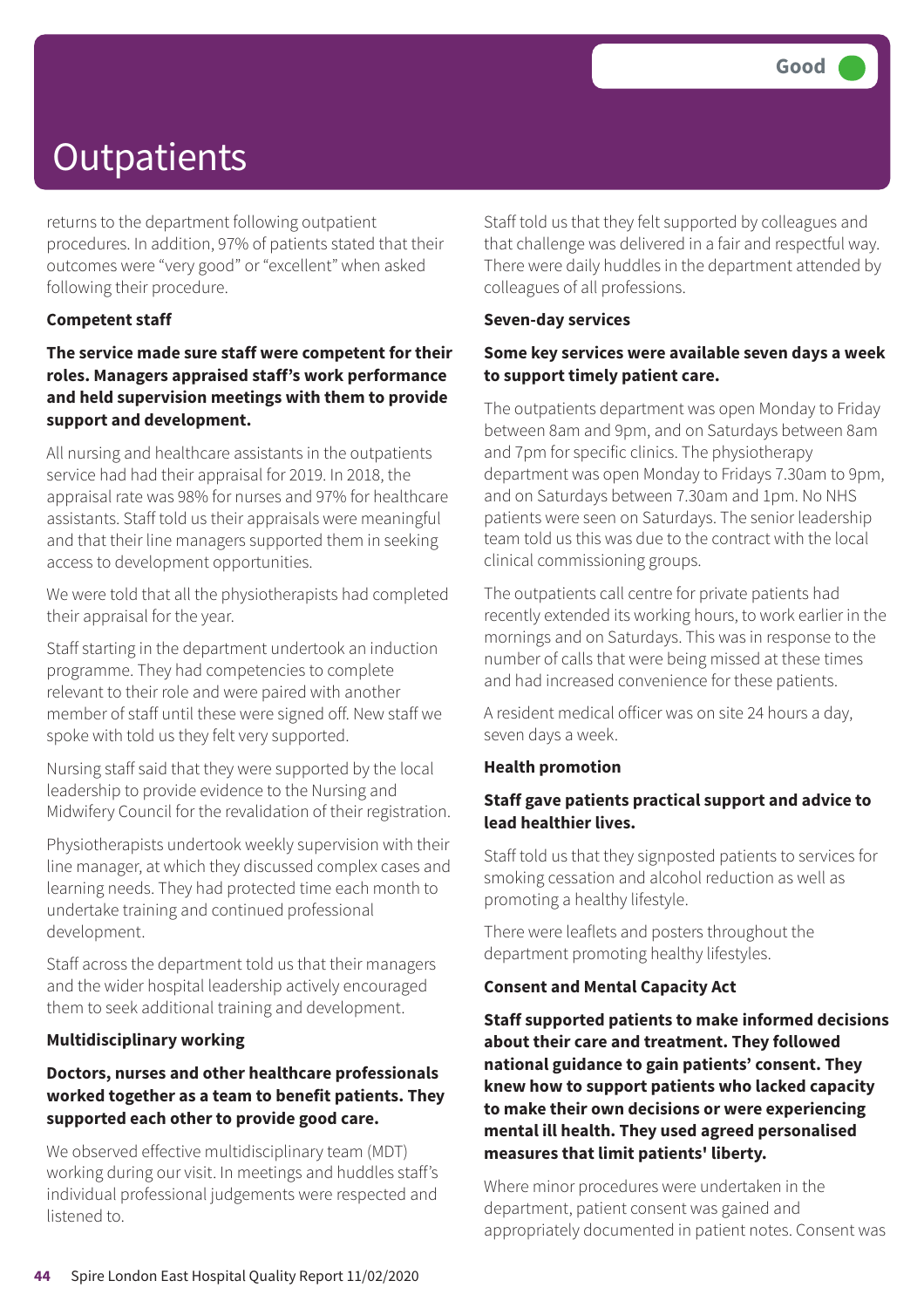obtained prior to the procedure, at the booking in stage and again immediately before the procedure was carried out. Staff had a clear understanding of the need to gain consent from patients before carrying out procedures. We reviewed three patient consent forms for minor procedures which had been appropriately completed.

Staff had a clear understanding of the consent process for children, including obtaining parental or legal guardian's consent and an understanding of Gillick competence, whereby children under the age of sixteen can be considered competent to consent independently to specific treatment.

### **Are outpatients services caring?**

**Good –––**

Our rating of caring stayed the same. We rated it as **good.**

#### **Compassionate care**

#### **Staff treated patients with compassion and kindness, respected their privacy and dignity, and took account of their individual needs.**

Patients we spoke with told us that they were treated with care and compassion.

We observed caring interactions between staff and patients. In particular, we saw staff asking questions to returning patients based on information from their previous visit.

Staff respected patients' privacy and dignity. Individuals were provided care and treatment within individual consultation rooms where doors were closed. We observed staff knocking on doors before entering.

#### **Emotional support**

#### **Staff provided emotional support to patients, families and carers to minimise their distress. They understood patients' personal, cultural and religious needs.**

We observed staff taking time to speak with patients and demonstrating empathy in conversations with them. Staff took the time to check patients' wellbeing during interactions with them.

#### **Understanding and involvement of patients and those close to them**

#### **Staff supported and involved patients, families and carers to understand their condition and make decisions about their care and treatment.**

Patients told us that their treatment options were discussed with them fully and they were given time to consider their options and to ask questions. There was a helpline which patients could contact following their appointment for medical advice.

We observed a physiotherapist tailoring the exercises to the personal needs of a patient, reflecting their lifestyle and physical goals.

### **Are outpatients services responsive?**



Our rating of responsive stayed the same.We rated it as **good.**

#### **Service delivery to meet the needs of local people**

#### **The service planned and provided care in a way that met the needs of local people and the communities served. It also worked with others in the wider system and local organisations to plan care.**

There was a service level agreement with the local clinical commissioning group (CCG), whereby NHS patients living in the local area could chose to undergo treatment within the service in the parameters of the agreement. We were told this excluded appointments on Saturdays. Evening appointments until 9pm were available to all patients, dependant on consultant availability. Patients were able to book an appointment at a time convenient to them through an electronic referral system.

The senior leadership team met with the CCG to plan for care provision. They said that they generally had a positive working relationship with the CCG.

There was free parking on the hospital site, which the senior leadership told us was a factor in patients deciding to undergo treatment at the hospital. Free parking was available to all patients.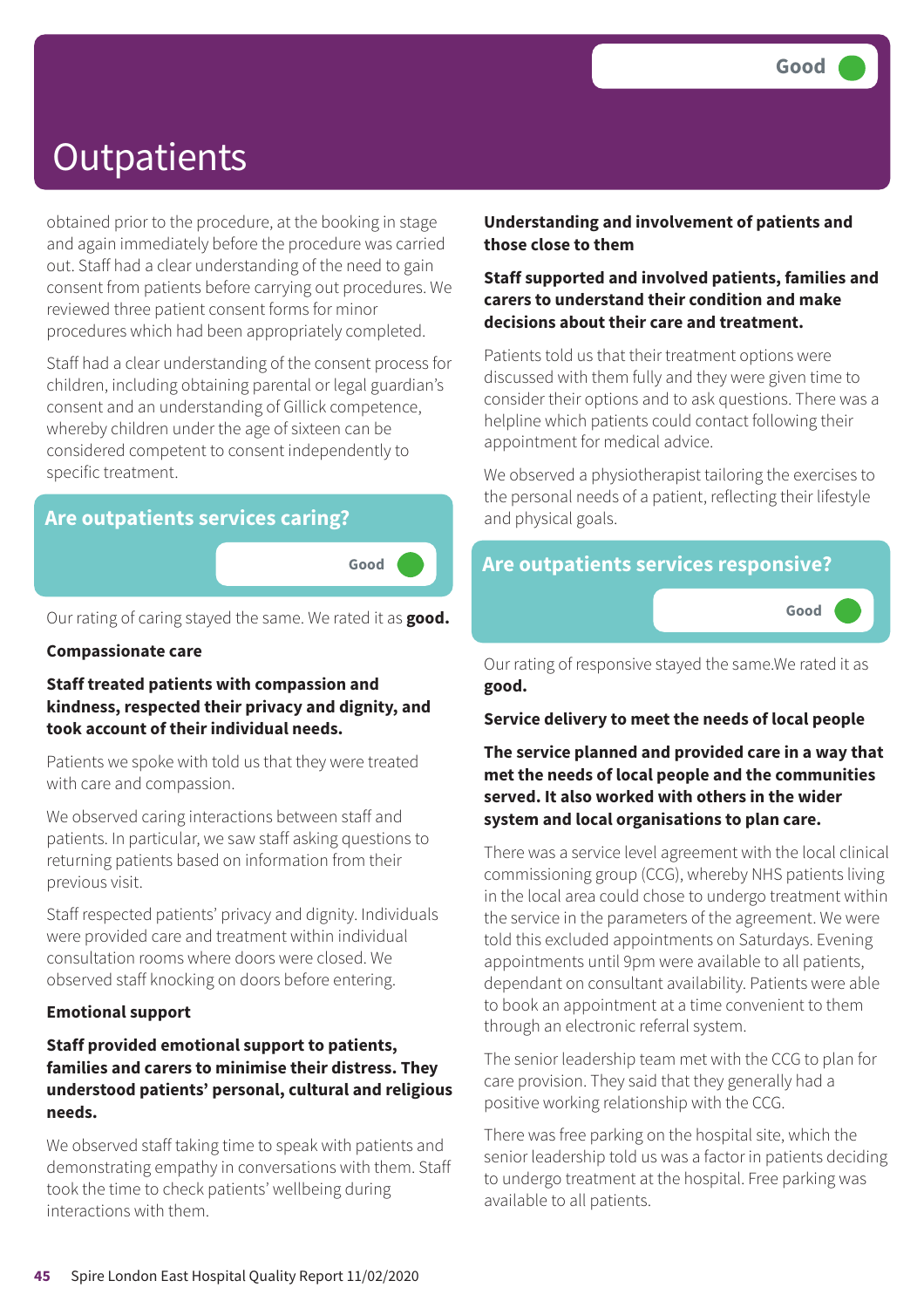There was clear and adequate signposting throughout the department. At our last inspection, we raised concerns about the ease with which patients could navigate through the service once there. This had been addressed, and there were clear signs and pathways throughout the department.

#### **Meeting people's individual needs**

#### **The service was inclusive and took account of patients' individual needs and preferences. Staff made reasonable adjustments to help patients access services. They coordinated care with other services and providers.**

In 2018, the hospital had commissioned a review of accessibility by two people living with physical disabilities and had made amendments to the layout of the site in accordance with their recommendations. In 2019, the hospital focussed on invisible disabilities, and had worked with an individual living with an invisible disability to make changes to the site. This included signs on accessible toilet doors reminding staff and patients that disabilities are not always visible.

There was a learning disabilities lead nurse within the service who provided support, advice and training for staff caring for patients with learning disabilities. At our last inspection, there was no clearly defined patient pathway for patients with a learning disability and staff told us that they often had little notice that a patient with a learning disability would be attending the service. At this inspection, we saw examples of patient pathways for this cohort. Staff told us how they would adapt their practice to meet the needs of these patients. They said that generally, where patients had learning disabilities, this would be identified in their notes which would be available to them prior to the start of a shift. In addition, this would be flagged at the morning safety huddle.

The service had a dementia strategy and referred to Royal College Nursing guidelines when caring for people with dementia. Staff within outpatients told us they would seek advice from the patient's consultant so that a decision around care and treatment could be made. In addition, there were dementia champions within the service, who could support staff in providing care to patients living with dementia.

The hospital had formulated a mental health strategy. This involved referring patients between the ages of 18 to 65 who required mental health services to the acute NHS services. The service was provided 24 hours a day for seven days a week.

Where necessary, staff used a telephone translation service to discuss care options and gain consent from patients. All the staff we spoke with were clear that a professional translator was required for gaining consent to treatment, rather than a member of the patient's family. The information booklets provided by staff to patients were printable in different languages.

The hospital wide leadership team had undertaken British Sign Language training, to raise their awareness of patients with hearing difficulties. In 2019, the hospital held a deafness awareness day for all staff.

Patients had access to a chaperoning service. This was made clear on posters throughout the department. One of the HCAs told us that there was always an additional HCA or nurse chaperone available for gynaecological clinics. One of the HCAs we spoke with was reading a patients notes in anticipation of chaperoning them for an appointment.

#### **Access and flow**

**People could access the service when they needed it and received the right care promptly. Waiting times from referral to treatment and arrangements to admit, treat and discharge patients were in line with national standards.**

The service told us that they did not record referral to treatment time, as there were no issues with this. They said that as consultants booked their own clinics, there were no issues in ensuring patients were seen in a timely manner.

The department recorded the length of time patients said they waited for their appointment from their arrival clinic. This was reported to the hospital-wide leadership. The waiting periods were rated red (a wait of 30 minutes or over), amber (a wait of 15 minutes or over) and green (appointment on time). We had sight of the report for outpatients appointments for the period January to December 2018. The majority of patients reported that they were seen on time, with only 22 patients reporting a wait of 30 minutes or over. At our last inspection, we were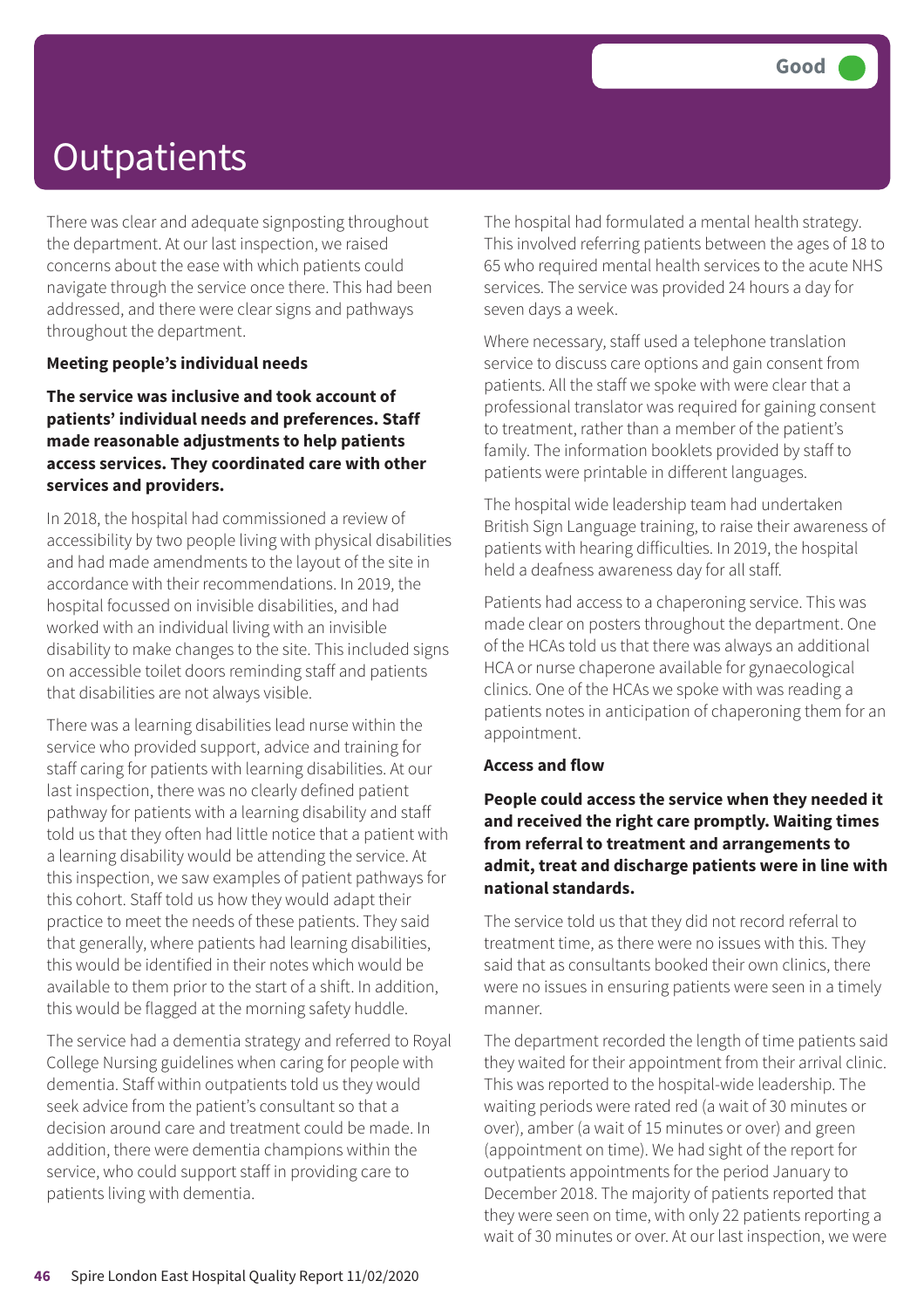told that waiting times within clinics had been a significant issue. One of the primary causes for this was consultants being delayed or failing to attend. The hospital told us this had been addressed through the introduction of an electronic application which allowed consultants to manage their bookings in advance of their clinics and sent them real time reminders of their workload.

We were told, however, that where consultants were late this was raised with them by the hospital director.

Where consultants were unable to avoid cancelling a clinic, they were required to notify the hospital of this six weeks in advance, in order for them to be able to provide adequate notice to patients and to re-arrange the appointment.

Where children did not attend more than one appointment, this was treated as a safeguarding concern.

In response to patient feedback, clinic times for the GP and children's services had been extended to provide greater choice and flexibility of appointments

#### **Learning from complaints and concerns**

**It was easy for people to give feedback and raise concerns about care received. The service treated concerns and complaints seriously, investigated them and shared lessons learned with all staff. The service included patients in the investigation of their complaint.**

We had sight of the hospital-wide complaints log. This recorded all complaints made to the hospital, the progress of the investigation into them and actions and learning arising. In the period March to September 2019, there were 24 complaints, of which seven remained open, all of the open complaints had actions against them and were being processed appropriately.

All complaints were acknowledged by letter within two days of receipt and received an initial formal response within 20 working days.

Any patient making a complaint was invited as part of the complaint acknowledgement letter to come into the hospital and meet the senior management team, with a view to being involved in resolving their concern.

The hospital had a dedicated complaints handler in post who ensured complaints were investigated and closed in a timely manner, and who ensured complainants were kept updated at each stage of the process via phone or email

We reviewed three complaints. All had been responded to within the appropriate timeframes. The staff investigating the complaints had contacted the complainant to agree terms of reference and the issues had been fully investigated and, where appropriate, actions put in place to prevent their recurrence. There was a weekly meeting at which learning from complaints was shared. In addition, this was shared with staff via an electronic bulletin and cascaded to them at handovers and safety huddles. Staff we spoke with were able to identify changes to practice that had arisen because of a complaint or concern.

There was a weekly complaints update meeting at which the progress of any open complaints was reviewed. Where investigators were struggling to meet the response timescale, they would be offered support to do so by the senior leadership team. Where the response timescale could not be met, due to the complexity of the investigation, or the need to contact relevant persons, this was formally communicated to the complainant.

### **Are outpatients services well-led?**



Our rating of well-led stayed the same.We rated it as **good.**

#### **Leadership**

**Leaders had the skills and abilities to run the service. They understood and managed the priorities and issues the service faced. They were visible and approachable in the service for patients and staff. They supported staff to develop their skills and take on more senior roles.**

Staff spoke highly of the local and hospital-wide leadership teams. They described the leadership as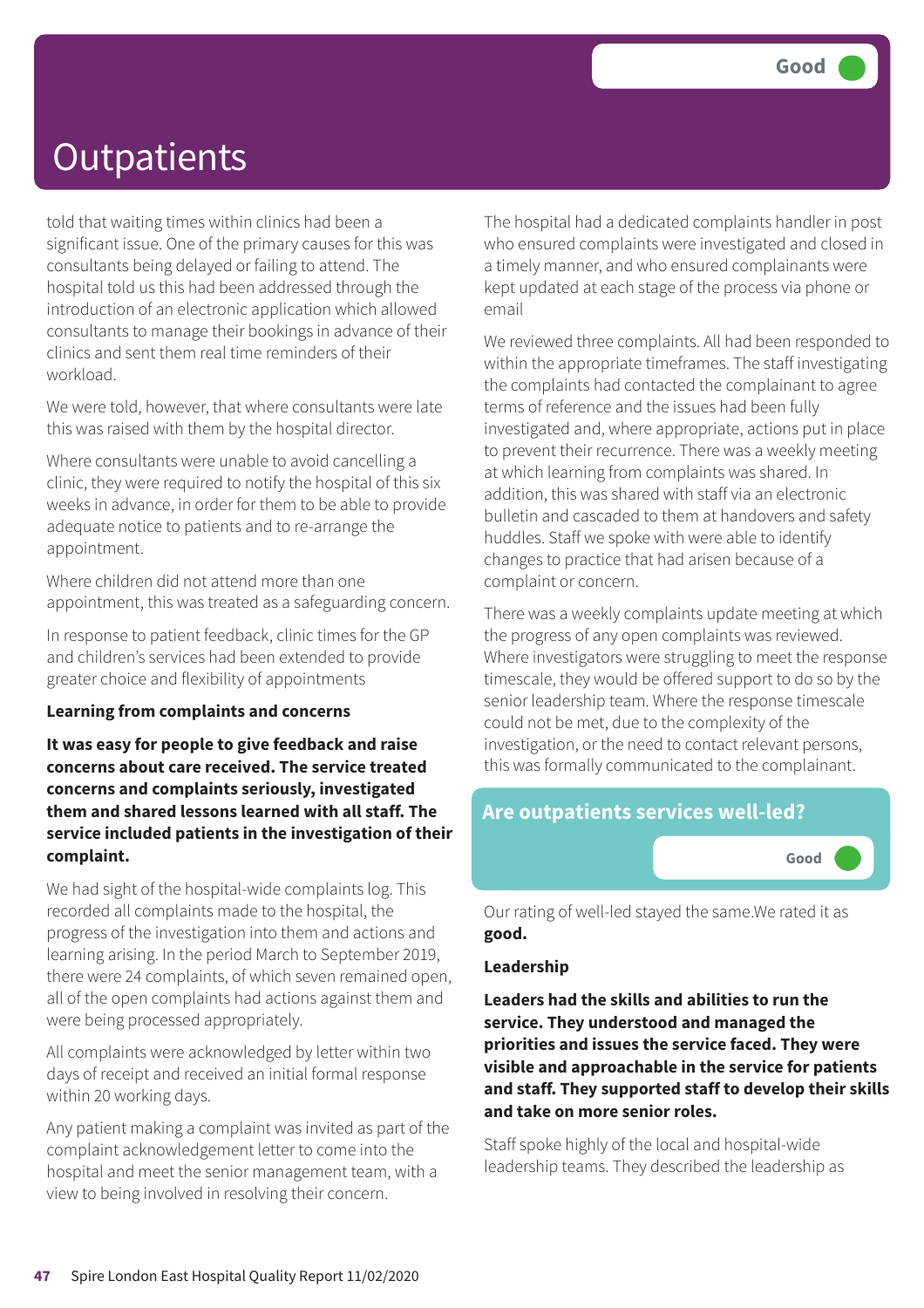visible, proactive and supportive. Staff were confident in the leadership and told us that they enabled them to deliver the best possible care to patients as well as encouraging them to develop in their own practice.

There were clear lines of responsibility and accountability within the service and within the wider hospital. The outpatients department was led by an outpatients manager and a physiotherapy manager, who reported to the hospital matron, who was also the head of clinical services. At the time of our previous inspection, this had been an interim position. However, the hospital leadership team had now stabilised. There were no gaps within the management structure.

The local management and senior leadership team described a non-hierarchical leadership culture, where staff were encouraged to share their concerns and suggestions. This was reflected in our conversations with staff, who told us they felt confident to challenge and raise issues to local and senior leaders.

#### **Vision and strategy**

**The service had a vision for what it wanted to achieve and a strategy to turn it into action, developed with all relevant stakeholders. The vision and strategy were focused on sustainability of services and aligned to local plans within the wider health economy. Leaders and staff understood and knew how to apply them and monitor progress.**

The hospital had a strategy for 2019/20, which had five key aims including development of new services, streamlining their patient pathway to enhance patient's experience and being the hospital of choice for staff and consultants.

Staff we spoke with were aware of the vision and strategy particularly those areas relating directly to outpatients.

The hospital director said that the service was continually monitoring outpatient clinic utilisation to ensure that consultants and patients got the maximum use out of the service. He said that the service was seeking to expand its audiology provision to incorporate a dedicated paediatric audiology service, in response to the reduction of availability of such a service within the local area.

The service was benchmarked against the other locations in the Spire group. At the time of our inspection, the service was ranked second most chosen place to work for consultants, the senior leadership told us that they were aiming to be the first.

#### **Culture**

**Staff felt respected, supported and valued. They were focused on the needs of patients receiving care. The service promoted equality and diversity in daily work and provided opportunities for career development. The service had an open culture where patients, their families and staff could raise concerns without fear.**

We observed a positive, learning culture within the organisation. Many staff had worked within the service for a long time whilst others described it as "one of the best places they had ever worked". Staff demonstrated a passion for patient care and teamwork.

We had sight of a staff survey action plan, which set our clear actions designed to address any concerns or negative feedback identified by staff in the 2019 staff survey.

Positive contributions by staff were recognised at the morning huddle in the hospital director's office. In addition, at regular intervals, the hospital director "surprised" staff during their working day with a "shining star award", this was a trophy and a gift voucher to acknowledge the outstanding contribution of individual staff members. All staff could nominate colleagues for this award, and the photos of the most recent recipients were displayed in the main corridor.

#### **Governance**

**Leaders operated effective governance processes, throughout the service and with partner organisations. Staff at all levels were clear about their roles and accountabilities and had regular opportunities to meet, discuss and learn from the performance of the service.**

There were eleven committees that reported into a central integrated governance committee. These included a clinical governance committee, a medical advisory committee and a clinical effectiveness and audit committee.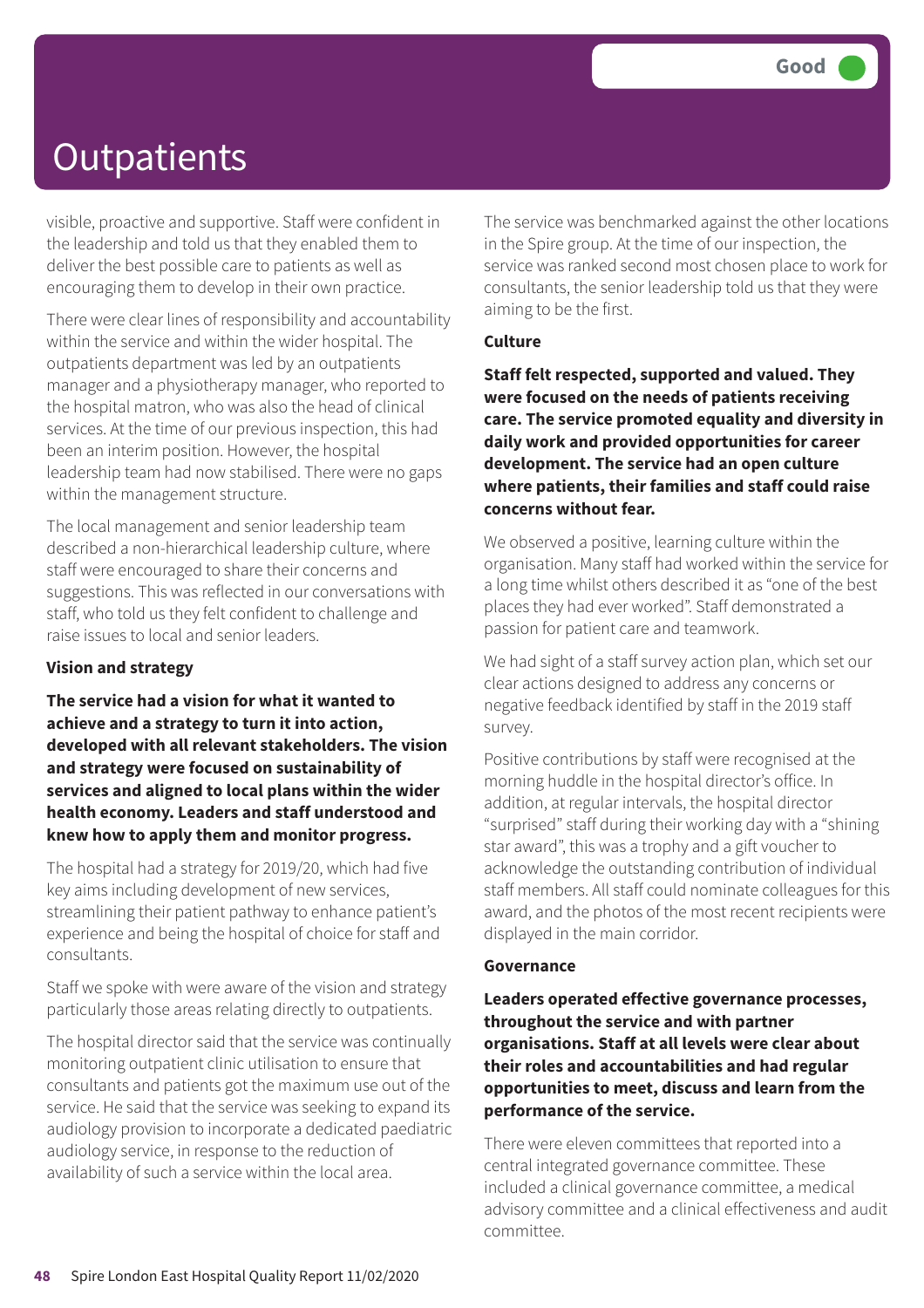The hospital had appointed a clinical governance and risk manager in 2018, to manage the governance process across the hospital.

The clinical governance committee met monthly and was attended by relevant heads of department and the clinical governance and risk manager. At the meeting, all complaints, concerns, incidents and audits were discussed. A report from the meeting was fed into the quarterly integrated governance committee. Actions in response to risks or concerns were identified at the clinical governance committee and their progress monitored. At our last inspection, we identified that actions were not always promptly closed off. This was no longer the case. The clinical governance and risk lead kept a live register of actions, and their progress towards completion. Staff were reminded and supported to complete actions where necessary.

There were monthly outpatients and physiotherapy departmental meetings, which reported into the clinical governance committee. In addition, these were used as an opportunity to cascade learning to staff from previous incidents, complaints and concerns as well as sharing best practice from across the hospital and the wider Spire group.

#### **Managing risks, issues and performance**

**Leaders and teams used systems to manage performance effectively. They identified and escalated relevant risks and issues and identified actions to reduce their impact. They had plans to cope with unexpected events. Staff contributed to decision-making to help avoid financial pressures compromising the quality of care.**

The clinical governance and risk manager told us that on joining the provider, she had reviewed the risk register and reduced the number of open risks from approximately 130 to 70, to reflect the core risks facing the service. She acknowledged that this remained a significant number but was able to demonstrate that the risk register was proactively managed. Risks were rated in terms of seriousness. There were mitigations recorded against each of the risks on the risk register. These had assigned action plans, with named individuals

responsible for carrying them out. The clinical governance and risk manager proactively supported staff to ensure these mitigating actions were carried out in line with the appropriate timeframes.

All senior staff we spoke with were able to identify the top three risks on the risk register. These were: failure by consultants to adhere to the World Health Organisations five steps to safer surgery checklist (in outpatients as well as in surgery); wrong site surgery identified on the booking forms, and the safety and security of the hospital car park.

In addition, there was a hospital-wide daily huddle in the hospital director's office. This was attended by the senior leadership team and representatives from each of the departments. The meeting had a standing agenda designed to identify and immediately mitigate any risks that may arise during the day. Information from the meeting was updated in real time onto a form which was emailed to all staff and printed and displayed in the staff canteen throughout the day. This meant staff were appraised of any risks and their mitigations on each individual day.

#### **Managing information**

**The service collected reliable data and analysed it. Staff could find the data they needed, in easily accessible formats, to understand performance, make decisions and improvements. The information systems were integrated and secure. Data or notifications were consistently submitted to external organisations as required.**

Performance data was displayed prominently in the main corridor. In addition, the service used information to drive improvement within the service. For example, the service was routinely benchmarked against others within the Spire group. Where a service was performing particularly well, best practice was shared with other services to encourage continuous development. The service submitted data to relevant external audits for accreditation and benchmarking.

Staff told us that relevant data was available when they needed it.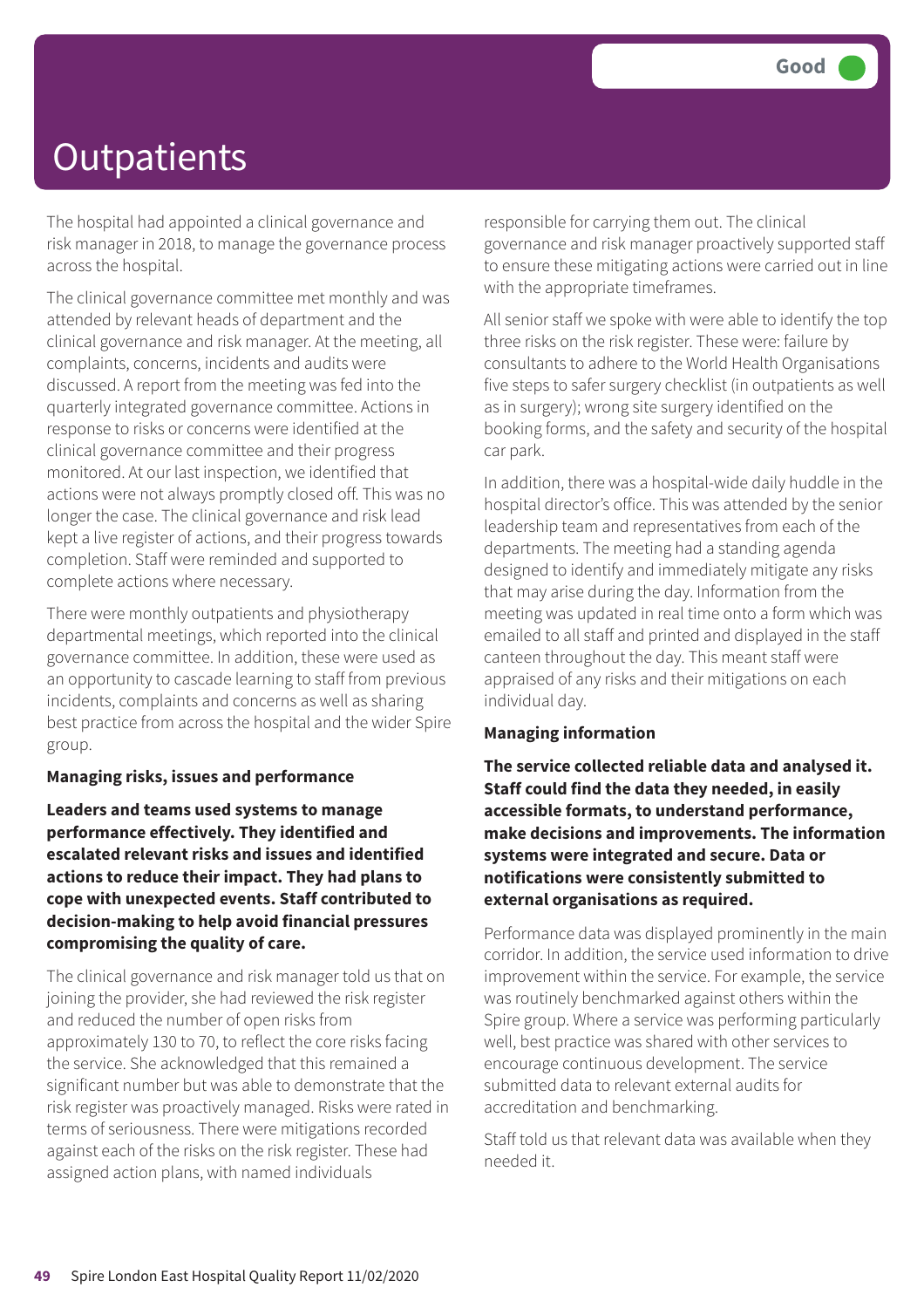The service adhered to NHS England's Accessible Information Standard. This was a legal requirement for services to identify, record, flag, share and meet the information and communication needs of patients and other groups with disability, impairment or sensory loss.

#### **Engagement**

**Leaders and staff actively and openly engaged with patients, staff, the public and local organisations to plan and manage services. They collaborated with partner organisations to help improve services for patients.**

The hospital engaged with the local community through an outreach programme with West Ham Football Club to encourage healthy lifestyles in schools. In 2018 the physiotherapy department organised sit-down exercise classes for the West Ham older supporters' network. Senior staff told us that they were currently planning a similar programme.

The hospital supported a local charity to raise awareness of testicular cancer by providing urology education for all academy players at West Ham United football club.

The hospital's conference room was available free of charge to local residents' groups.

The hospital also sought to engage the public by publishing "myth-busting" fact sheets on its website and social media. These were guides to the symptoms and treatment of health conditions written by experts from within the hospital. The guides were available free and were based on common medical search terms.

The hospital had recently held a lunch for all staff to mark its 21st anniversary.

#### **Learning, continuous improvement and innovation**

**All staff were committed to continually learning and improving services. They had a good understanding of quality improvement methods and the skills to use them. Leaders encouraged innovation and participation in research.**

In the main corridor, there was a notice board where the senior leadership team provided brief summaries of learning and development from across the hospital. These were aligned to each of the CQC's domains.

One of the physiotherapists we spoke with told us that they were being supported to undertake additional research into sports injuries.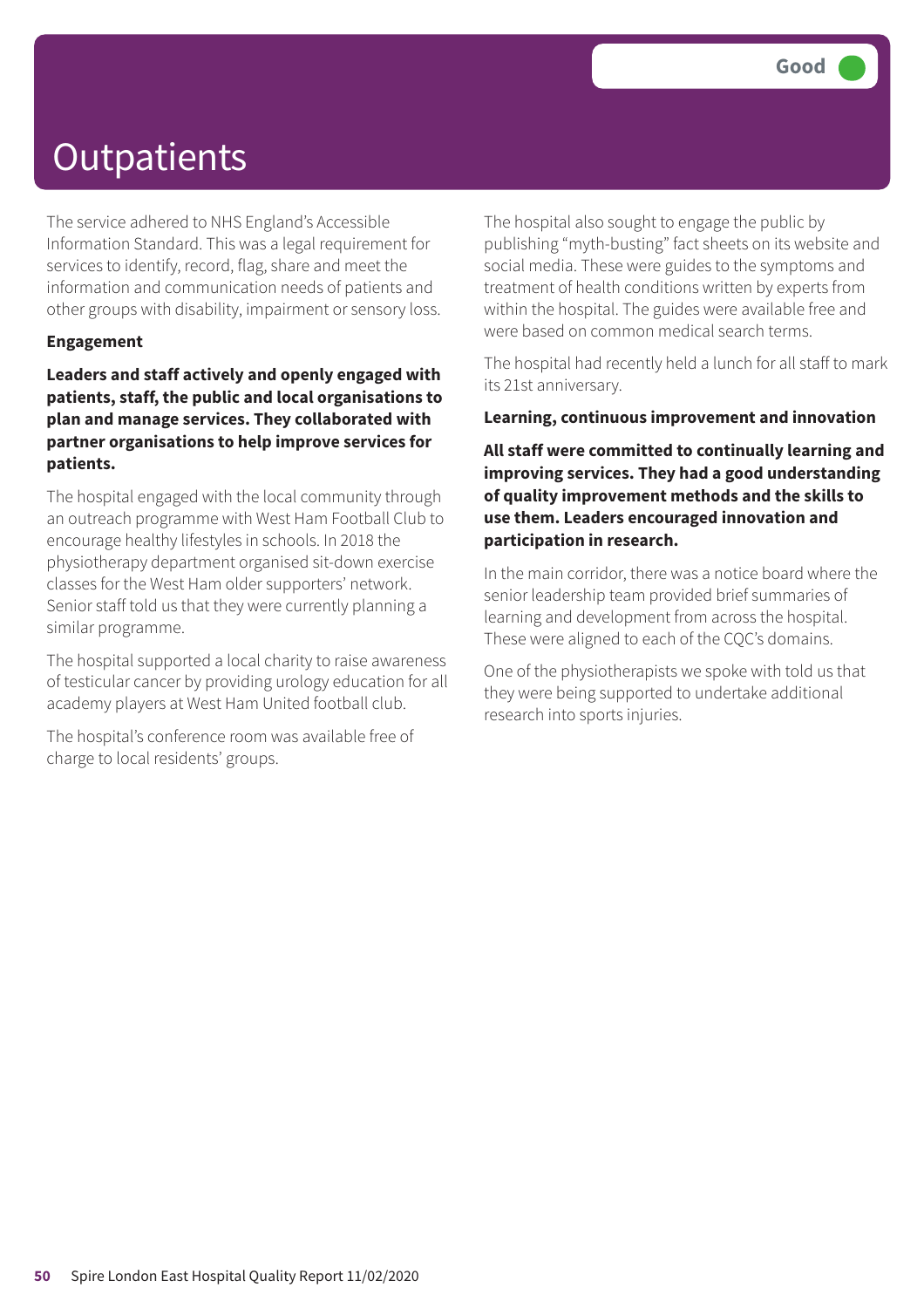| Safe             | Good |  |
|------------------|------|--|
| <b>Effective</b> |      |  |
| Caring           | Good |  |
| Responsive       | Good |  |
| Well-led         | Good |  |



Our rating of safe improved.We rated it as **good.**

#### **Mandatory training**

#### **The service provided mandatory training in key skills to all staff and made sure everyone completed it.**

See mandatory training for outpatients.

We had sight of sign-off forms for staff indicating that they were aware of the local rules. Local rules ensure that work is carried out in accordance with the Ionising Radiation Regulations 2017 within the department. These were accompanied by all relevant policies, which staff signed to say they had read.

Staff working in radiation had received appropriate training in the relevant regulations, radiation risks, and use of radiation. We saw that room risk assessments had taken place. Local policies were up to date and there were clear records of staff inductions.

#### **Safeguarding**

**Staff understood how to protect patients from abuse and the service worked well with other agencies to do so. Staff had training on how to recognise and report abuse, and they knew how to apply it.**

See safeguarding for outpatients.

Staff understood their responsibility to safeguard patients and their relatives. They demonstrated a clear knowledge of safeguarding procedures and described how they would escalate a safeguarding concern.

Staff undertook "pause and check" prior to procedures, to ensure that the right patient was undergoing the right procedure.

#### **Cleanliness, infection control and hygiene**

**The service controlled infection risk well. Staff used equipment and control measures to protect patients, themselves and others from infection. They kept equipment and the premises visibly clean.**

See cleanliness infection control and hygiene for outpatients.

We had sight of the completed cleaning schedules for each of the scanners and the ultrasound room.

Staff used a triple-wipe system for decontaminating equipment. This was recorded in a log book and signed by staff to indicate they had done so. In addition, the most recent patient details were recorded in the decontamination logbook so that the source of infection could be identified in the event of cross contamination. Healthcare Assistants (HCA)s working within the department had received additional training in decontamination. The completion of the logbook was audited and where there were errors in completion, the relevant HCAs were given additional training and supervision.

There was a spill kit available in the CT scan room and in the storage room for dealing with radioactive spillages.

#### **Environment and equipment**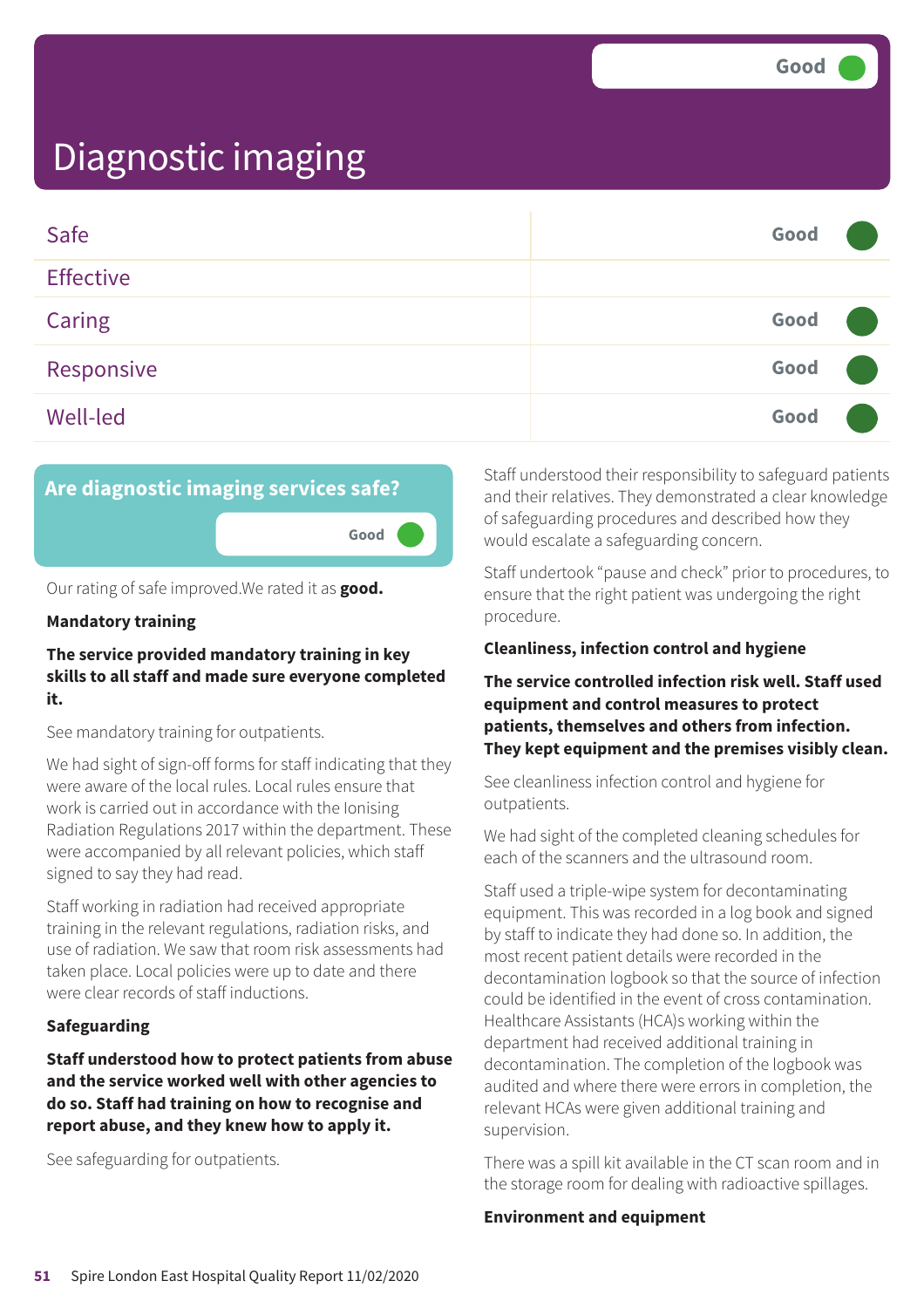**The design, maintenance and use of facilities, premises and equipment kept people safe. Staff were trained to use them. Staff managed clinical waste well.**

See environment and equipment for outpatients.

The resuscitation trolley within the imaging department held both paediatric and adult equipment. Staff completed daily checks of the equipment and signed to say that they had done so. We saw that daily checklists were up to date and that all equipment was sealed and in date.

There were clear warning signs in areas where ionising radiation and magnetism were used.

Imaging equipment was serviced by the external providers from whom it was rented. We saw up to date service reports for the equipment. Staff told us they had positive working relationships with maintenance staff, whom they could contact when needed.

We had sight of the engineers' reports for all imaging equipment. These has been completed in line with the relevant review dates.

There was a back-up generator within the hospital to allow for the continuation of diagnostic imaging provision in the event of power failure.

There was a control area for the MRI scanners, which was also used for staff huddles and briefings.

#### **Assessing and responding to patient risk**

#### **Staff completed and updated risk assessments for each patient and removed or minimised risks. Staff identified and quickly acted upon patients at risk of deterioration.**

See assessing and responding to patient risk for outpatients.

Staff undertook a safety checklist prior to undertaking a scan. This included checking the patient's identification, confirming the procedure that they were booked for, a risk assessment for radiation and obtaining consent from the patient. We observed a checklist being carried out for a patient. This was fully documented in the patient notes.

We checked five patient records for imaging patients. These included risk assessments, the procedure

undertaken, the names of the staff involved and the justification for X-ray and radiation dose. The use of and type of contrast dye was recorded in patient notes. Staff documented the pregnancy status for female patients. We saw evidence of patients' pregnancy status being recorded in the notes we checked. In addition, this was audited by the service.

There was a call bell inside the MRI scanner for patients to press in the event of an emergency.

We had sight of patient notes and scans. Scans for urgent review were marked as such and prioritised. Staff told us that if a scan highlighted a potentially urgent concern, they would escalate this to the on-call consultant radiologist to examine.

Staff had telephone access to a radiation protection advisor (RPA) for advice. The RPA was based at a different Spire location. However, staff said that they were always available via telephone and email. In addition, the RPA visited the site to attend meetings in the department and to carry out testing on equipment.

Staff told us they had access to previous images taken in advance of patient's appointments. The hospital had a secure electronic system for sharing images between providers. NHS patients' previous images were shared with the hospital under a service level agreement.

Staff told us that they carried out a twice-yearly resuscitation protocol, whereby the resuscitation lead staged an unannounced resuscitation drill within the department. This was also repeated whenever a new RMO started at the hospital.

#### **Nurse staffing**

**The service had enough nursing and support staff with the right qualifications, skills, training and experience to keep patients safe from avoidable harm and to provide the right care and treatment. Managers regularly reviewed and adjusted staffing levels and skill mix and gave bank staff a full induction.**

There were two full time HCA's and two part time HCAs.

#### **Medical staffing**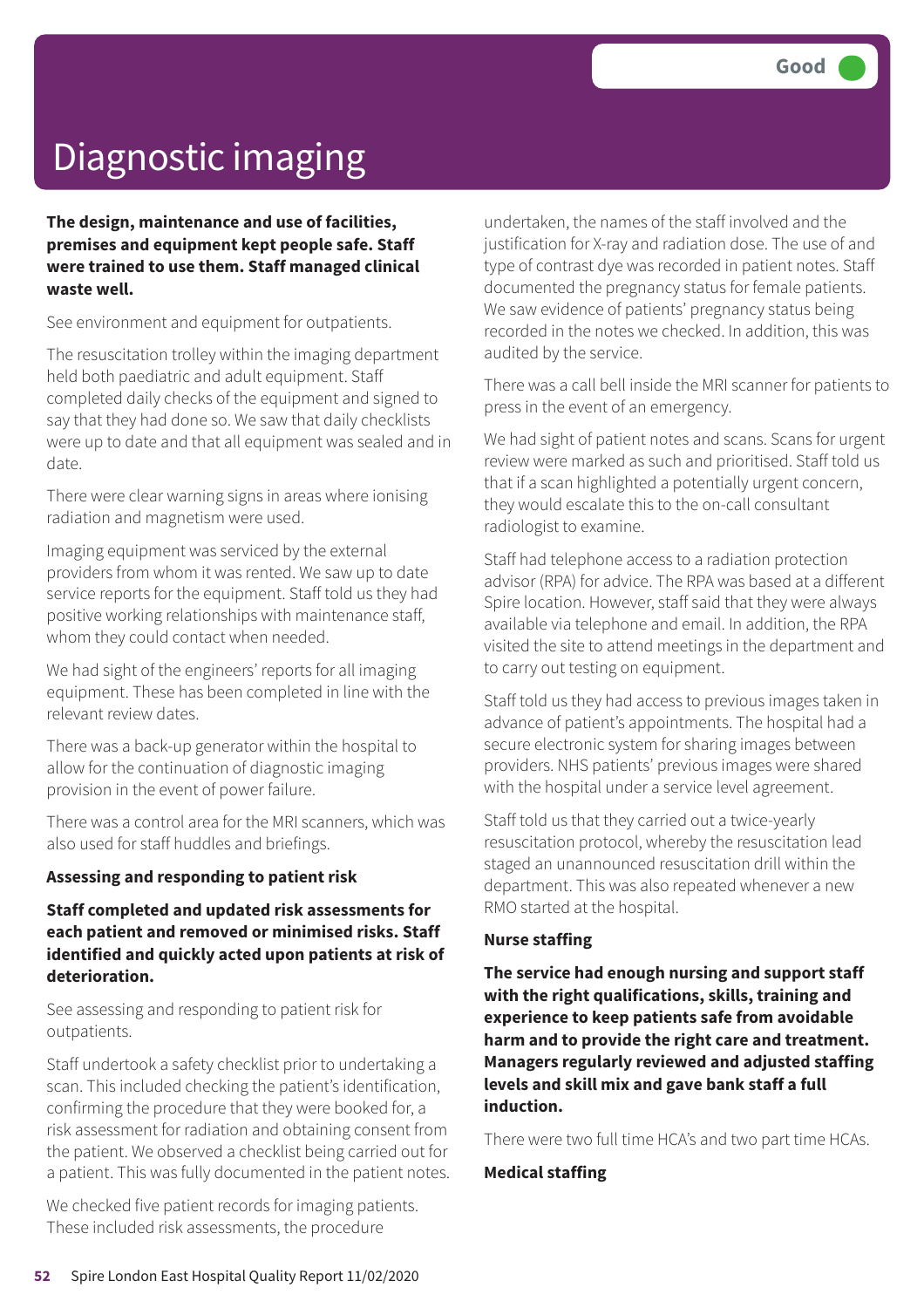**Medical staff working within the service had the right qualifications, skills, training and experience to keep patients safe from avoidable harm and to provide the right care and treatment.**

There were four full time cross-sectional radiographers. In addition, there were five general radiographers, three full time and two part time. Four of the radiographers had specialised in mammography.

The service also used two bank radiographers, one cross-sectional and one general.

There were 15 radiologists. Three were breast specialists; three were neuro-radiologists and head/neck; two specialised in interventional; two specialised in paediatrics; three specialised in gynaecology, urology and general; seven specialised in musculoskeletal. In addition, there was one female specialist ultrasonographer performing gynaecological scans.

#### **Records**

#### **Staff kept detailed records of patients' care and treatment. Records were clear, up-to-date, stored securely and easily available to all staff providing care.**

See records for outpatients.

We checked five patient records. These were fully and appropriately completed. They included appropriate risk assessments and patient consent forms. Electronic copies of images were appropriately and securely stored.

#### **Medicines**

#### **The service used systems and processes to safely prescribe, administer, record and store medicines.**

See medicines for outpatients.

All nuclear medicine doctors held appropriate Administration of Radioactive Substances Advisory Committee licences which were seen.

Staff had appropriate training for the handling and storage of contrast dye. We saw that this was appropriately and securely stored, alongside equipment and instructions for dealing with spillages.

The hospital wide pharmacy team carried out regular medicine storage audits within the service. We had sight of the most recent audit, in which the department scored 100%.

#### **Incidents**

**The service managed patient safety incidents well. Staff recognised and reported incidents and near misses. Managers investigated incidents and shared lessons learned with the whole team and the wider service. When things went wrong, staff apologised and gave patients honest information and suitable support. Managers ensured that actions from patient safety alerts were implemented and monitored.**

See incidents for outpatients.

We saw evidence of learning from incidents within the department. For example, there was a "Stop" sticker placed on every set of patient notes, reminding staff to check the patient's referral form, that the correct body part was being scanned, that they had the correct side, the correct patient and had completed an identity check. Staff told us that these stickers had been introduced in response to an incident whereby a scan had been carried out on the wrong body part.

There were no IR(ME)R incidents within the reviewing period.

### **Are diagnostic imaging services effective?**

We do not rate effective for diagnostic imaging.

#### **Evidence-based care and treatment**

**The service provided care and treatment based on national guidance and evidence-based practice. Managers checked to make sure staff followed guidance. Staff protected the rights of patients subject to the Mental Health Act 1983. However, a number of provider wide policies had not been reviewed in line with their stated review dates, meaning that these policies had expired.**

See evidence-based care and treatment for outpatients.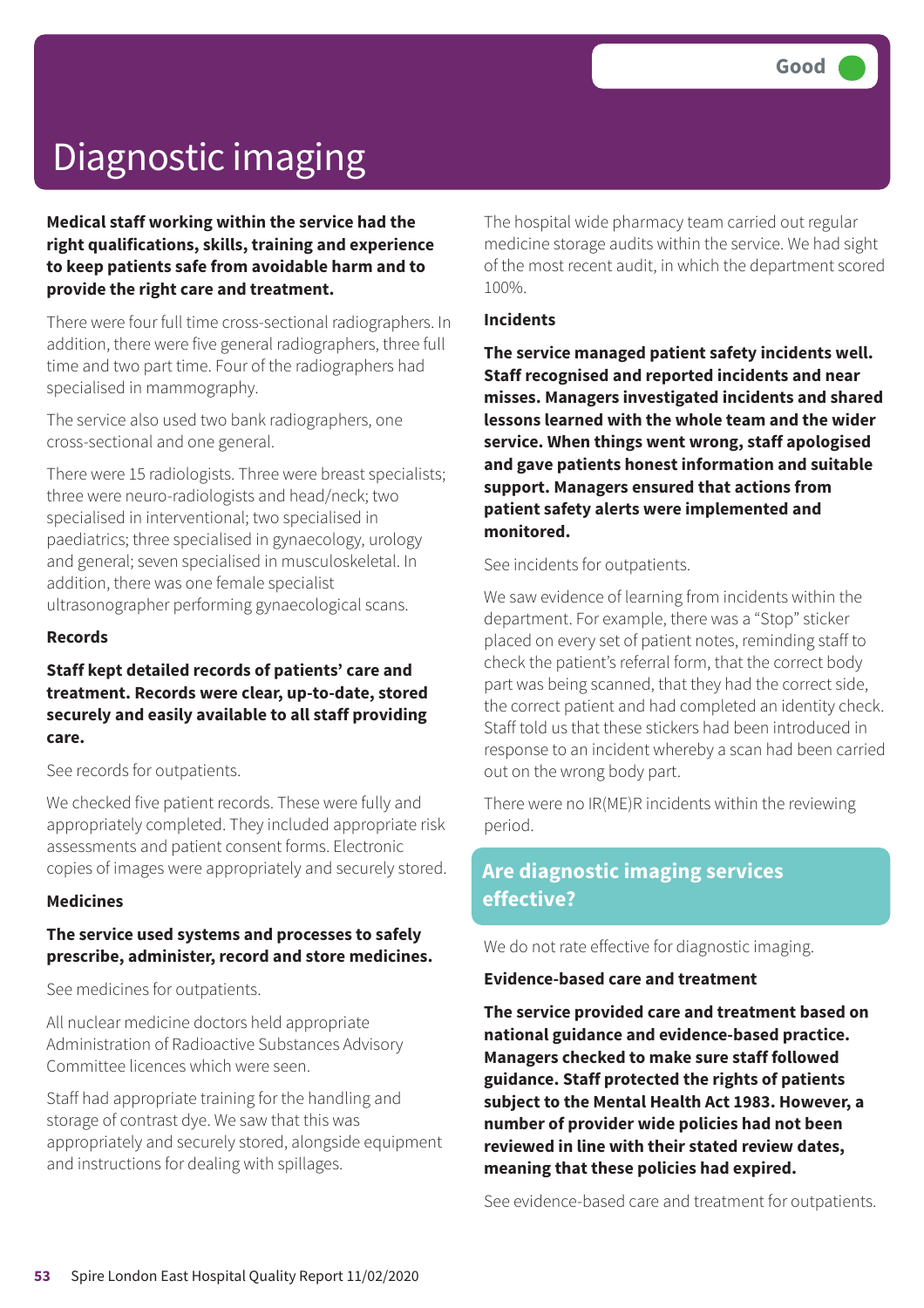The service audited adherence to national diagnostic reference levels (NDRL)s. In addition, there were regular audits to ensure compliance with local policies and procedures.

#### **Nutrition and hydration**

**Staff gave patients enough food and drink to meet their needs and improve their health. They used special feeding and hydration techniques when necessary. The service made adjustments for patients' religious, cultural and other needs.**

Patients had access to free water and hot drinks in the reception area of the unit. Patients attending for a CT scan were provided with water and encouraged to drink plenty while they were in the uptake rooms awaiting their procedure. Patients were not in the unit for a long enough period to require any food.

#### **Pain relief**

**Staff assessed and monitored patients regularly to see if they were in pain and gave pain relief in a timely way. They supported those unable to communicate using suitable assessment tools and gave additional pain relief to ease pain.**

See pain relief for outpatients.

#### **Patient outcomes**

The service did not record patient outcome data.

#### **Competent staff**

**The service made sure staff were competent for their roles. Managers appraised staff's work performance and held supervision meetings with them to provide support and development.**

All MRI radiographers and PET-CT technicians received a competency pack with modules to complete at the start of their employment. At the end of each module the assessor would review it. Final sign off was completed by the lead MRI Radiographer indicating the competencies had been completed.

All staff, including bank staff, completed a role and site-specific induction, which was recorded on the system. Staff competency records were up to date. All staff had had their appraisal for 2019.

### **Doctors, nurses and other healthcare professionals worked together as a team to benefit patients. They supported each other to provide good care.**

See multidisciplinary working for outpatients.

There were regular multidisciplinary team meetings, these were attended by radiographers.

#### **Seven-day services**

Diagnostic imaging services were open Monday to Friday 8am to 9pm. The CT scanner was available from 9am to 5pm, except in emergencies. In addition, the department was open on Saturdays from 8am to 4pm for general x-ray and MRI scans; from 8.30am to 2pm for ultrasound with the CT scan only available for emergencies on weekends. MRI scans were available on Sundays from 8am to 1pm.

#### **Health promotion**

#### **Staff gave patients practical support and advice to lead healthier lives.**

See health promotion for outpatients.

#### **Consent and Mental Capacity Act**

**Staff supported patients to make informed decisions about their care and treatment. They followed national guidance to gain patients' consent. They knew how to support patients who lacked capacity to make their own decisions or were experiencing mental ill health. They used agreed personalised measures that limit patients' liberty.**

See consent and Mental Capacity Act for outpatients.

Patients were provided with information leaflets by the hospital prior to their appointment. On arrival for their appointment, they had the opportunity to ask staff about their procedure. Patients were consented prior to their appointment and again immediately prior to their procedure.

Staff understood how and when to assess whether a patient had the capacity to make decisions about their care. Staff were aware of their responsibilities to patient consent, including in relation to the MCA and DoLS. All staff completed a mandatory training module regarding consent. The head of clinical services ran regular pop up sessions with staff to discuss MCA and DoLS.

#### **Multidisciplinary working**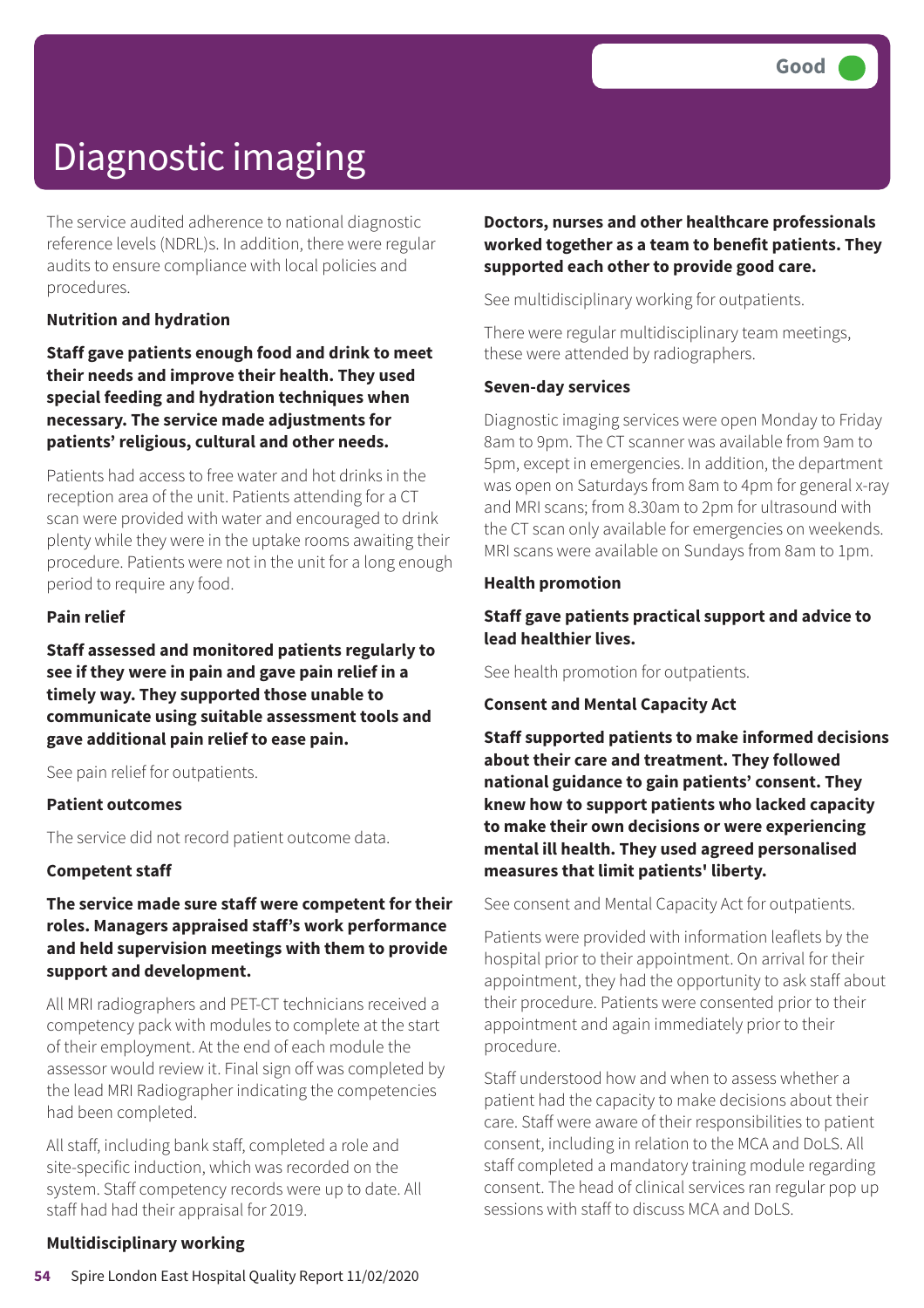

Our rating of caring stayed the same. We rated it as **good.**

#### **Compassionate care**

#### **Staff cared for patients with compassion. Feedback from patients confirmed that staff treated them well and with kindness.**

We spoke with five patients. They told us that staff took time to discuss their concerns with them and made them feel at ease. Staff demonstrated a caring attitude when speaking with and about patients.

#### **Emotional support**

#### **Staff provided emotional support to patients to minimise their distress.**

Patients were provided with information prior to the scans in written format and shown the scanner prior to their examination. Patients were supported by the staff throughout the examination. This was done by explaining what was happening, how long was left and reassuring them that they were doing well.

#### **Understanding and involvement of patients and those close to them**

**Staff involved patients and those close to them in decisions about their care and treatment.**

### **Are diagnostic imaging services responsive?**

Our rating of responsive stayed the same.We rated it as **good.**

**Good –––**

#### **Service delivery to meet the needs of local people**

**The service planned and provided care in a way that met the needs of local people and the communities served. It also worked with others in the wider system and local organisations to plan care.**

See service delivery to meet the needs of local people for outpatients.

#### **Meeting people's individual needs**

**The service was inclusive and took account of patients' individual needs and preferences. Staff made reasonable adjustments to help patients access services. They coordinated care with other services and providers.**

See assessing meeting people's individual needs for outpatients.

On day one of our inspection, we observed that the waiting area for imaging was shared between adults and children. There was little in place for children in the waiting area, aside from some books. We raised this to the senior leadership team. On day two of our inspection, the policy had been changed for children to wait in the designated children's waiting area within the nearby outpatients department, before being called through at the start of their appointment. We saw signs informing patients and their families of this change. Staff had been made aware of this through internal communication.

There were single use soft-toys for children undergoing MRI scans. These toys were kept in sealed bags to prevent the risk of infection and children could keep them following their scan. In addition, there were bravery certificates following their treatment.

Whilst patients' relatives, friends and carers were not allowed in the MRI scanning room during a scan, there was a protocol in place to allow this for claustrophobic patients, and patients living with dementia. In these cases, a risk assessment was carried out for the individual accompanying the patient. If the person was not able to attend the scan, a member of staff was made available to act as a chaperone.

#### **Access and flow**

**People could access the service when they needed it and received the right care promptly. Waiting times from referral to treatment and arrangements to admit, treat and discharge patients were in line with national standards.**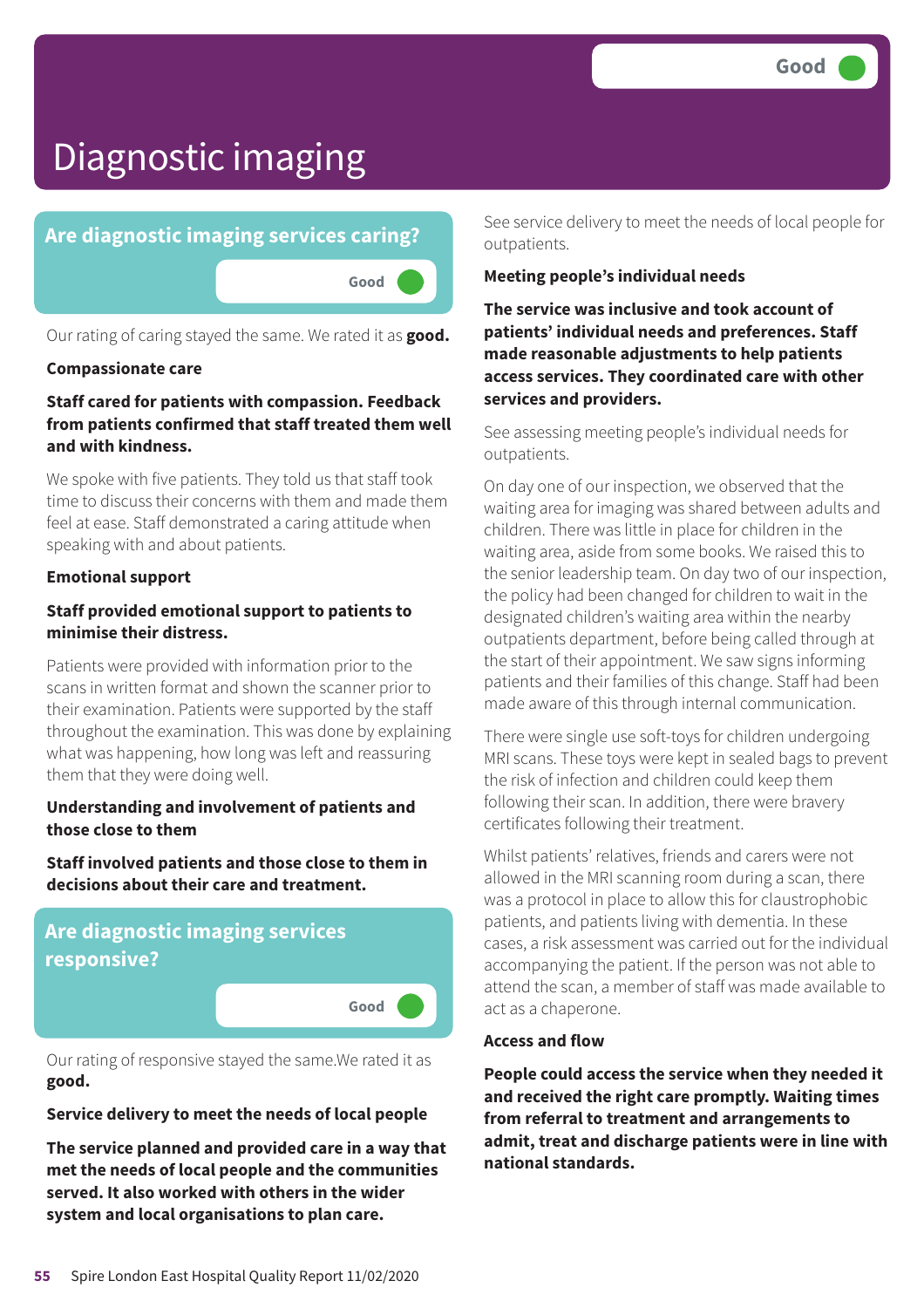The administration team reviewed every referral and, depending on the urgency would schedule them accordingly. Scan dates would then be assigned to each patient.

Short notice appointments for patients with suspected cancer were booked in accordance with the relevant cancer wait times. Reports of all requested scans were run daily to ensure that all had been captured and scheduled according to the urgency.

The service told us that they did not record referral to treatment times, as they were not an issue in the service, with all patients being seen in a timely manner. We were told that the service met local targets for patient turnaround, in line with their service level agreements with the local clinical commissioning group.

#### **Learning from complaints and concerns**

**It was easy for people to give feedback and raise concerns about care received. The service treated concerns and complaints seriously, investigated them and shared lessons learned with all staff. The service included patients in the investigation of their complaint.**

See learning from complaints and concerns for outpatients.

### **Are diagnostic imaging services well-led?**

**Good –––**

Our rating of well-led stayed the same.We rated it as **good.**

#### **Leadership**

**Leaders had the skills and abilities to run the service. They understood and managed the priorities and issues the service faced. They were visible and approachable in the service for patients and staff. They supported staff to develop their skills and take on more senior roles.**

Overall, the service had a shared leadership structure with the outpatients department. There were, however, specific local team leaders for each of the diagnostic imaging specialties, who reported to the main leadership team.

Staff spoke highly of the local leadership team. They described them as visible, approachable and supportive.

#### **Vision and strategy**

**The service had a vision for what it wanted to achieve and a strategy to turn it into action, developed with all relevant stakeholders. The vision and strategy were focused on sustainability of services and aligned to local plans within the wider health economy. Leaders and staff understood and knew how to apply them and monitor progress.**

See vision and strategy for outpatients.

There was no localised vision for the imaging service. However, staff were aware of the overall vision of the hospital and felt that they played a part in contributing to this.

#### **Culture**

**Staff felt respected, supported and valued. They were focused on the needs of patients receiving care. The service promoted equality and diversity in daily work and provided opportunities for career development. The service had an open culture where patients, their families and staff could raise concerns without fear.**

#### See culture for outpatients.

Staff in outpatients told us that they enjoyed working within the service. The said that they felt supported by their leaders and by the wider hospital leadership.

#### **Governance**

**Leaders operated effective governance processes, throughout the service and with partner organisations. Staff at all levels were clear about their roles and accountabilities and had regular opportunities to meet, discuss and learn from the performance of the service.**

Overall there was a shared governance structure with the outpatient department. However, there was a specific radiation protection committee.

#### **Managing risks, issues and performance**

**Leaders and teams used systems to manage performance effectively. They identified and**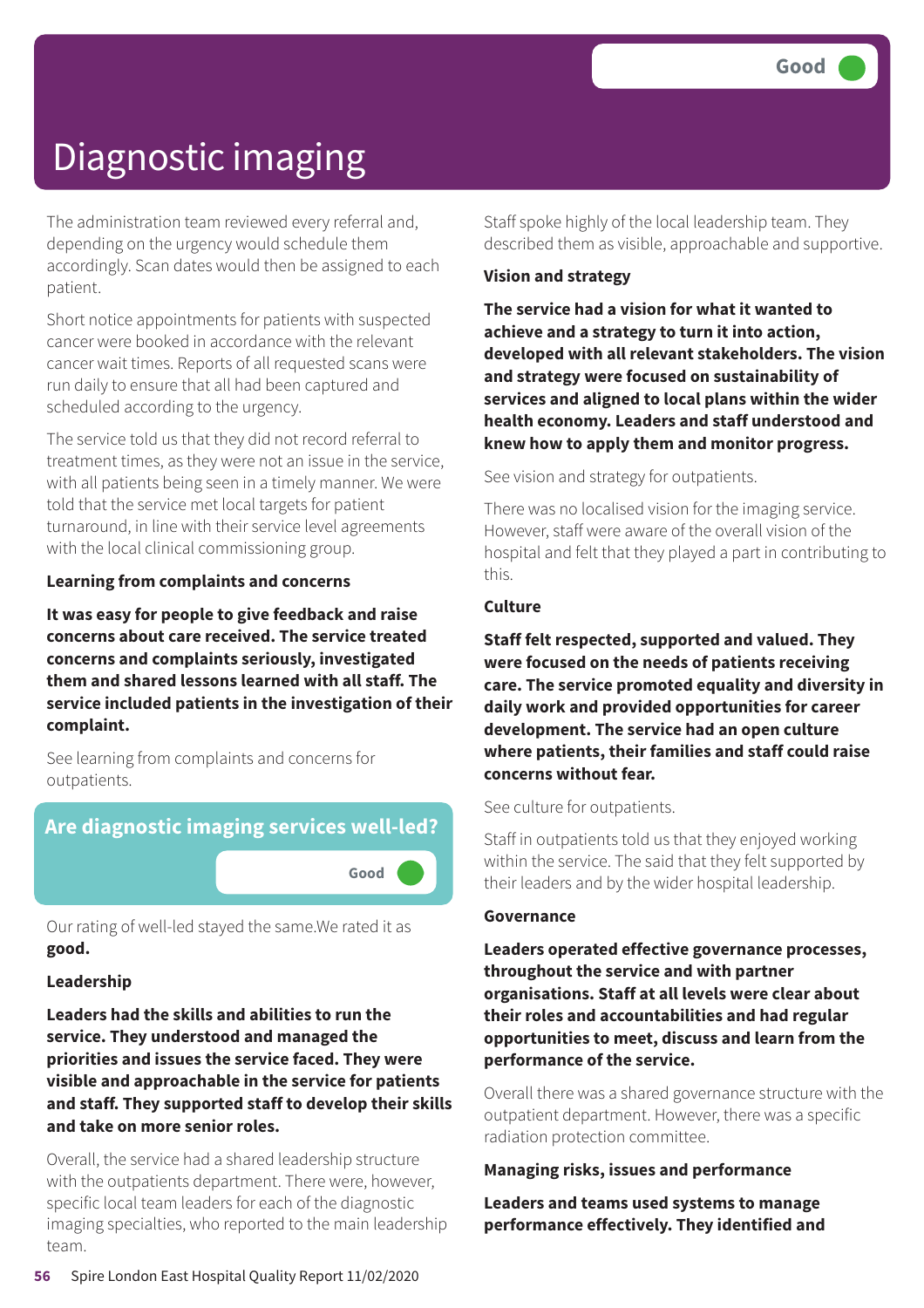**escalated relevant risks and issues and identified actions to reduce their impact. They had plans to cope with unexpected events. Staff contributed to decision-making to help avoid financial pressures compromising the quality of care.**

See managing risks, issues and performance for outpatients.

#### **Managing information**

**The service collected reliable data and analysed it. Staff could find the data they needed, in easily accessible formats, to understand performance, make decisions and improvements. The information systems were integrated and secure. Data or notifications were consistently submitted to external organisations as required.**

See managing information for outpatients.

#### **Engagement**

**Leaders and staff actively and openly engaged with patients, staff, equality groups, the public and local organisations to plan and manage services. They collaborated with partner organisations to help improve services for patients.**

See engagement for outpatients.

**Learning, continuous improvement and innovation**

**The service was committed to improving services by learning from when things went well or wrong, promoting training, research and innovation.**

HCAs were supported to undertake NVQ Level 3 qualifications in Certificate for Imaging Support (level 3).